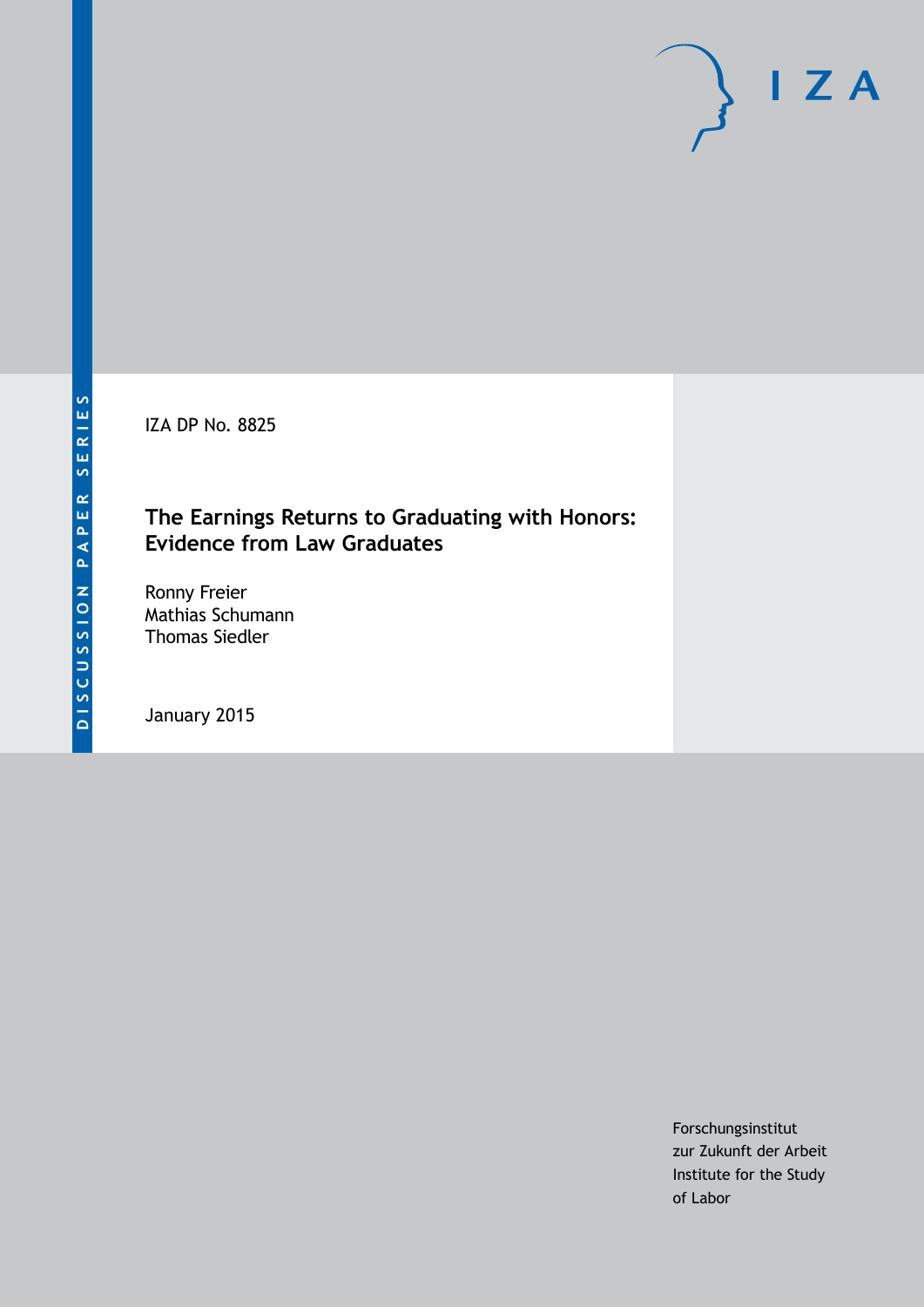# **The Earnings Returns to Graduating with Honors: Evidence from Law Graduates**

## **Ronny Freier**

*DIW Berlin*

### **Mathias Schumann**

*Universität Hamburg*

### **Thomas Siedler**

*Universität Hamburg and IZA*

Discussion Paper No. 8825 January 2015

IZA

P.O. Box 7240 53072 Bonn Germany

Phone: +49-228-3894-0 Fax: +49-228-3894-180 E-mail: [iza@iza.org](mailto:iza@iza.org)

Any opinions expressed here are those of the author(s) and not those of IZA. Research published in this series may include views on policy, but the institute itself takes no institutional policy positions. The IZA research network is committed to the IZA Guiding Principles of Research Integrity.

The Institute for the Study of Labor (IZA) in Bonn is a local and virtual international research center and a place of communication between science, politics and business. IZA is an independent nonprofit organization supported by Deutsche Post Foundation. The center is associated with the University of Bonn and offers a stimulating research environment through its international network, workshops and conferences, data service, project support, research visits and doctoral program. IZA engages in (i) original and internationally competitive research in all fields of labor economics, (ii) development of policy concepts, and (iii) dissemination of research results and concepts to the interested public.

<span id="page-1-0"></span>IZA Discussion Papers often represent preliminary work and are circulated to encourage discussion. Citation of such a paper should account for its provisional character. A revised version may be available directly from the author.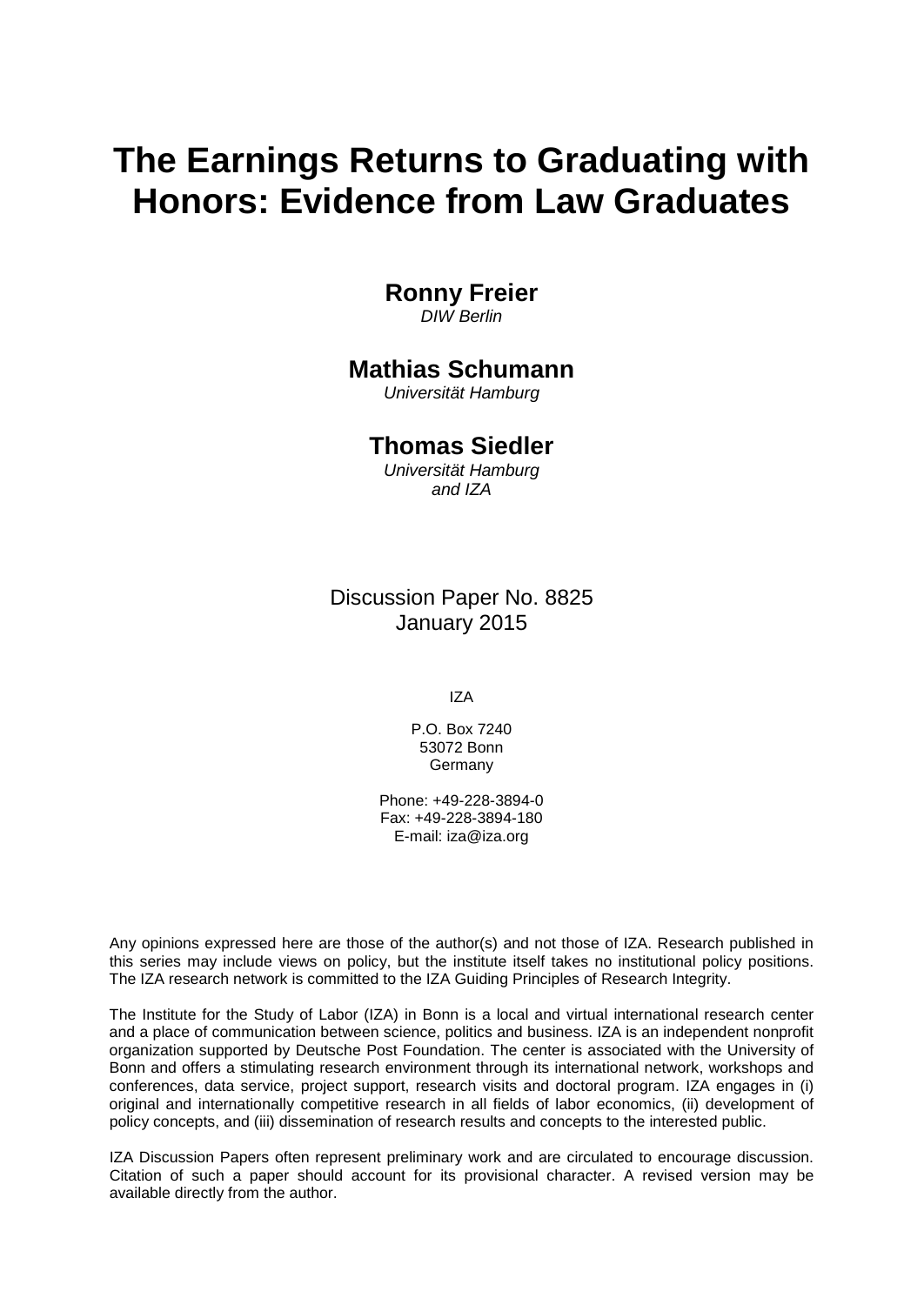IZA Discussion Paper No. 8825 January 2015

# **ABSTRACT**

# **The Earnings Returns to Graduating with Honors: Evidence from Law Graduates[\\*](#page-1-0)**

This paper studies the causal effects of graduating from university with an honors degree on subsequent earnings. While a rich body of literature has focused on estimating returns to human capital, few studies have analyzed returns at the very top of the education distribution. We highlight the importance of honors degrees for future labor market success in the context of German law graduates. Using a difference-in-differences research design combined with entropy balancing, we find that students of law who passed the state bar exam with an honors degree receive a significant earnings premium of about 14 percent. The results are robust to various sensitivity analyzes.

JEL Classification: J01, J31, J44

Keywords: returns to education, difference-in-differences, entropy balancing, law graduates, earnings

Corresponding author:

Thomas Siedler Universität Hamburg Von-Melle-Park 5 20146 Hamburg Germany E-mail: [Thomas.Siedler@wiso.uni-hamburg.de](mailto:Thomas.Siedler@wiso.uni-hamburg.de)

We thank Michael Bahrs, Iwan Barankay, Bernt Bratsberg, Frederic Döhl, Bart Goldsteyn, Luise Görges, Peter Haan, Daniel Hamermesh, Katja Maria Kaufmann, Oliver Marie, Aderonke Osikominu, M. Daniele Paserman, Annemarie Paul, Petra Persson, Torsten Santavirta, Guido Schwerdt, Gesine Stephan and Niels Westergaard-Nielsen and numerous seminar and conference participants for helpful comments and suggestions. We also thank the DZHW and, in particular, Gregor Fabian, Thomas Lewerenz, Ulrich Prigge and Torsten Rehn at DZHW for providing access to the graduate survey data and for all their support. The usual disclaimer applies.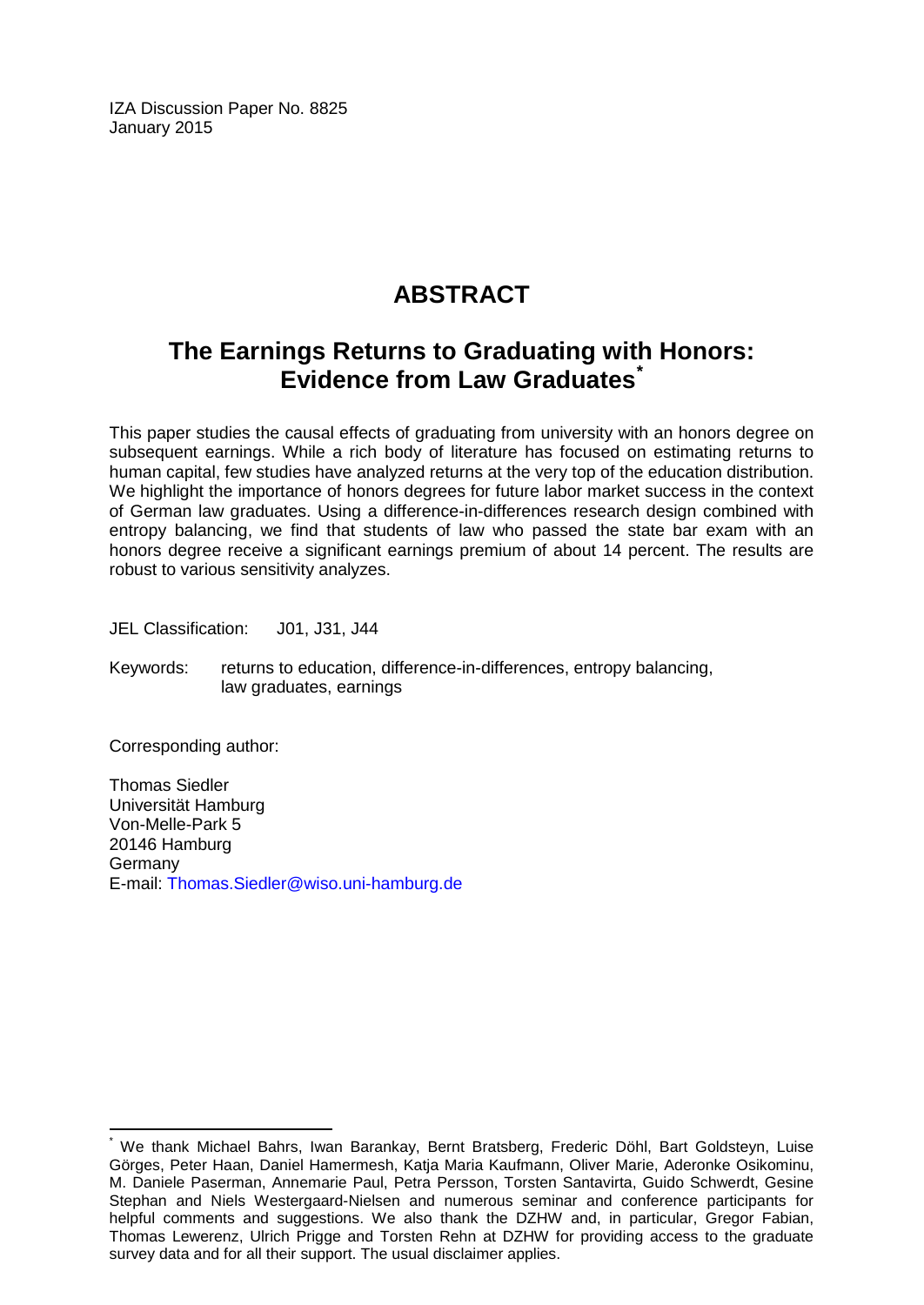# 1 Introduction

The majority of industrialized countries experienced massive increases in educational attainment in the twentieth century. Goldin and Katz (2010) report that among Americans born in 1930, only one in four attended college, whereas over 60 percent of the cohort born in 1970 did so. Similarly, the share of 25–64 year-olds with tertiary education has increased from 22 to 31 percent in the OECD countries in recent years (OECD, 2013). It is also well documented that university graduates fare better in the labor market than non-graduates in terms of employment, salaries, and the risk of experiencing unemployment (Blundell et al., 2000; OECD, 2013). It is, however, less known how the performance in higher education affects individual's labor market chances, and whether students with an excellent study performance are also more successful in the labor market.

How important is an outstanding study performance for graduates' labor market earnings? In particular, do students who graduate with an honors degree experience positive labor-market returns later in life? The present study focuses on evaluating the causal effect of graduating with an honors degree in law in Germany on subsequent labor market earnings. The case of German law graduates is of particular interest for a number of reasons. First, students of law in Germany receive an explicit honors degree (*Prädikatsexamen*) if they exceed a grade threshold of nine points in the overall grade point average (on a scale of 0 to 18). Second, in our observation period, the final examination was the responsibility of state law examination departments (and not of the universities), which makes the law degrees comparable. While the exact examination rules vary slightly by state, the honors degree status is generally accepted and students of law are free to work throughout Germany. Third, anecdotal evidence points to the major importance of the honors degree in determining future labor market outcomes. Both in the public and private sectors, an honors degree is often the explicit entrance requirement to positions of high responsibility and prestige.

The economic literature has put extensive effort into estimating causal pecuniary and non-pecuniary effects of education (see, for example, Card, 1999; Stephens and Yang, 2013 and references in this work as well as the recent surveys on non-pecuniary effects of schooling by Lochner, 2011 and Oreopoulos and Salvanes, 2011). Most of our understanding about the importance of education is from estimating causal effects of an additional year of schooling. To achieve identification, scholars have used instrumental variable approaches based, for instance, on distance to institutions of education (Card, 1993; Altonji et al., 2005a; Freier and Storck, 2012), or changes in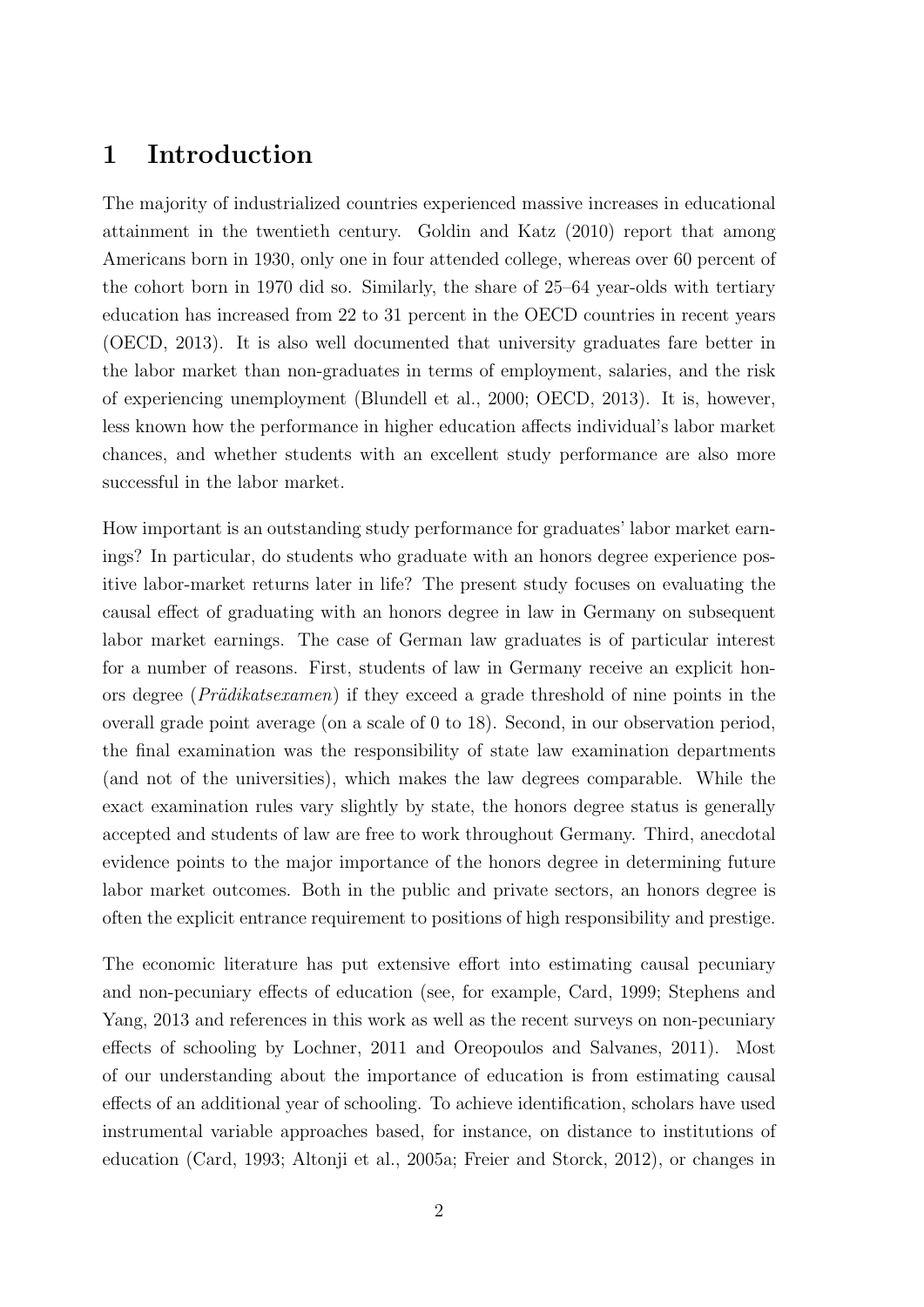compulsory schooling laws (Angrist and Krueger, 1991; Harmon and Walker, 1995; Oreopoulos, 2006; Pischke and Wachter, 2008; Brunello et al., 2009).

A second related body of literature studies the effects of being admitted to university in general, or to a particular college, or obtaining a certain degree or class of degree. Hoekstra (2009) and Saavedra (2009), for example, use a fuzzy regression discontinuity design based on university admission rules and report sizable positive effects of graduating from particular colleges on labor market outcomes such as employment and earnings. Kane and Rouse (1995), Jacobson et al. (2005) and Jepsen et al. (2014) study economic returns of attending colleges in the United States. The most recent study by Jepsen et al. (2014) analyzes labor-market returns to community college degrees, diplomas, and certificates based on administrative panel data from Kentucky. The authors find sizable positive returns, with associate's degrees and diplomas resulting in quarterly earning returns of around \$1,500 for men and \$2,000 for women. Oyer and Schaefer  $(2010, 2012a,b)$  find for the U.S. that lawyers who graduated from the highest ranked law schools work more often in prestigious law firms and earn considerably more than lawyers from lower ranked schools. The paper that is closest to our analysis is a study by Di Pietro (2010) for the United Kingdom. He finds that graduates just above or below several grade cut-offs—degree classes—do not differ significantly in their probability of being in employment or in continued education six months after graduation. Because of limitations of the data, however, the author is only able to examine labor market outcomes six months after graduating from university. A unique aspect of our paper is that we are able to study individuals' labor market outcomes five to six years after graduating from university.

The present study contributes to this literature in several ways. First, it provides one of the first estimates on the labor-market returns to graduating with honors among university students. While previous studies mainly identify the causal effect of human capital at the lower end of the education distribution, our analysis focuses on earnings returns at the upper end. Second, rich longitudinal data allows us to control for a comprehensive set of proxy variables for individuals' ability, intelligence, and social background, as we have information on graduates' high school grade point average, their university performances as well as on their mother's and father's highest general school degree and their parents' highest vocational qualification obtained. Third, our study is the first in the field that combines a difference-in-differences method with entropy balancing to estimate causal labor-market returns to graduating from university.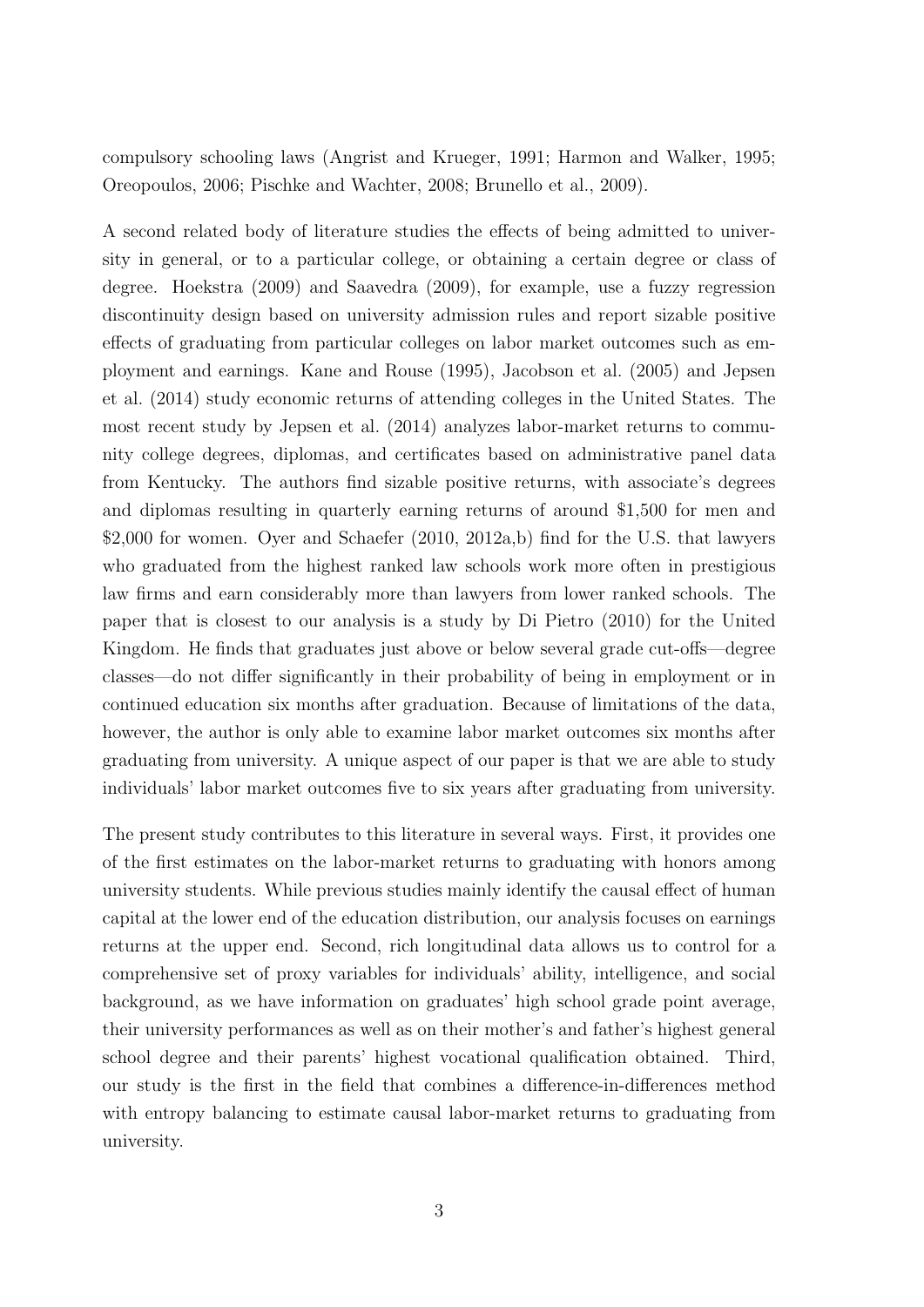Our analysis is based on data from the University Graduates Panel (Absolventenpanel) provided by the DZHW organization (German Centre for Research on Higher Education and Science Studies). In the data, we first observe individuals one year after receiving their initial university degree. At this point, we observe their treatment status and collect important pre-determined characteristics such as gender, age, high school grade, comprehensive information on parental background, and academic career choice during the period of studies. Five to six years after graduation, the same individuals are surveyed a second time. We use monthly gross earnings from this second wave as the outcome of interest.

Methodologically, we use a number of different strategies to identify the treatment effects. In the descriptive part of the paper, we use regression-control, matching techniques and entropy balancing. In our main specifications, we rely on a differencein-differences (DiD) research design and a DiD strategy combined with entropy balancing. In these specifications, we make use of the fact that students of other subjects also take state bar exams, but do not have an explicit honors degree. By comparing law graduates (with and without an honors degree) to students of medicine and pharmacy (students with a high or low grade point average), we isolate the particular effects of the honors degree. In the sensitivity analysis, we also compare law graduates to economics and education graduates to shed additional light on the generalizability of our estimates. Our empirical findings suggest strong signaling effects of obtaining an honors degree for future labor earnings. We find that students of law who passed the state bar exam with an honors degree receive a sizable and significant earnings premium of about 14 percent. Thus, we provide new evidence on the returns to education at the upper end of the education distribution and complement the influential literature estimating treatment effects at the lower end of education levels. The results are robust to various sensitivity analysis. Importantly, using a novel econometric estimation method to assess potential biases from unobservables (Oster, 2014), the DiD estimates are found to be robust to omitted variable bias.

The paper is structured as follows: Section 2 lays out the institutional framework, Section 3 introduces the data, and Section 4 discusses the empirical models. The key findings and various robustness checks are presented in Section 5. Section 5 discusses some limitations of the present study and the final section concludes.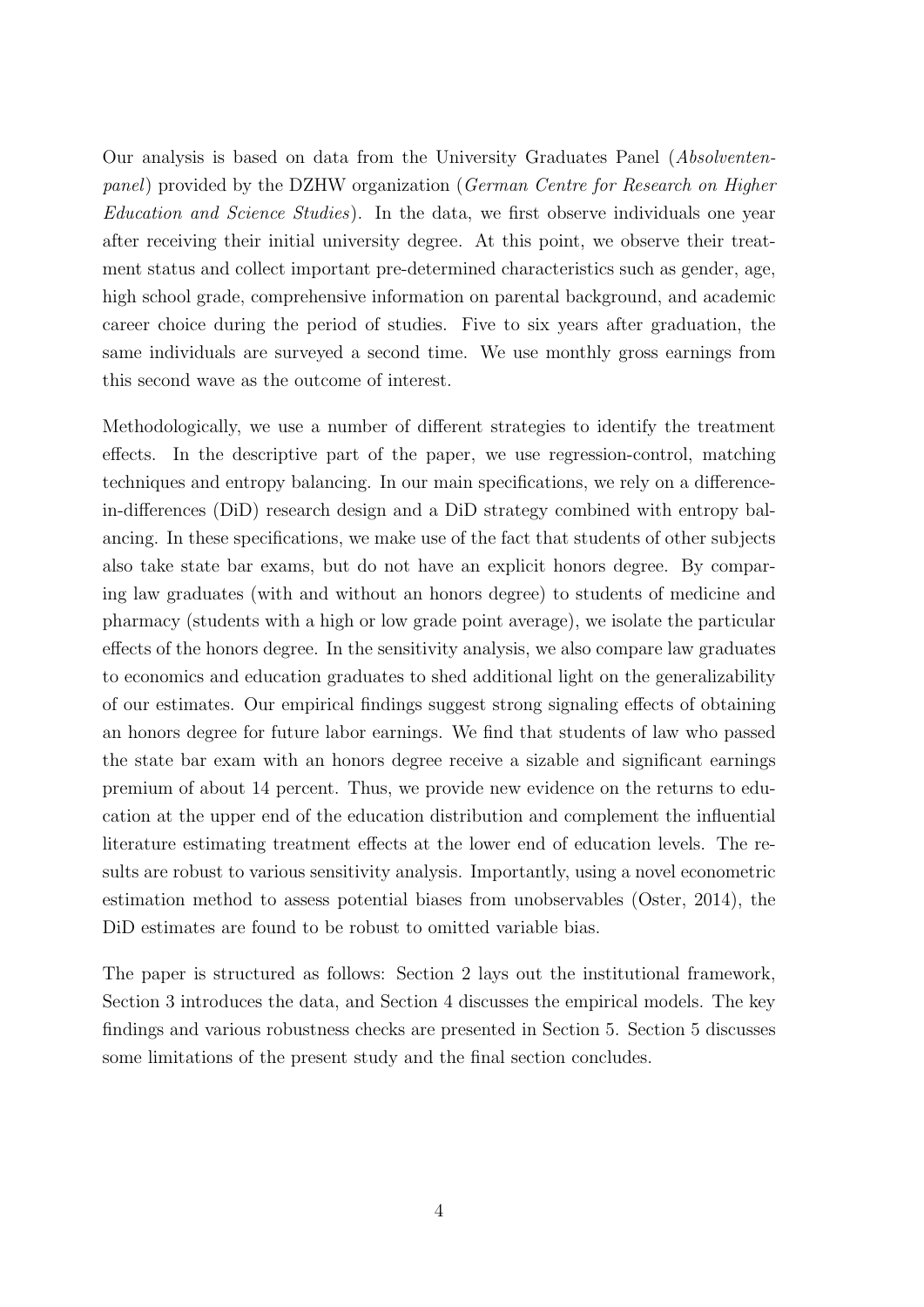# 2 Background and Institutional Setting

Law continues to rank among the most popular subjects for university studies in many industrialized countries, including Germany. In 2012, around 103,000 students (four percent of the student population) studied law in Germany.<sup>1</sup> Contrary to the Anglo-Saxon system, German students begin their law studies from day one at university directly after finishing high school. Unlike in most other fields of study, the examination for law graduates is not the responsibility of the universities, but instead it is organized by specific state law examination boards (*Landesjustizprüfungsämter*). While the education is state-specific, a law degree from any German state qualifies a student to practice law in the entire country.

Law students in Germany have to complete four stages to be able to practice law in all its varieties. First, students have to study law at a German university. On average, students attend university for ten semesters during which they study various fields of law. In order to successfully complete their studies at university, students take courses in civil, criminal, public, and procedural law, and one elective (*Schwerpunktbereich*), for instance, European and international law. Law students learn about the philosophical, historical, and social foundations of the law and techniques for applying the law in case studies.

After successfully completing their university education, students are entitled to register for the first state bar examination (*Erstes Staatsexamen*).<sup>2</sup> The first bar exam consists of several written tests followed by an oral test and a presentation. The exact regulations for the examination vary slightly across states. For example, the number of written tests varies between four and nine, and some states use different weighting for the written and the oral parts of the exam for the final grade point average. The committee that conducts the oral examination knows the results from the written tests and is therefore in a position to ultimately decide on the final grade.<sup>3</sup> The grading scale for the final grade point average varies between 0 and 18 points and the grading

<sup>1</sup>See, for example, https://www.destatis.de/DE/ZahlenFakten/Indikatoren/LangeReihen/ Bildung/lrbil03.html.

<sup>2</sup>The first bar exam was reformed in 2003. Students who began their studies prior to 2003 and registered for the first bar exam no later than July 1, 2006, were tested according to the old examination regulations. This paper studies law graduates who graduated before the reform became effective.

<sup>3</sup>Generally, students are allowed to repeat the first bar exam once if they fail; those who pass the exam are not allowed to repeat it to obtain a better grade. Additionally, students who studied without interruption and registered for the exam before the end of the eighth and final semester are granted one extra free attempt (Freiversuch); those who fail the free attempt are allowed to repeat the exam as if they had not participated in the free attempt; those who pass the free attempt are allowed to repeat the exam once more to improve their grades. In our data, less than one percent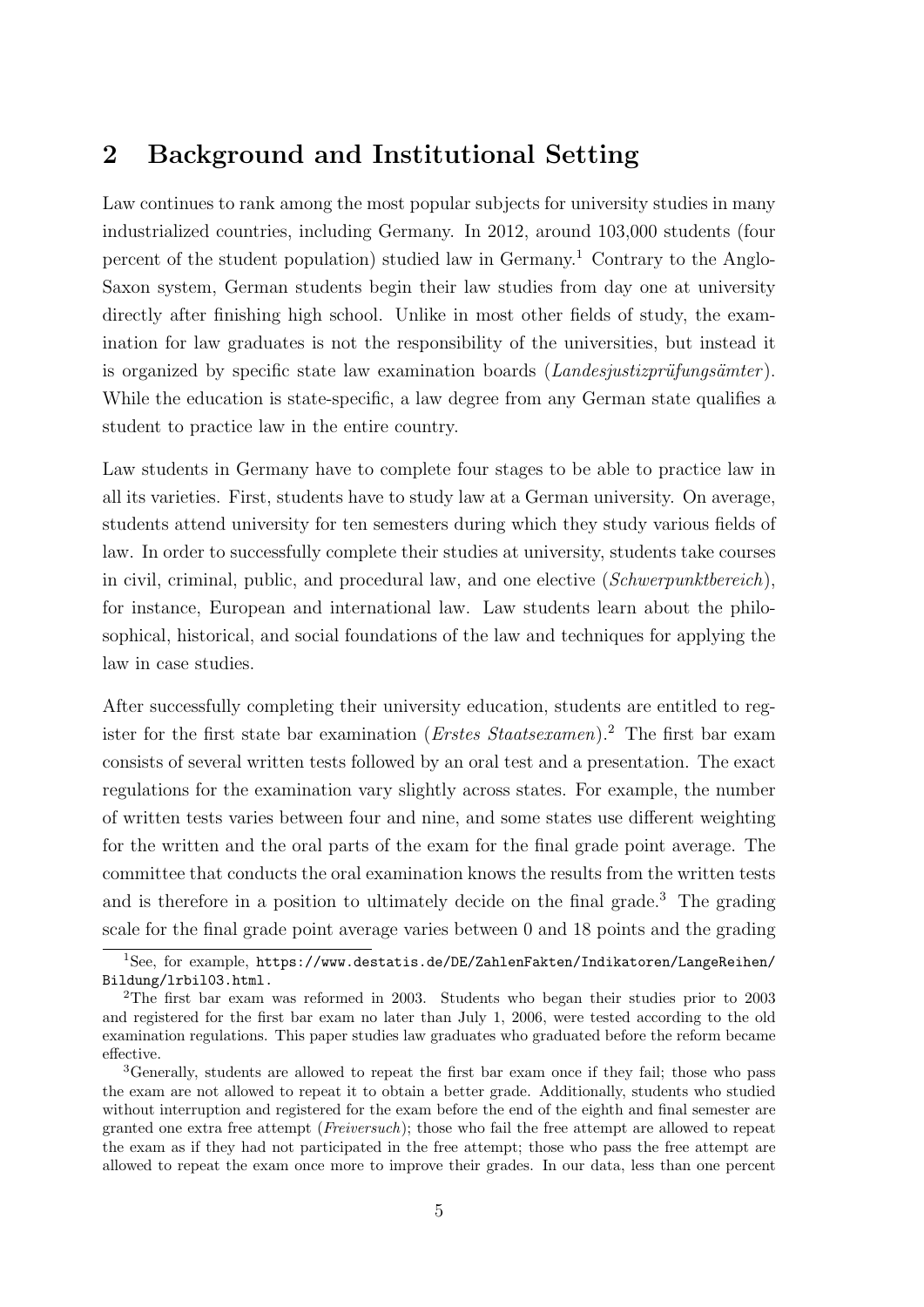is as detailed as two decimal points. A student passes the exam with four or more points. Traditionally, the field of law formally distinguishes graduates with an honors degree if they pass the final grade of the first exam with nine points or more. The grading scheme is very selective at the top. In 2005, for example, about 15.8 percent of all law graduates obtained an honors degree (Bundesamt für Justiz, 2006) and only three percent of all successful candidates scored a final grade above or equal to 11.5 points.

Conditional on passing the first exam, law candidates must complete a legal clerkship (Referendariat). This period typically lasts two to three years during which students acquire further knowledge in law. Here, the particular focus is on the code of procedure. The candidates practice law as interns at different institutions. Typically, students work at a minimum of four different legal institutions, for instance, practicing civil law at a district court, criminal law at a criminal court or with a prosecutor, working in the legal administration or in an administrative court, as well as doing an internship in an attorney's office or a law firm.

As the fourth (and final) step in becoming a fully qualified lawyer, candidates have to pass a second (state) bar exam (Zweites Staatsexamen). The second exam again comprises written and oral tests and a presentation on knowledge acquired during the period of legal clerkship. The grading scheme follows the same procedure as in the first exam. In the second exam, candidates can also earn an honors degree if they pass with an average above nine points.

Anecdotal evidence points to the paramount importance of receiving an honors degree for career prospects in the private and public sectors. For example, in recent articles in the weekly newspaper Der Spiegel, it is argued that the final exam grades are crucial throughout a lawyer's entire career and that the grades are considered to be the key criteria in the hiring process (SPIEGEL, 2011, 2013). In the private sector, the top ten private law firms in Germany seem to require an outstanding performance in the first and second state bar exam.<sup>4</sup> Some firms explicitly state on their websites that they are looking to recruit candidates who have at least an honors degree in both exams. A Master of Law (LL.M.) and a doctorate degree are also mentioned as being advantageous.

of the graduates of the cohorts 1993 and 1997 indicated they had repeated the first bar exam after a free attempt. Unfortunately, we do not have this information for other cohorts.

<sup>4</sup>For an overview of the largest private law firms in Germany, see, http://de.statista.com/ statistik/daten/studie/191422/umfrage/die-zehn-groessten-kanzleien-in-deutschlandnach-anzahl-der-anwaelte/.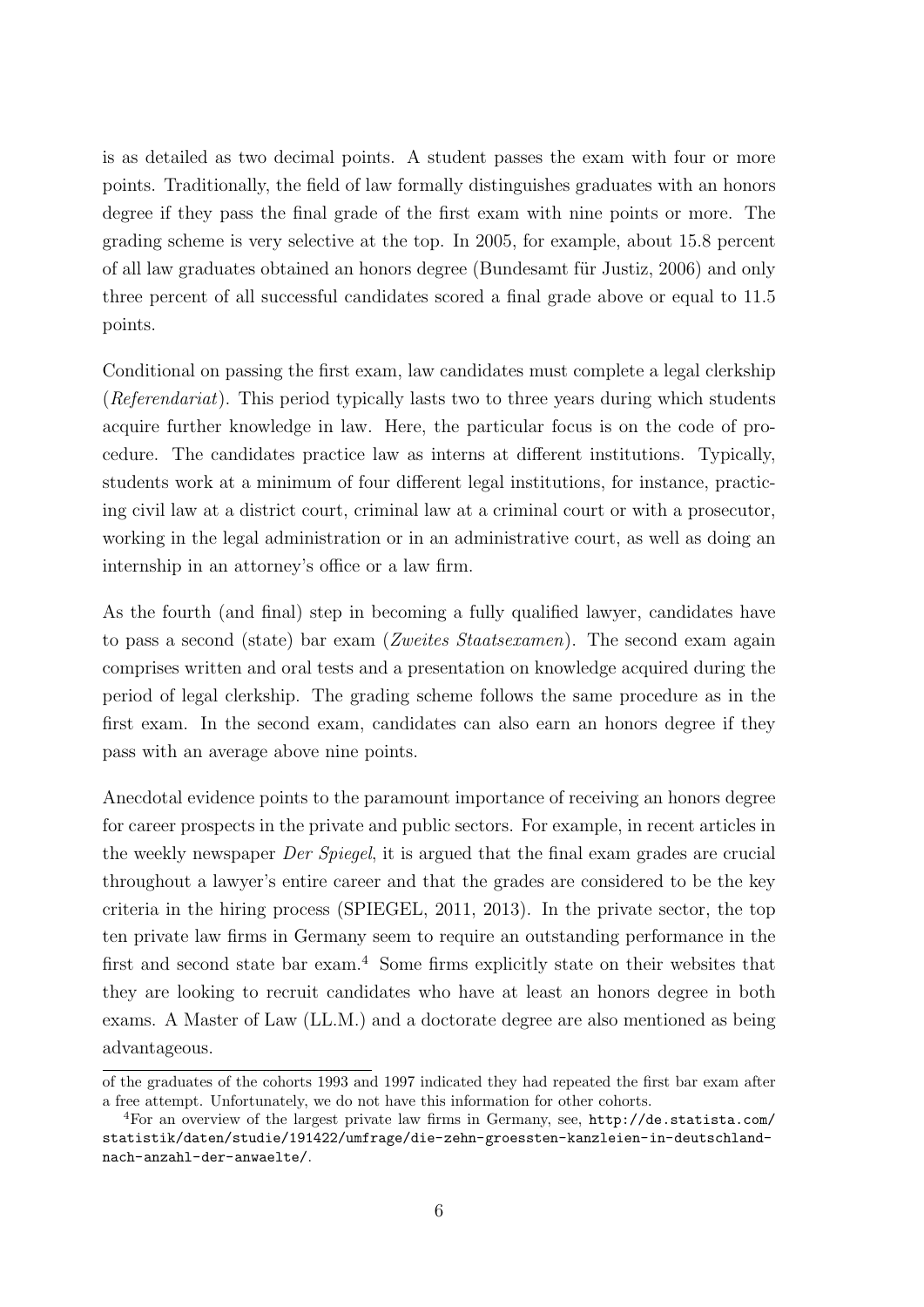In the public sector, the first and second bar exam also seem to be of exceptional importance. Judges and prosecutors are employed and recruited by the ministries of justice and higher regional courts of the federal states. According to the employment regulations posted on the official websites of these institutions, hiring criteria include an honors degree in the first and/or second bar exam with slight differences across states.<sup>5</sup> Furthermore, the final grade of the second bar exam is still a crucial factor in the decision whether a practicing lawyer with three to five years of work experience is allowed to work as a notary.

# 3 Data and Descriptive Statistics

We use data from the University Graduates Panel (*Absolventenpanel*) from the DZHW organization (German Centre for Research on Higher Education and Science Studies) in Hanover. For detailed information about the data and the surveys, see http://www.dzhw.eu. Studies that have also used DZHW data are, for example, Parey and Waldinger (2011) and Grave and Goerlitz (2012). While the data contains information on university graduates from all fields, we focus mainly on law graduates. In the difference-in-differences specifications, we also use data for graduates from medicine and pharmacy, who also obtain state-certified degrees (Staatsexamen) when graduating from university. However, there are no explicit honors degrees in these fields. In sensitivity analyzes, we also use economics and education graduates as alternative comparison groups.

We make use of the initial survey waves from the years 1994, 1998, 2002, and 2006. The initial surveys were conducted around one year after students passed the first state bar exam. These surveys collect important information such as high school grade point average, location of high school (eastern or western Germany), completion of an apprenticeship before studying, duration of studies (in semesters), age at graduation, location of university (eastern or western Germany), and the highest general school degree, job qualifications and employment status of both parents. After four to five years, graduates are invited to participate in a follow-up survey (see Figure A-1 in

<sup>&</sup>lt;sup>5</sup>About two-thirds of the federal states require minimum standards with respect to the first and second bar exam. For example, Saxony, Saxony-Anhalt and Schleswig-Holstein explicitly require an honors degree in both exams. Other states only require one of the exams to be an honors degree while the other should have been passed with at least 8.0 points. About one-third of the federal states indicate that they also employ graduates without an honors degree in either of the exams, but state they prefer graduates with an honors degree in both exams. Around two-thirds of the federal states apply rules which mainly concern the second bar exam. However, Bavaria and Rhineland-Palatinate are the only states which indicate that they only consider the grades obtained in the second bar exam in the hiring process.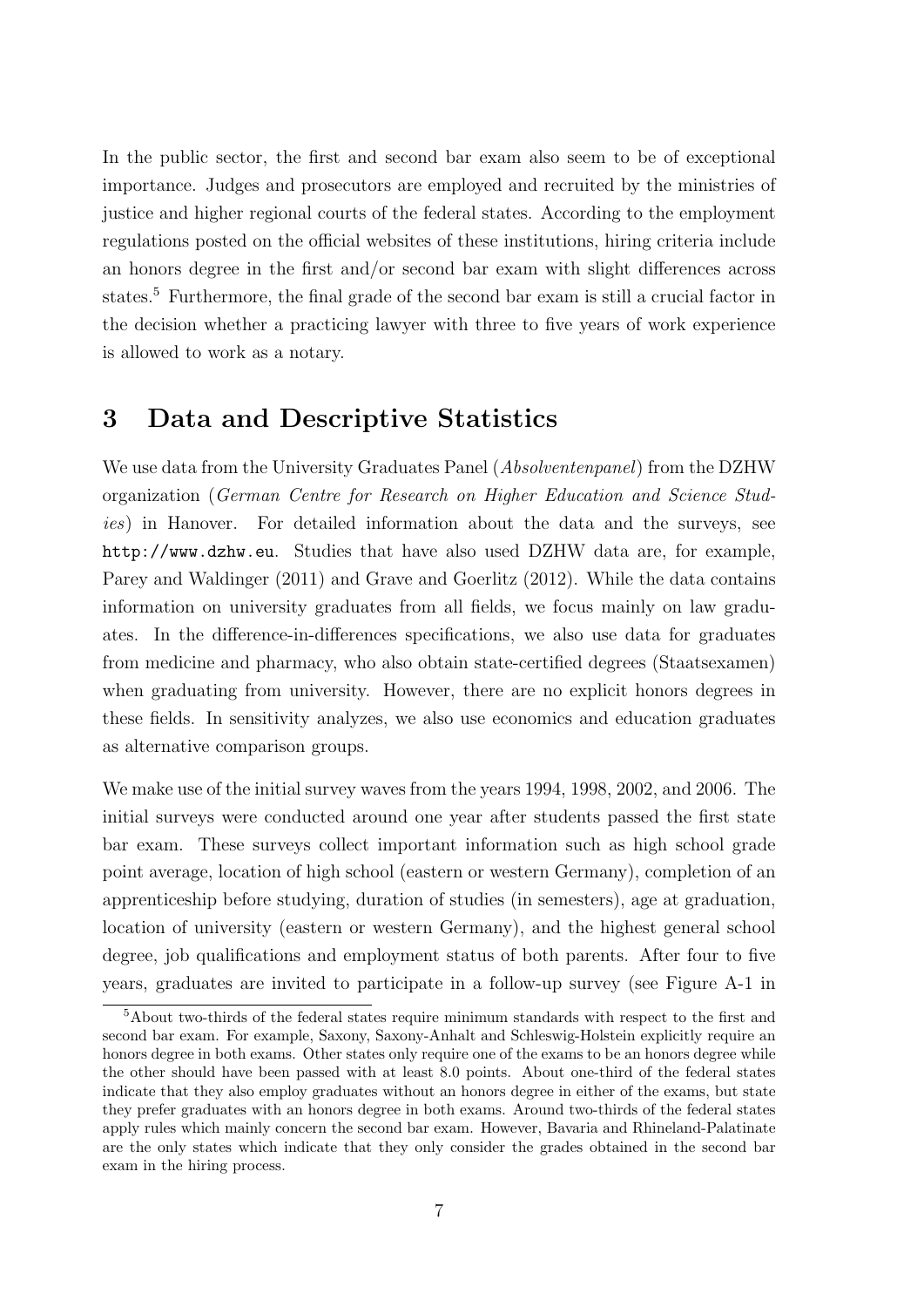the appendix for an illustration of our data structure). The follow-up surveys mainly collect labor market information. Overall, our main sample consists of around 800 law graduates and 1,400 medical and pharmacy graduates who successfully completed their university studies and state bar exams between 1993 and 2005.

Table 1 shows summary statistics, separately for the sample of law graduates and the sample of medical and pharmacy graduates. Column 1 in Table 1 shows that, five to six years after passing the first bar exam, law graduates have average gross earnings of around 3,660 euros per month (expressed in 2010 prices).<sup>6</sup> Graduates in medicine and pharmacy earn 4,260 euros a month on average. The unconditional difference in the earnings between law graduates and graduates in medicine and pharmacy is statistically significant at the one percent level, as indicated by two-sample mean comparison tests in column 5 of Table 1.

The most important explanatory variable in our study is an indicator variable that takes the value one if a student of law obtained an honors degree, or medical and pharmacy students have a final grade in the top level of the grade distribution. To generate this variable, we make use of the self-reported grade point average in the first state bar exam which is reported in the initial survey waves (e.g. from survey years 1994, 1998, 2002, and 2006).<sup>7</sup> Law students who report a final grade of nine or above are defined as having an honors degree. Column 1 in Table 1 shows that 30 percent of law students received an honors degree in their first state bar exam. Column 3 reports the average grades of the final exam for medical and pharmacy graduates. It should be noted that the scale of grading differs from that of law graduates. Medical and pharmacy students receive a final grade between one and four, with a one indicating the highest, and a four indicating the lowest possible grade. On average, students from these fields leave university with a grade of 2.24. In order to distinguish between high- and lower-performing students among the medical and pharmacy graduates, we define those students who are in the top 23 percent of the grade distribution as high-performing students (equivalent to law graduates with an honors degree) and the others as lower-performing students (equivalent to law graduates without an honors degree).<sup>8</sup> Results obtained using alternative thresholds are also presented in the robustness section below. High-performing students in medicine and pharmacy are

<sup>6</sup>Graduates who report monthly gross earnings below 1,000 euros are dropped from the sample because measurement error is likely. This reduces the sample size by 69 observations (less than five percent). The estimates are similar when these individuals are included in the sample.

<sup>7</sup>For law graduates interviewed in 1994 and 1998, the grade variable takes integer values between 3 and 15, and in the waves 2001 and 2005, the grade average is shown to one decimal place.

<sup>8</sup>Because the grade distribution varies across graduation cohorts, defining exactly 30 percent of medical and pharmacy graduates as treated overall and in every cohort is infeasible. We therefore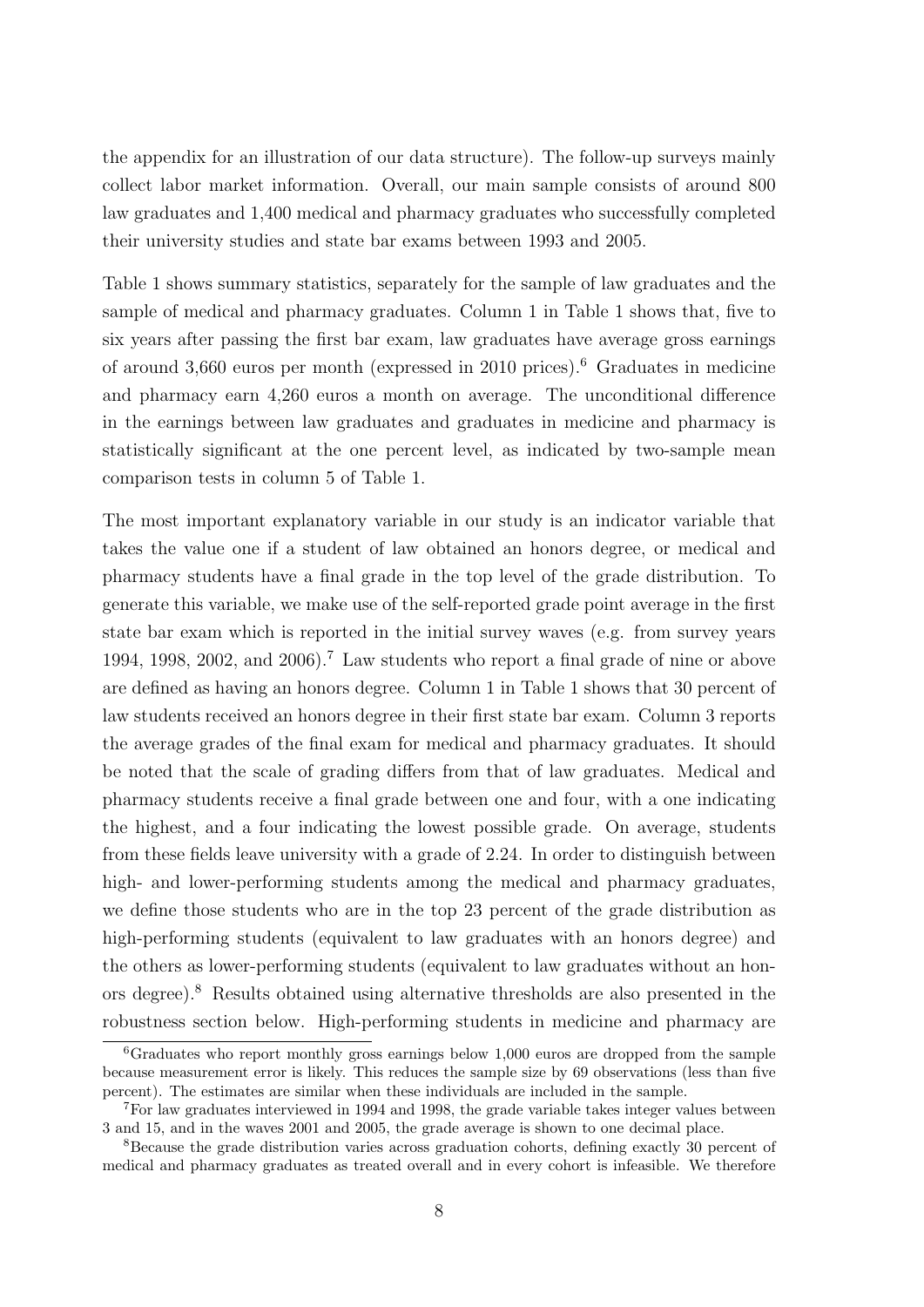alternatively defined as those whose final grade is among the top 18, 25, 27, 30, and 32 percent in the grade distribution. Figure 1 displays the distribution of the average grades in the first state bar exam, separately for law graduates and for medical and pharmacy graduates. The figure shows that the majority of successful law candidates have an average grade between six and eight points, and only around ten percent score 12 or more points. Among medical and pharmacy students, around 25 percent graduate with a score higher than 2.0, and only 10 percent graduate with a grade of 1.5 or better.

Figure 2 shows the distribution of the log of gross monthly earnings for lawyers with and without an honors degree (upper panel) and for medical and pharmacy graduates with and without a top grade in their state bar exam (lower panel). The upper panel shows considerable differences in the earnings distribution between lawyers with and without an honors degree in their state bar exam five to six years after graduating from university. The differences are particularly striking at the bottom and top percentiles. Among medical and pharmacy graduates, the differences in earnings between topperformers and lower-performing graduates are more pronounced in the center of the income distribution.

Table 1 also shows summary statistics for a comprehensive set of control variables, which are all obtained from the initial survey waves. These are gender, high school grade point average, location of high school (eastern or western Germany), completion of an apprenticeship before studying, duration of studies (in semesters), whether labor market aspects played a role in the choice in the field of study, age at graduation from university, location of university (eastern or western Germany), having a child at the time of graduation, parents' highest general school degree, highest job qualification obtained, and mother's and father's employment status at the time of the interview for the initial survey. The descriptive statistics on parental background show, for example, that most graduates have highly educated parents, with 49 (53) percent of all fathers of law (medical and pharmacy) graduates having obtained a university entrance qualification.

defined less than 30 percent as treated in every cohort resulting in a treated share of 23 percent overall. We decided to use this share in our main analysis to include only the most productive medical and pharmacy graduates in the treated group. This implies that our control group has a stricter definition of who obtained the honor status, which should make our difference-in-difference test stricter.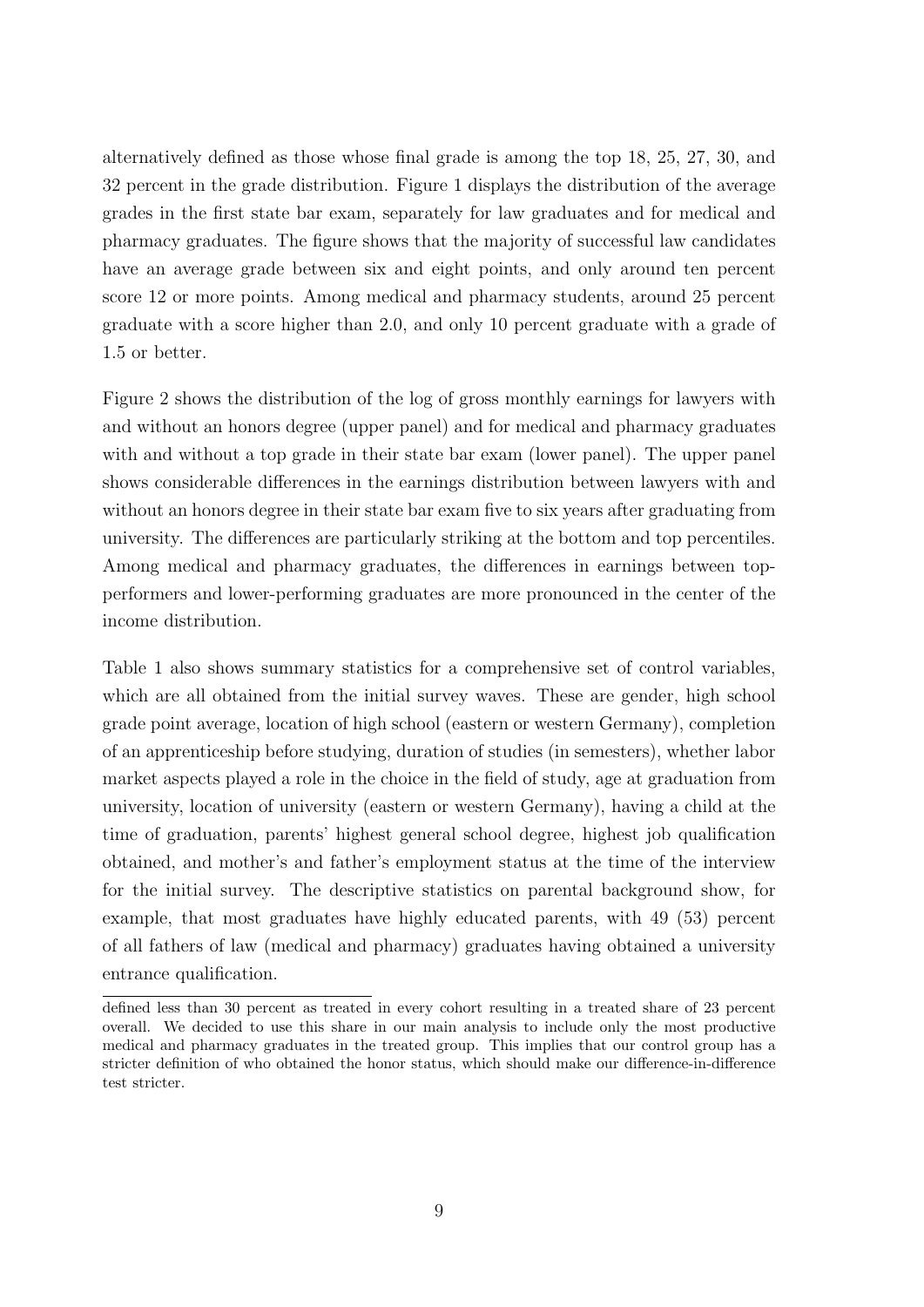# 4 Empirical Specifications

A variety of different empirical strategies are used to estimate the effects of obtaining an honors degree on subsequent labor market outcomes. This section describes the empirical models in two parts. First, in the descriptive part, estimation methods that rely on the selection on observables assumption are discussed. Here, ordinary least square specifications (OLS), propensity score matching and entropy balancing estimators (PSMATCH and ENTROPY) are used, as well as fully interacted linear models (FILM). These methods are estimated using our sample of 828 lawyers. Second, approaches are introduced that aim to make use of quasi-experimental variation: a difference-in-differences specification (DiD) and a DiD research design combined with entropy balancing. For the DiD methods, the sample used is of lawyers, medical and pharmacy students, who all graduated from university having passed the state bar exam, comprising 2,199 individuals.

#### 4.1 Selection on Observables Research Designs

We begin our empirical analysis using a regression-control framework. The basic OLS specification is as follows:

$$
Y_i = \beta_0 + \beta_1 \text{Honors}_i + X_i \delta + \epsilon_i,\tag{1}
$$

for  $i = 1, 2, \ldots, 828$  lawyers.  $Y_i$  indicates log earnings of individual i,  $Honors_i$  is an indicator variable that takes the value one if the individual obtained an honors degree in law, and the vector  $X_i$  includes a rich set of control variables.

The parameter of interest is  $\beta_1$ . To consistently estimate the causal effect of an honors degree, we require that  $E(\epsilon_i | Homors_i, X_i) = 0$ . This leads us to the selection on observables assumption that the OLS estimate ultimately hinges on. Given the set of observable control variables in  $X_i$ , our treatment variable  $Honors_i$  must be independent of additional confounding factors that also affect labor market outcomes, but remain unobserved in equation 1.

Hence, whether the OLS produces reliable estimates depends on the quality and relevance of the control variables in  $X_i$ . There are a number of obvious concerns about the exogeneity assumption of obtaining an honors degree. The first is that individuals' ability is of crucial importance both for selection into treatment as well as for labor market outcomes. Similarly, it is very likely that students' motivation, intelligence,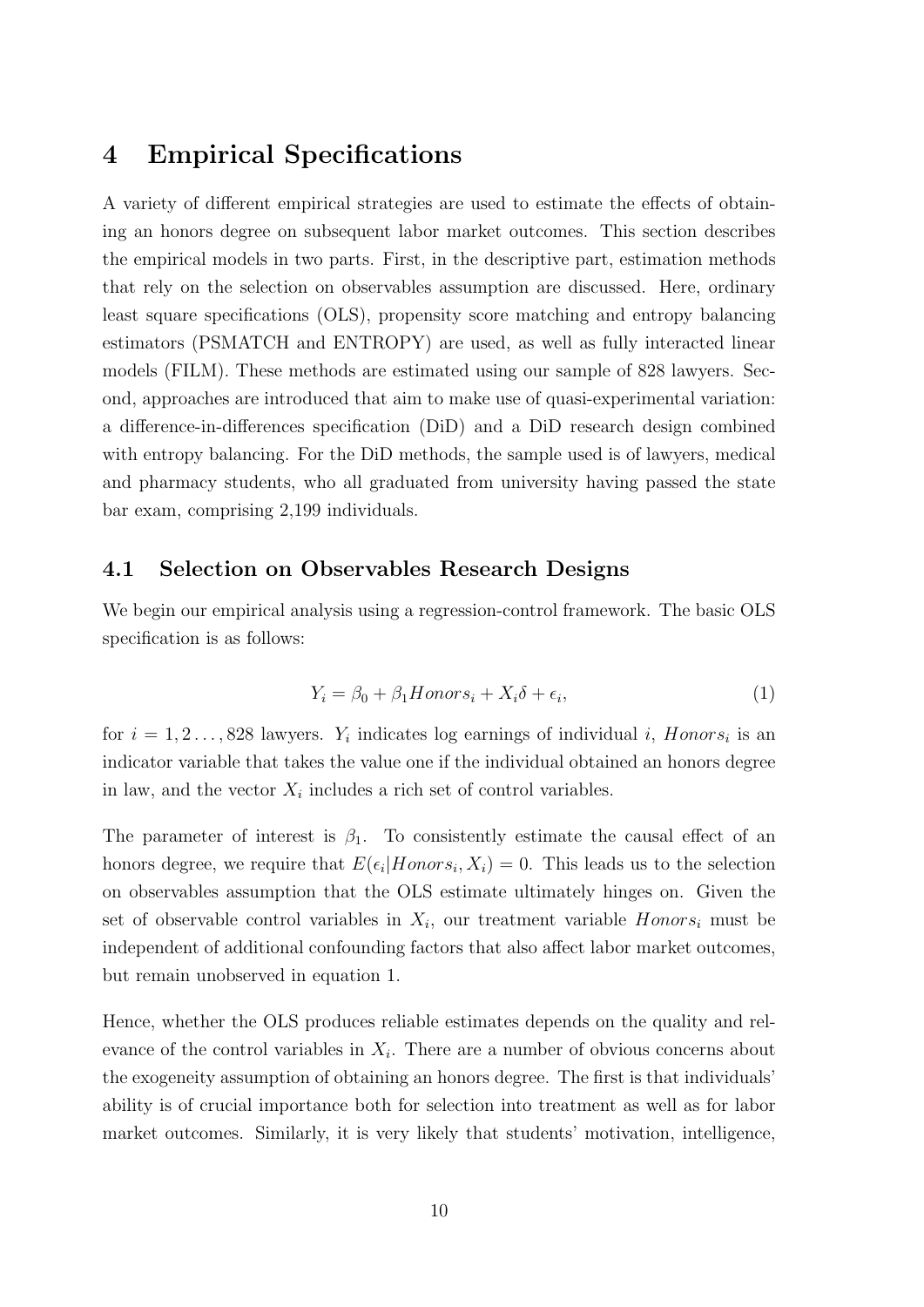and persistence are key drivers for obtaining an honors degree, and also for performing well in the labor market. While it is almost impossible to control for all relevant factors, the DZHW data allows us to capture what we believe to be the most important background characteristics. Apart from gender and age, we have information on the high-school grade performance that can serve as a proxy for students' ability and motivation. Moreover, we have self-reported indicators on the student effort over the period of studies (particularly the duration of studies and the motivation for studying with regard to the labor market). Finally, we can also control for the educational background and employment status of both the mother and the father. The literature on intergenerational transmission of educational and labor market outcomes advises us to also control for parental characteristics.

In addition to a regression-control framework, we also estimate propensity score and entropy balancing models. While matching relies on the same selection on observables assumption as OLS, the assumptions on functional form are markedly different. In the matching regressions, we identify the average treatment effect on the treated (ATT) by linking a number of control observations to each treated observation. Under the assumption that selection into treatment depends only on the variables that we observe, our estimate of the effect of an honors degree is consistently identified by taking the difference between law graduates with an honors degree and the appropriately weighted control group (those without an honors degree):

$$
ATT = \frac{1}{N_T} \sum_{i=1}^{N_T} \left( Y_{T,i} - \sum_{j=1}^{N_{NT}} \omega(i,j) Y_{NT,j} \right)
$$
 (2)

where,  $N_T$  and  $N_{NT}$  are the number of treated and non-treated observations, respectively. The function  $\omega(i, j)$  assigns a weight to individual j in the non-treated group depending on the identity of individual  $i$  in the treatment group. In practice, this weighting function can take different forms. We use radius matching in which we link each treated observation to all observations in the control group with a propensity score within a 0.01 caliper. In robustness checks, we also test the results with alternative matching estimators.<sup>9</sup>

Apart from the propensity score matching, we also apply entropy balancing as a reweighting technique to ensure comparability of the treatment and the control group. Entropy balancing assigns a weight to each observation of the control group directly so that the moments of the control variables of the reweighted control group are equal

 $\overline{^{9}T}$ o implement matching, we use the Stata program psmatch 2 (Leuven and Sianesi, 2012).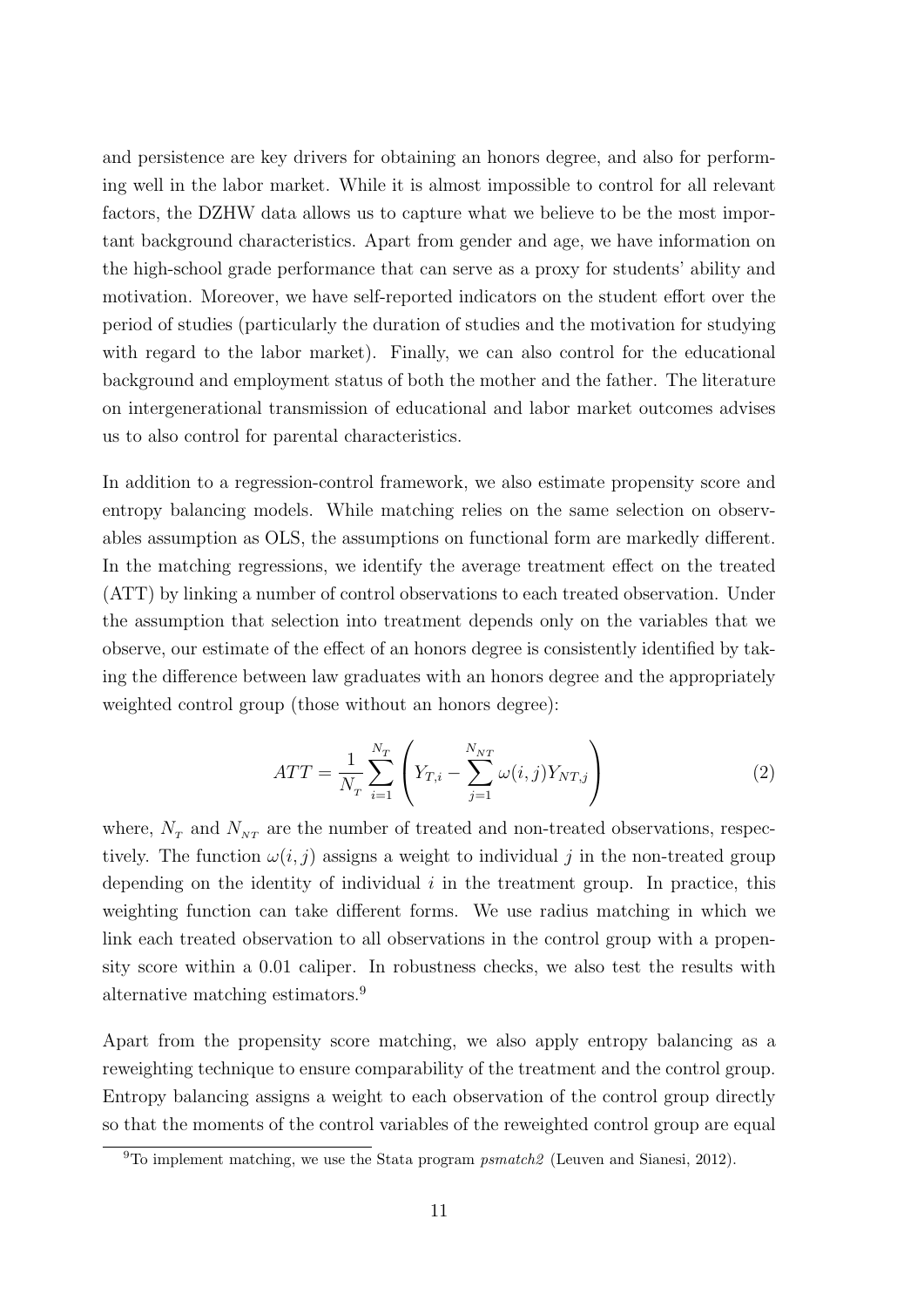to the moments of the treated group (Hainmueller and Xu, 2013; Hainmueller, 2012). The weights are calculated so that a loss function using the directed Kullback (1959) entropy divergence as a distance metric is minimized under a set of pre-specified balance constraints imposed on the sample moments of the control variables. In the paper, the control variables' first three moments—namely the mean, variance and skewness—of the treatment and the control group are balanced. The main advantages of using entropy balancing rather than propensity matching techniques are an increase in balance quality, and the redundancy of potentially tedious balance checks since the covariate moments are automatically balanced by the algorithm (Hainmueller, 2012).

Fully interacted linear models are used to complement the OLS and matching analyzes. Here, the treatment variable is interacted with all control variables to allow for maximal flexibility (also testing for heterogeneity in the treatment effect). If the treatment effect is driven only by one or several control variables, the FILM would pick that up. Note that, while the basic OLS does not allow for any heterogeneity in the treatment effect, the matching implicitly allows for complete flexibility, as each treated observation is assigned a set of control observations. Consequently, the FILM provides an in-between solution between OLS and matching. The specification for the FILM reads as follows:

$$
Y_i = \beta_0 + \beta_1 \text{Honors}_i + X_i \delta_0 + (X_i \cdot \text{Honors}_i) \delta_1 + \vartheta_i \tag{3}
$$

where the addition to equation 1 is the term  $X_i \cdot Honor_i$ , which describes the interaction effects of all control variables with the treatment dummy.<sup>10</sup>

#### 4.2 Difference-in-Differences Research Design

In this section, we describe the difference-in-differences (DiD) approaches. These are our main specifications, as they arguably rely on weaker identifying assumptions than the models based on the selection on observables assumption.

In the DiD research design, we make use of the fact that the DZHW data has information not only on law graduates, but also on university graduates from other fields. Graduates in medicine and pharmacy also obtain a formal degree from the state authorities (Staatsexamen), but there is no specific honors degree in medicine and pharmacy that can be obtained when graduating with a good or very good grade. Since medical and pharmacy students also have to pass a state bar exam, they are

 $10$ For a FILM application see for instance Battistin et al. (2012).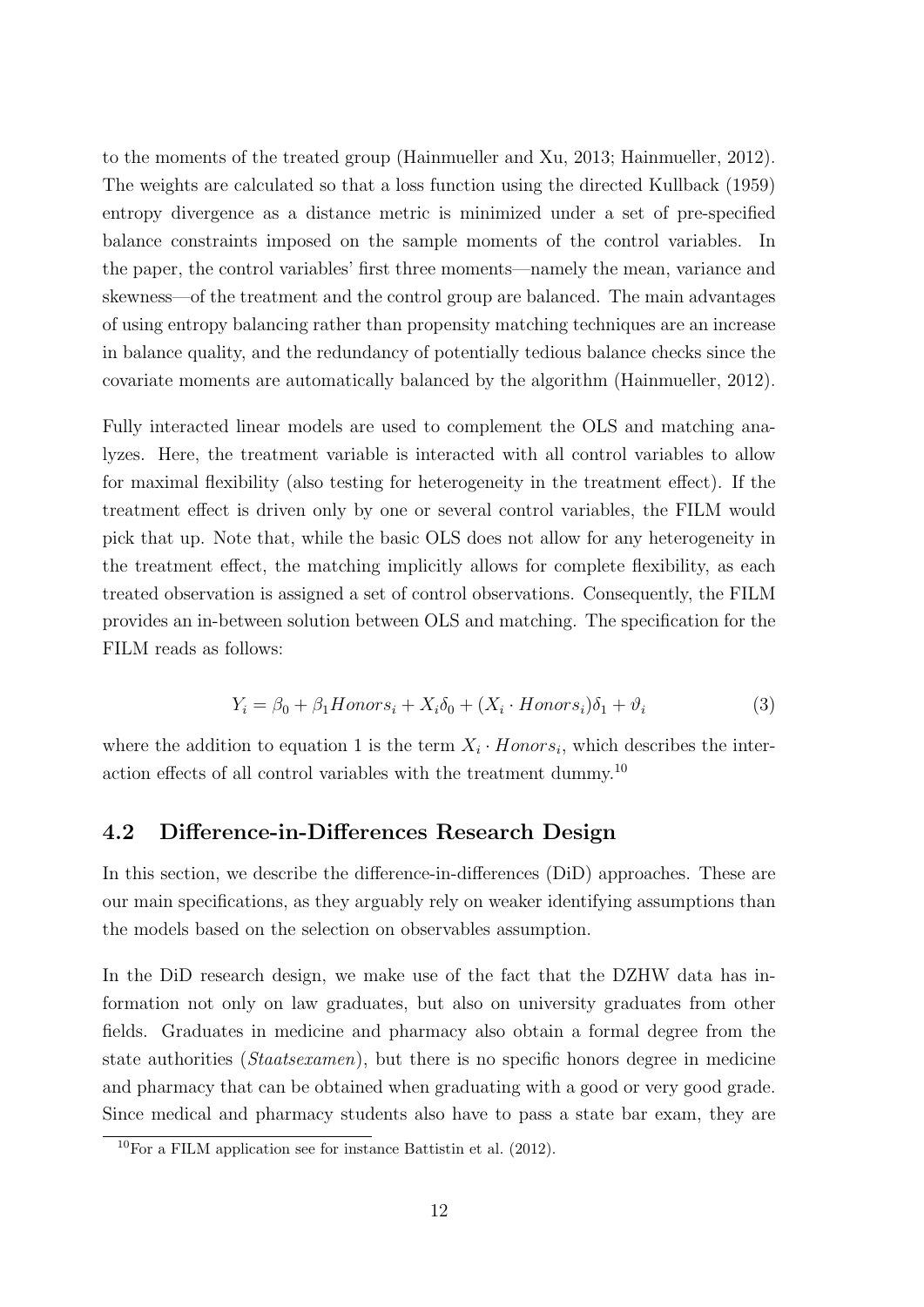an appropriate comparison group. In the robustness section below, we also report the results when using economics graduates and teachers as alternative comparison groups.

The main idea of the DiD research design in our setting is to compare labor earnings of law students to students of medicine and pharmacy across the grade distribution in the first state bar exam. In particular, we compare labor market outcomes of four different groups: high- and lower-performing students from law, and medicine and pharmacy, respectively. As about 30 percent of all students in law included in the data obtain an honors degree, we also code the best students in the other two fields into an artificial honors degree group (although they do not formally obtain a degree with honors). The empirical model is specified as follows:

$$
Y_i = \gamma_0 + \gamma_1 \text{Honors}_i + \gamma_2 \text{Law}_i + \gamma_3 (\text{Law}_i \cdot \text{Honors}_i) + X_i \delta + \varphi_i,\tag{4}
$$

for  $i = 1, 2, \ldots, 2199$  law, medical and pharmacy graduates. The parameter of interest is  $\gamma_3$ , measuring the additional contribution to the outcome variable that can be attributed to the interaction between an honors degree and the field of law. The main assumption of the DiD research design is the common trend assumption. In the absence of a formal honors degree in law, earnings between high-performing and lowerperforming students in law, and in medicine and pharmacy should evolve equally. We investigate the common trend assumption in section 5.3.

We also combine the differences-in-differences estimator with entropy balancing. Combining both methods has several advantages over using one estimation method only. The basic idea of combining difference-in-differences with matching is to reduce bias due to grade-invariant unobservables, and bias due to different distributions of covariates in the treatment and control groups (Heckman et al., 1997; Blundell et al., 2004; Abadie, 2005). In the context of this paper, we first use entropy balancing within groups so that law graduates with an honors degree are matched to law graduates without an honors degree, and medical and pharmacy graduates at the top of the grade distribution are matched to medical and pharmacy graduates with lower grades. The entropy balancing part of the estimator reduces bias due to differences in observables between the treatment and control groups. We then use the difference-indifferences part of the estimator to reduce bias due to unobservables that accompany the increase in the skill distribution, but should remain constant between the treatment and control groups.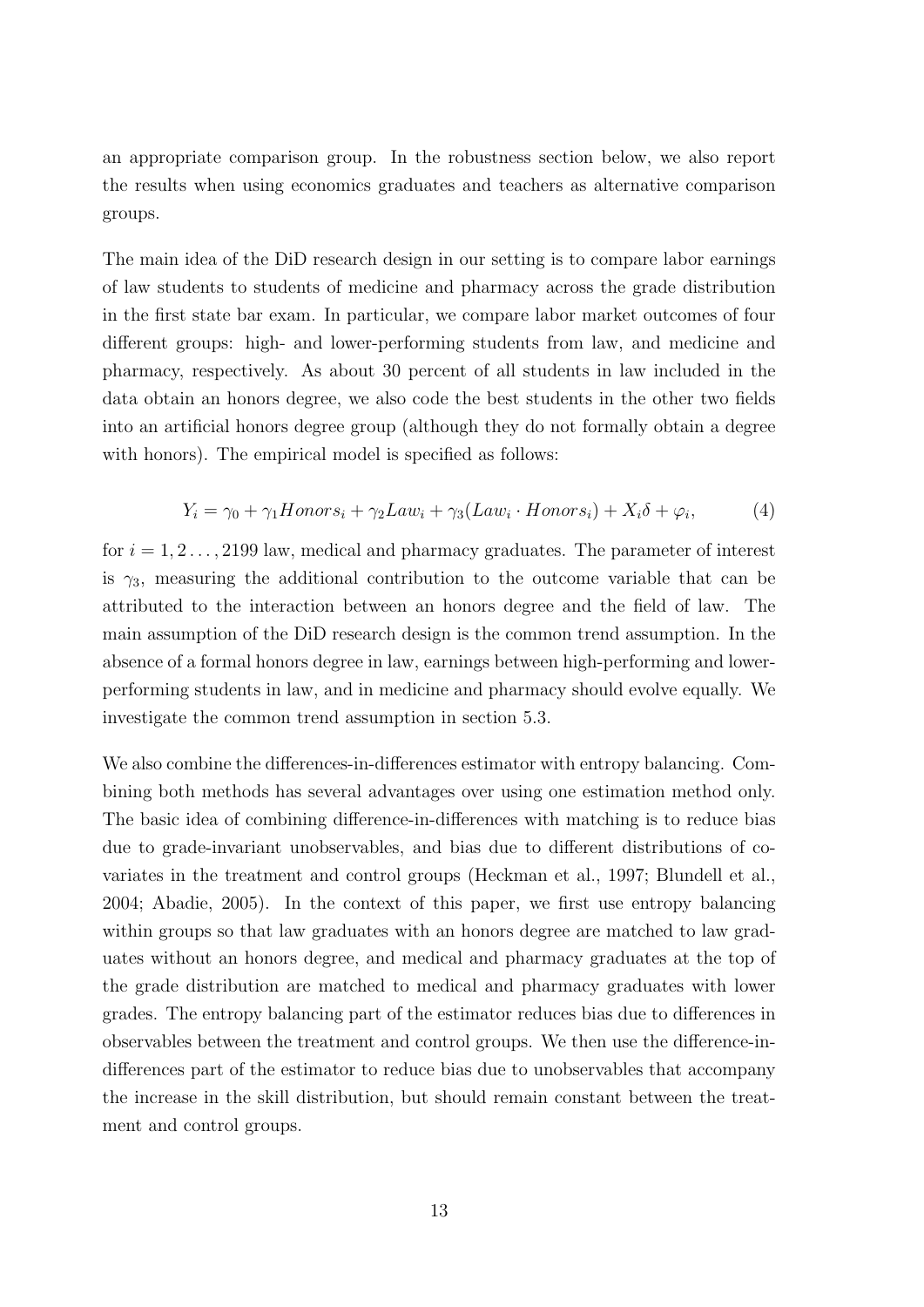# 5 Results

The results are presented in four steps. First, the descriptive evidence from the selection on observables models are discussed. Next, the results from the differencein-differences specifications with and without entropy balancing are presented. In subsection 5.3, we turn to the robustness exercises. Finally, some limitations and potential concerns are addressed in Section 5.4.

#### 5.1 Selection on Observables Models

Table 2 shows the results from five different selection on observable models for the log of monthly gross earnings as outcome. The first two columns in Table 2 present OLS estimates with different sets of covariates. Column 1 presents the results of a simple linear regression with an indicator variable for having an honors degree as the only explanatory variable. The OLS regression in column 2 additionally controls for a rich set of explanatory variables such as individual's age, gender, high school grade, duration of studies, motivation of study choice with respect to labor market aspects, cohort indicators and parental background including highest educational qualification and economic status at the time of graduation.<sup>11</sup> Column 3 in Table 2 contains the results obtained from the fully interacted linear models, and columns 4 and 5 report the estimates from the propensity score and entropy balancing, respectively. Each estimated coefficient presents the results of a separate regression, with robust standard errors in parentheses. The estimates of graduating with honors are notably positive and significant in all models and specifications. In the simple OLS regression in column 1, the estimate suggests positive earnings returns to graduating with honors of 24 percent  $(exp(0.218)-1).^{12}$  However, when controlling for additional explanatory variables, the estimates drop considerably. Nevertheless, they remain significantly positive at about 13 percent. These results are notable because the magnitude of the effect drops by almost 50 percent when controlling for important background variables, such as the average high school grade and parents' highest educational degree, which are likely to be good proxies for unobserved factors, such as motivation, ability, and intelligence. Hence, the simple OLS estimates are likely to be biased upwards. The magnitude of the earnings returns is confirmed by the FILM, PSMATCH and ENTROPY estimates. These models also suggest positive and statistically significant

<sup>11</sup>See notes to Table 2 for the full list of explanatory variables. Estimated coefficients for all explanatory variables are reported in Table A-1 in the appendix.

 $12$ Note that, throughout the present article, the estimated coefficients are interpreted in terms of percentage changes in the log-level models using the formula  $(exp(\hat{\beta}_1) - 1)$  or  $(exp(\hat{\gamma}_3) - 1)$ .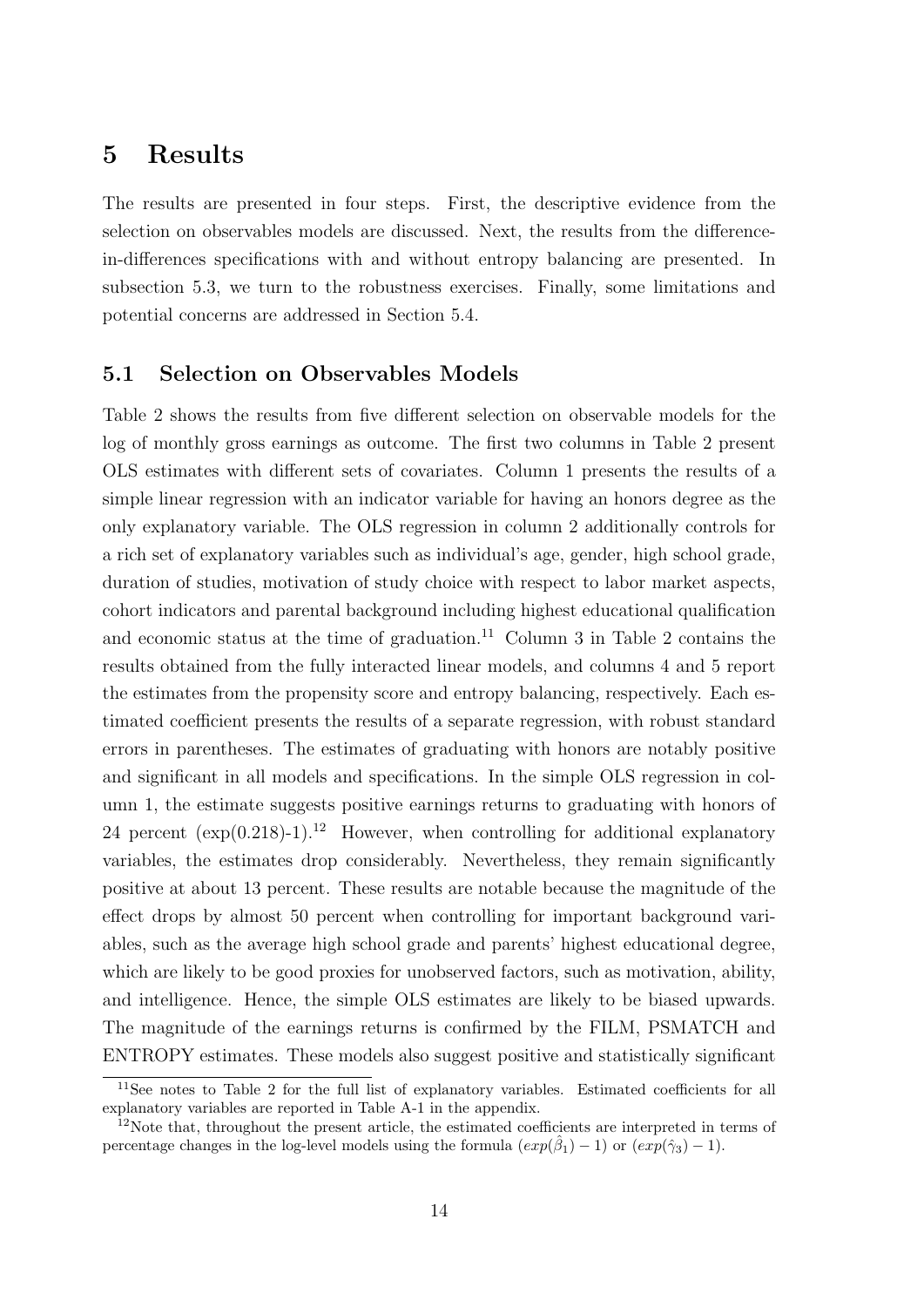earnings returns of around 14 to 15 percent.<sup>13</sup>

#### 5.2 Difference-in-Differences Models

Table 3 shows the results of our difference-in-differences specifications. Columns 1 and 2 present the estimates from simple difference-in-differences regressions, and columns 3 and 4 show the results from difference-in-differences models combined with entropy balancing. We report the results from two different specifications for each estimation method. In the first specification, we do not control for additional explanatory variables other than  $Honors_i$ ,  $Law_i$  and the interaction of these two variables  $Honors_i * Law_i$ . In the second specification, we add a rich set of control variables and cohort-fixed effects.<sup>14</sup> When interpreting the results, we focus our attention on the estimate of the parameter  $\gamma_3$  from equation 4, i.e., the estimated coefficient on the interaction term of graduating in law with an honors degree.

We again find sizable and significant positive effects of graduating with an honors degree. The DiD estimate in column 2 suggests that graduating with an honors degree increases earnings by around 19 percent  $(\exp(0.174)-1)$ . The results from our preferred specification—the DiD research design combined with entropy balancing in column 4 also point to positive earnings effects in the order of 14 percent. Note that the magnitude of this effect is very similar to the estimates in Table 2, columns 2 to 5. In fact, the DiD combined with entropy balancing estimates is not significantly different from any of the point estimates in column 2 to 5 in Table 2. As a benchmark for the magnitude of these effects, note that Oreopoulos (2006), for example, reports positive returns to earnings from compulsory schooling in the U.S., U.K. and Canada of between 10 and 14 percent. Hence, the economic returns to an honors degree are comparable to roughly one more year of education.

<sup>&</sup>lt;sup>13</sup>Figure A-2 shows that common support in the radius caliper matching model (Table 2, column 4) is substantial. Table A-2 highlights that balancing is almost perfect in the entropy balancing model (Table 2, column 5). Table A-4 shows that the results are robust using various matching techniques including radius matching with smaller and larger calipers (columns 1 and 2), nearest neighbor and kernel matching (columns 3 and 4), Mahalanobis distance matching (column 5) and entropy balancing models conditioning on the means and variances (column 6) and the means only (column 7). For a detailed overview of the various propensity score matching methods, see, for example, Caliendo and Kopeinig (2008).

<sup>&</sup>lt;sup>14</sup>In the difference-in-differences combined with entropy balancing model, the first specification implies that the control variables and cohort-fixed effects are not used in the second stage of the estimation (DiD). However, all control variables are used in the initial entropy balancing procedures.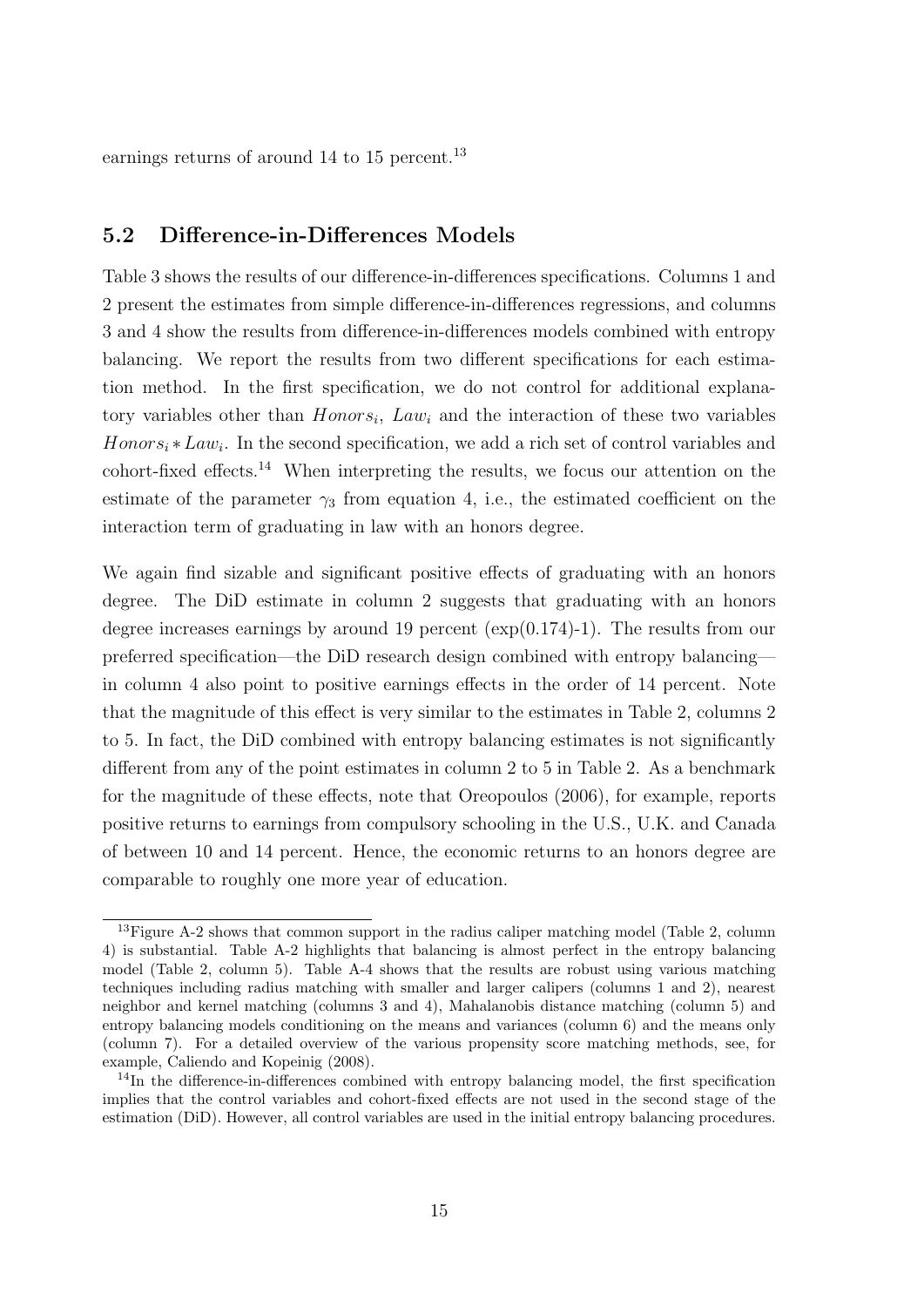#### 5.3 Robustness and Validity

In this section, we evaluate the robustness and validity of our results. First, we assess the common trend assumption graphically and conduct robustness checks with respect to the pretreatment trend. Second, we examine whether the DiD findings are likely to be driven by unobserved variables. Third, several robustness specifications for the DiD research design combined with entropy balancing are presented. Finally, the potential problem of selected attrition is examined.

Common Trend Assumption. The common trend assumption is crucial for the validity of our main results. In this application, the common trend assumption entails that the log of monthly gross earnings should evolve equally for graduates in law, and graduates in medicine and pharmacy in the absence of a formal honors degree in law. In Figure 3, we investigate whether this assumption is likely to hold. The main problem of analyzing the common trend in our setting are the different grading scales in law on the one hand, and medicine and pharmacy on the other hand—a common grading scale is not available. We therefore graphically display the average value of the log earnings per score (grade) percentile for law (medical and pharmacy) graduates.<sup>15</sup> The figure displays a common trend in the development of demeaned log earnings below the honors threshold (displayed by the vertical black dashed line) at most parts of the distribution. Further, the blue solid line shows a jump in earnings for law graduates with an honors degree (30 percent of law graduates). The black dashed line does not exhibit such an increase in log earnings for the best medical and pharmacy graduates. Overall, the common trend appears to be satisfied reasonably well.

A cause for concern, however, is the decline in log earnings in the 41-50 percentile category. As a robustness check, we therefore drop observations—law as well as medical and pharmacy graduates—of this category from the estimation sample (see Table A-5). The advantage of excluding these individuals from the sample is that the common trend assumption is more likely to hold. The disadvantage is the reduction in sample size and the risk of selection bias. The reduction in sample size can be substantial since it is impossible to drop exactly 10 percent of individuals due to the discrete grading scales and the associated bunching at the distinct scores and grades. We therefore implement two approaches to address this trade-off and the sample size

<sup>&</sup>lt;sup>15</sup>Because of the grouped and rounded nature of the scores (grades) and bunching (e.g., many medicine students graduate with a 2.0), it is impossible to precisely distinguish between percentiles. We therefore calculate the average log earnings per score (grade) first. Second, based on the relative frequencies of the scores (grades), we calculate weights based on the overlap of the score (grade) categories with the performance percentile categories. Third, using these weights and the log earnings averages per score (grade) we calculate average log earnings for each performance percentile.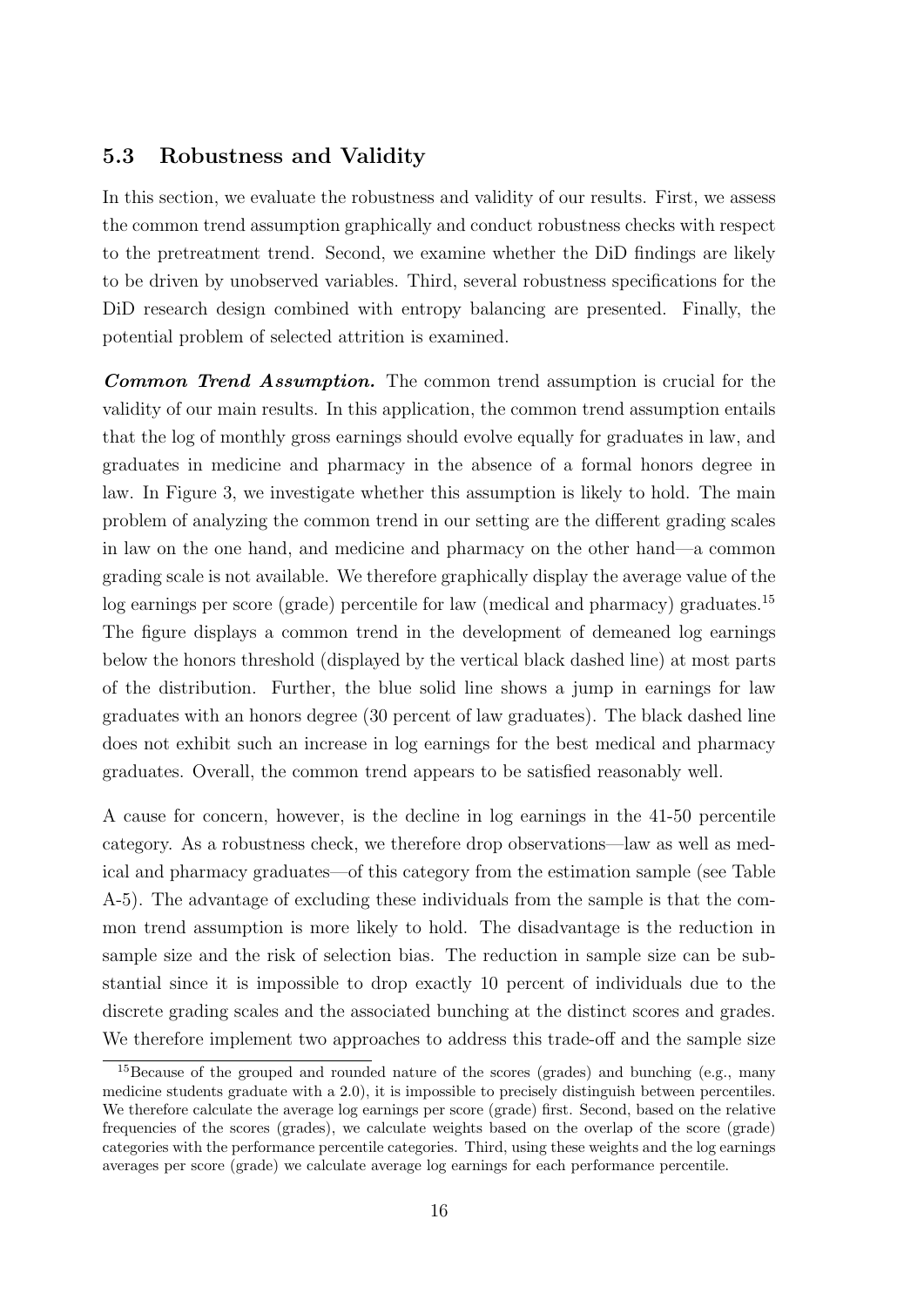problem. First, in column 2 of Table A-5, we randomly draw and drop about 50 percent of individuals of grade categories which overlap with the 41-50 percentile category for each field of study separately to assign this group less weight in the estimation this excludes about 10 percent of observations.<sup>16</sup> Second, in column 3, we exclude all individuals of score and grade categories which overlap with the 41-50 percentile category—this excludes about 23 percent of observations. The DiD estimates of the interaction term in columns 2 and 3 are very similar to the main result in column 1 and remain statistically significant. The DiD and entropy balancing estimates of the interaction term decline and become statistically insignificant. Note, however, that the sensitivity check in column 3 might be too restrictive because about 23 percent of individuals are omitted from the sample. Overall, we argue that the common trend assumption is likely to hold.

**Omitted Variable Bias.** Finally, we study the robustness of our DiD findings to omitted variable bias. Building on the work by Altonji et al. (2005b) and Altonji et al. (2008), Oster (2014) developed a new estimation method examining how robust estimates are to omitted variable bias by studying coefficient movements and movements in R-squared values when including additional explanatory variables. Oster (2014) suggests calculating bounding values for the treatment effect together with the following bias-adjusted coefficient:

$$
\gamma_3^{\star\prime} = \tilde{\gamma}_3 - \tilde{\delta} \frac{(\dot{\gamma}_3 - \tilde{\gamma}_3)(R_{max} - \tilde{R})}{(\tilde{R} - \dot{R})},\tag{5}
$$

for  $\tilde{\delta} = 1.17$  The bias-adjusted coefficient is a function of estimated parameters  $(\dot{\gamma}_3, \tilde{\gamma}_3, \dot{R}, \tilde{R})$  and chosen values for  $\tilde{\delta}$  and  $R_{max}$ . In the present study, the estimated coefficient  $\dot{\gamma}_3$  and the R-squared  $\dot{R}$  come from a simple DiD regression of equation (4) without additional explanatory variables (i.e., excluding the vector  $X_i$ ), and  $\tilde{\gamma}_3$  and R stem from estimating equation (4) with all explanatory variables.  $\delta$ , the so-called coefficient of proportionality, captures the explanatory power of unobserved variables as a proportion of the explanatory power of observed variables.  $R_{max}$  denotes the  $R^2$ of a hypothetical OLS regression if one could control for all relevant (observed and unobserved) variables.

To identify  $\gamma_3^{\star\prime}$ , assumptions for  $\tilde{\delta}$  and  $R_{max}$  are required. According to Oster (2014),  $\tilde{\delta} \in [0,1]$  is a useful bound. We assume that the influence of unobservables on the

<sup>&</sup>lt;sup>16</sup>The grade categories which comprise the 41-50 percentile are the 2.0 and 2.1 grade categories for medical and pharmacy graduates and the 7 points category for law graduates.

<sup>&</sup>lt;sup>17</sup>For the estimation of  $\gamma_3^{\star\prime}$  with values for  $\tilde{\delta} \neq 1$  see Oster (2014).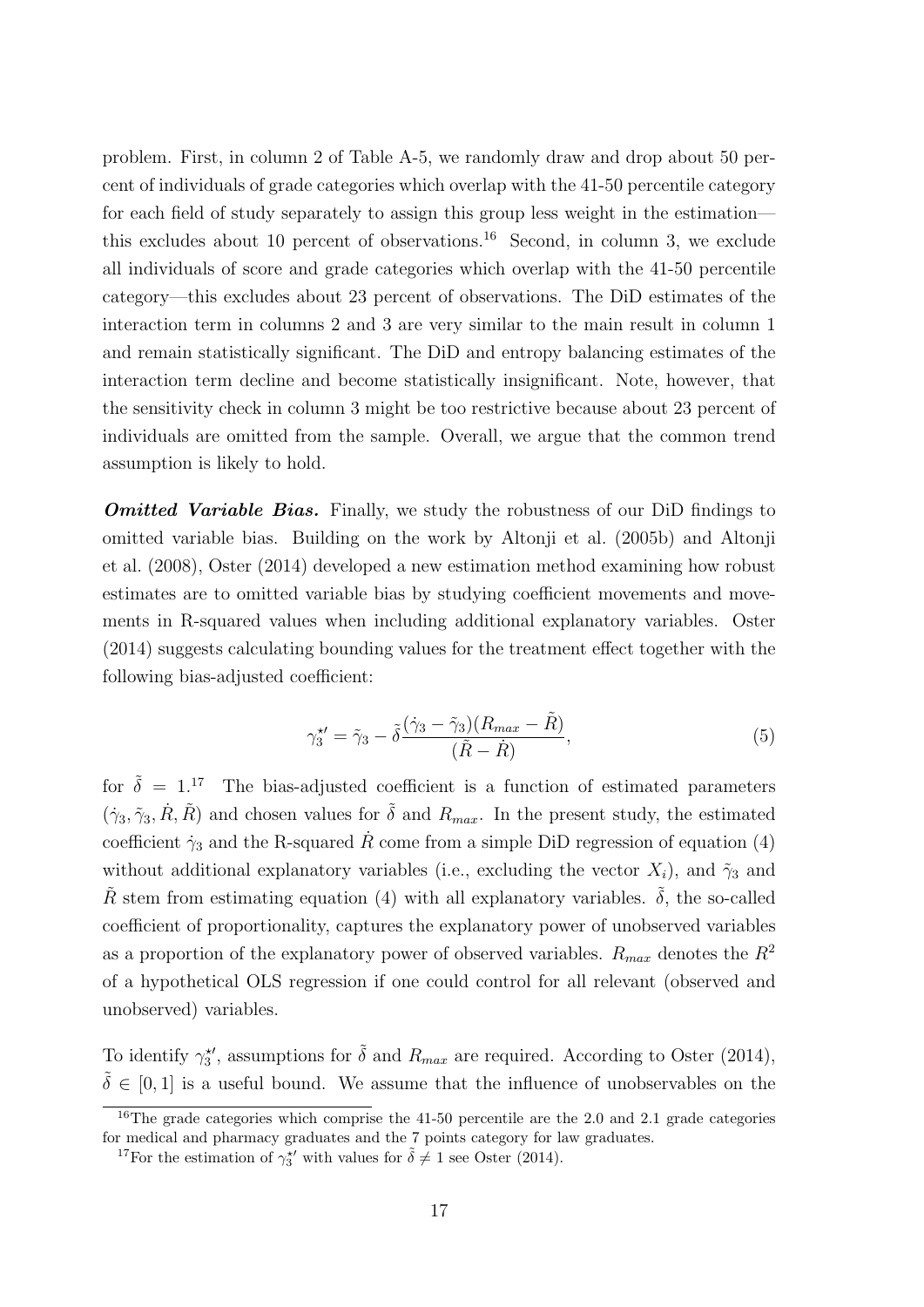outcome variable is of similar magnitude as the impact of observable variables (i.e.,  $\tilde{\delta} = 1$ ). We argue that this is a rather strict assumption, given that our full-model controls for important pre-determined explanatory variables, such as individuals' high school grade, their labor market orientation and parents' highest education. Further, Oster (2014) argues that  $R_{max} = min\{2.2\tilde{R}, 1\}$  is a useful bound. This yields the identified set  $\left[ \tilde{\gamma_3}, \gamma_3^{\star'}(min\{2.2R, 1\}, 1) \right]$  for our treatment effect of graduating with honors. In case the identified set excludes zero, the estimates from the full model (equation 4) can be interpreted as being robust to omitted variable bias.

Table A-11 presents the results. The identified set for the treatment graduating with an honors degree on earnings is [0.125, 0.174]. Hence, the identified set excludes zero, and an omitted variable bias problem is therefore unlikely. Further, Oster (2014) also advises studying whether the bounds of the identified set are within the confidence interval of  $\tilde{\gamma}_3$  to assess whether the magnitude of the effect is robust. This is also the case. Overall, the estimates in Table A-11 suggest that the positive earnings returns to graduating with an honors degree are very unlikely to be driven by omitted variables.

Different Threshold Definitions and Omitting the Best Law Graduates. First, we distinguish between different groups when defining high-performing and lower-performing graduates in medicine and pharmacy. Previously, we compared the labor earnings of honors degree students in law to students of law without an honors degree, relative to high-performing and lower-performing students in medicine and pharmacy. So far, we artificially assigned an honors degree to 23 percent of the best medicine and pharmacy students. Medical and pharmacy graduates might experience sharp earnings increases at different points of the grade distribution which might not be captured by our treatment definition in the control group. Table A-6 reports whether the results change when alternative thresholds are used, i.e., defining the best 18, 25, 27, 30, and 32 percent of medical and pharmacy students as high-performing graduates. Overall, the results lead to similar conclusions to those in Table 3. In particular, the estimates remain very stable when artificially defining more and more graduates as high-performing students in the control group. Second, the most productive law graduates with the highest scores in the first bar exam might drive the honors degree effect. In Table A-7, the best graduates in law are omitted from the sample. In column 4, for instance, law graduates with a score of 12 points or less are included in the sample whereas law graduates with a score of 13 points and above are excluded from the sample. The estimates of the interaction term of the DiD and the DiD and entropy balancing specifications remain stable and statistically significant. Thus, the earnings premium estimate of an honors degree is not driven by law graduates at the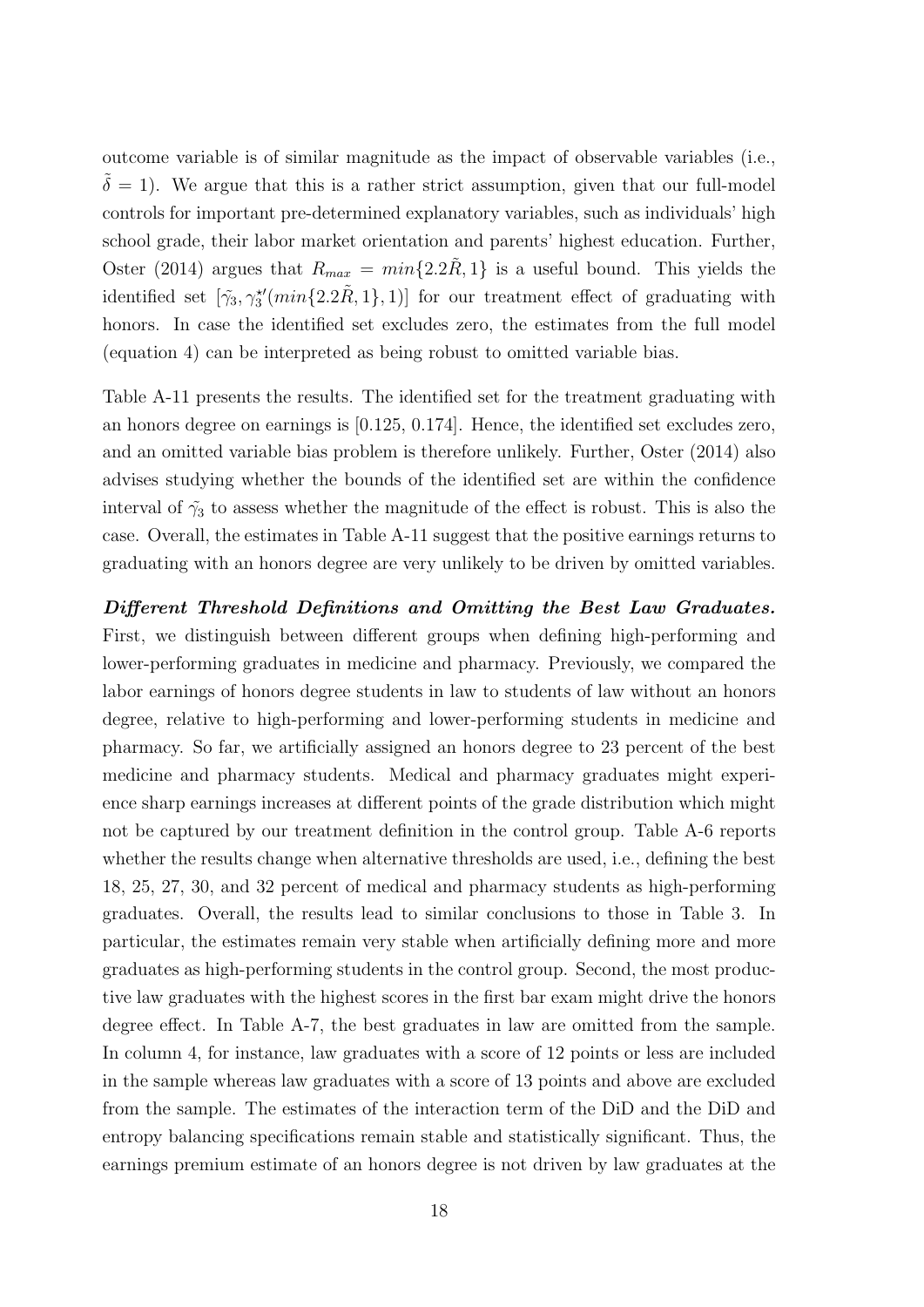very top of the score distribution.

Alternative Comparison Groups. In a further test of the DiD combined with entropy balancing approach, we compare labor market earnings of lawyers to those of economists and school teachers. Despite the fact that teachers in Germany generally have a very flat wage-skill profile, we use them as a comparison group in the robustness exercise because they also graduate with a state degree. In contrast, economists do not graduate with a state degree, but experience a wage-skill profile that is quite similar to those of lawyers. Further, a comparison with economics graduates is interesting because both economists and lawyers are likely to have careers in management and leadership positions. The estimates in Table A-8 indicate that our general findings do not change. Comparing law graduates to teachers or economists—instead of students of medicine and pharmacy—gives estimates with the same sign and similar magnitude as in the main specification.

**Sample Attrition.** Finally, we investigate possible biases due to selected sample attrition. Table A-9 shows the number of graduates participating in the two survey waves, separately for field of study and academic performance. The table documents that there is substantial attrition with only 49 (42) percent of law (medical and pharmacy) graduates participating in the second wave. Further, the unconditional means show a higher attrition rate among those without an honors degree or those who are not top performers, compared to lower-performing graduates. To test whether differences in attrition rates between treatment and comparison group might bias our estimates, Table A-10 shows results from linear probability regressions and marginal effects from probit models on graduates' likelihood of participating in the second wave. Columns 1 and 2 in Table A-10 report whether law students with an honors degree are more likely to remain in the panel than those without an honors degree, and columns 3 and 4 report potential differences in panel attrition among medical and pharmacy students according to their performance in their studies. Finally, the last column in the table shows estimates from a DiD regression for law and medical and pharmacy graduates on the likelihood of participating in the second panel wave. None of the estimates in Table A-10 suggest significant differences in the attrition rate between treatment and comparison groups. Hence, it is very unlikely that the estimates are biased due to selected attrition.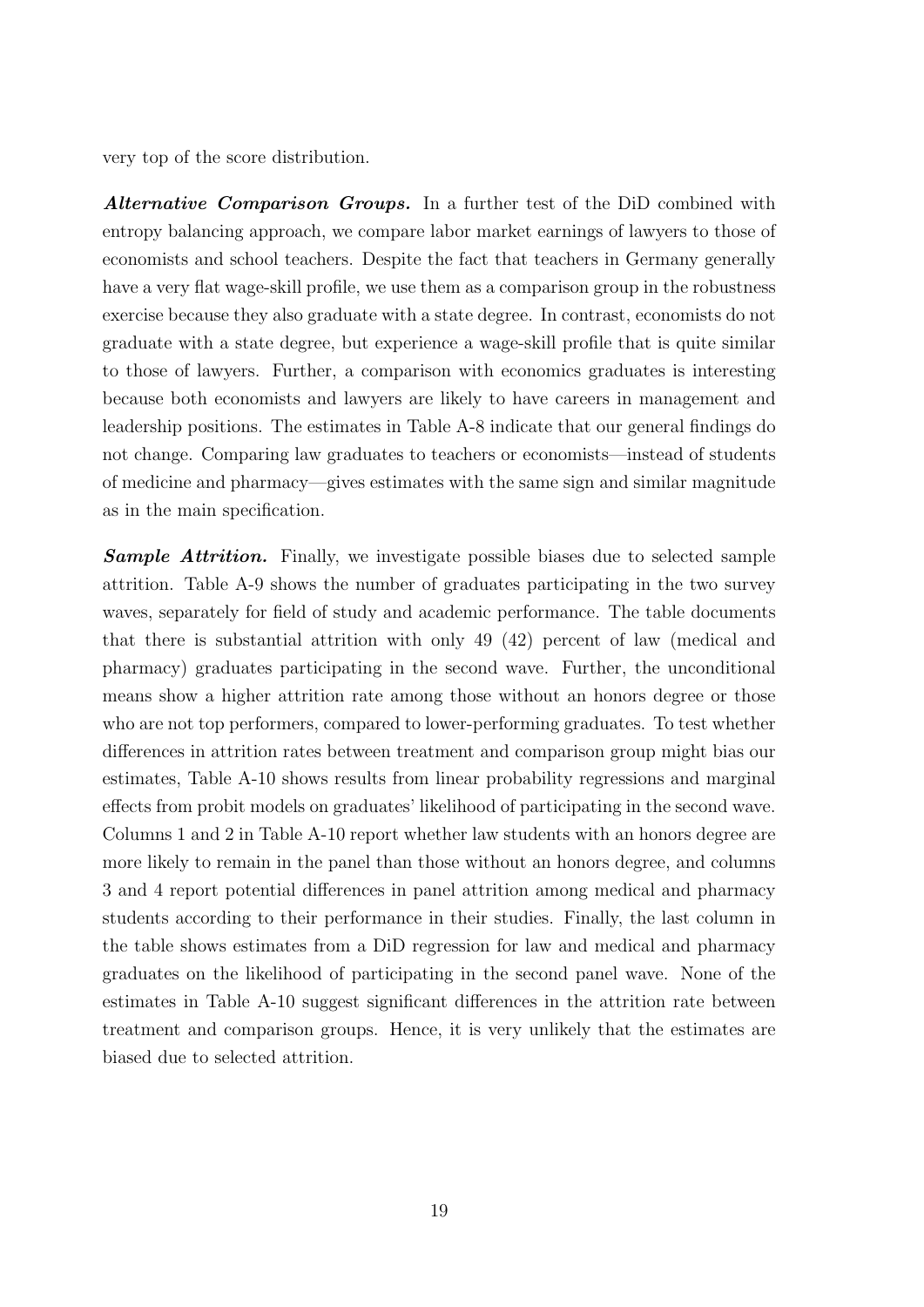#### 5.4 Discussion

The results point towards sizable and significant effects of obtaining an honors degree on subsequent labor market earnings. We report estimates from the selection-onobservables models as well as from our quasi-experimental approaches in the order of 13–15 percent.

Two issues with the reported results warrant further discussion. First, we should again stress that we observe earnings for the law students (only) five to six years after they passed the first state bar exam. As law students spend two to three years in legal clerkship and often pursue a Ph.D. degree after the first bar exam, this implies that many are only at the beginning of their labor market career. Ideally, we would like to observe the individuals also later in life in order to examine long-term labor market effects of graduating with an honors degree.

Second, we need to critically review the fact that we only use the first state bar exam as the treatment variable. Law students are also required to take a second state bar exam (which we have no information on in our data), in which they can again obtain an honors degree. Naturally, we would assume that graduates with honors degrees in both exams fare best in the labor market, compared to those without any or only one honors degree. Significantly, this restriction only limits the scope of our analysis, but is not a threat to the validity of our results. Even if we had data on the second exam, a joint analysis of both exams would not be straightforward, as the outcome of the second bar exam is very likely to be linked to that of the first. Hence, the second state bar exam might be considered as an outcome of the first state bar exam.

# 6 Conclusions

This paper presents evidence on the labor-market returns to graduating with an honors degree. We exploit rich longitudinal data from the University Graduates Panel in Germany, which interviews students one and five to six years after graduating from university. The study examines the importance of honors degrees for future labor market success in the context of German law students who pass a state bar exam. Graduates in medicine and pharmacy, who constitute the comparison group, also obtain a formal degree from the state authorities (Staatsexamen). However, for these fields of study, there is no specific honors degree that can be obtained when graduating with an outstanding performance.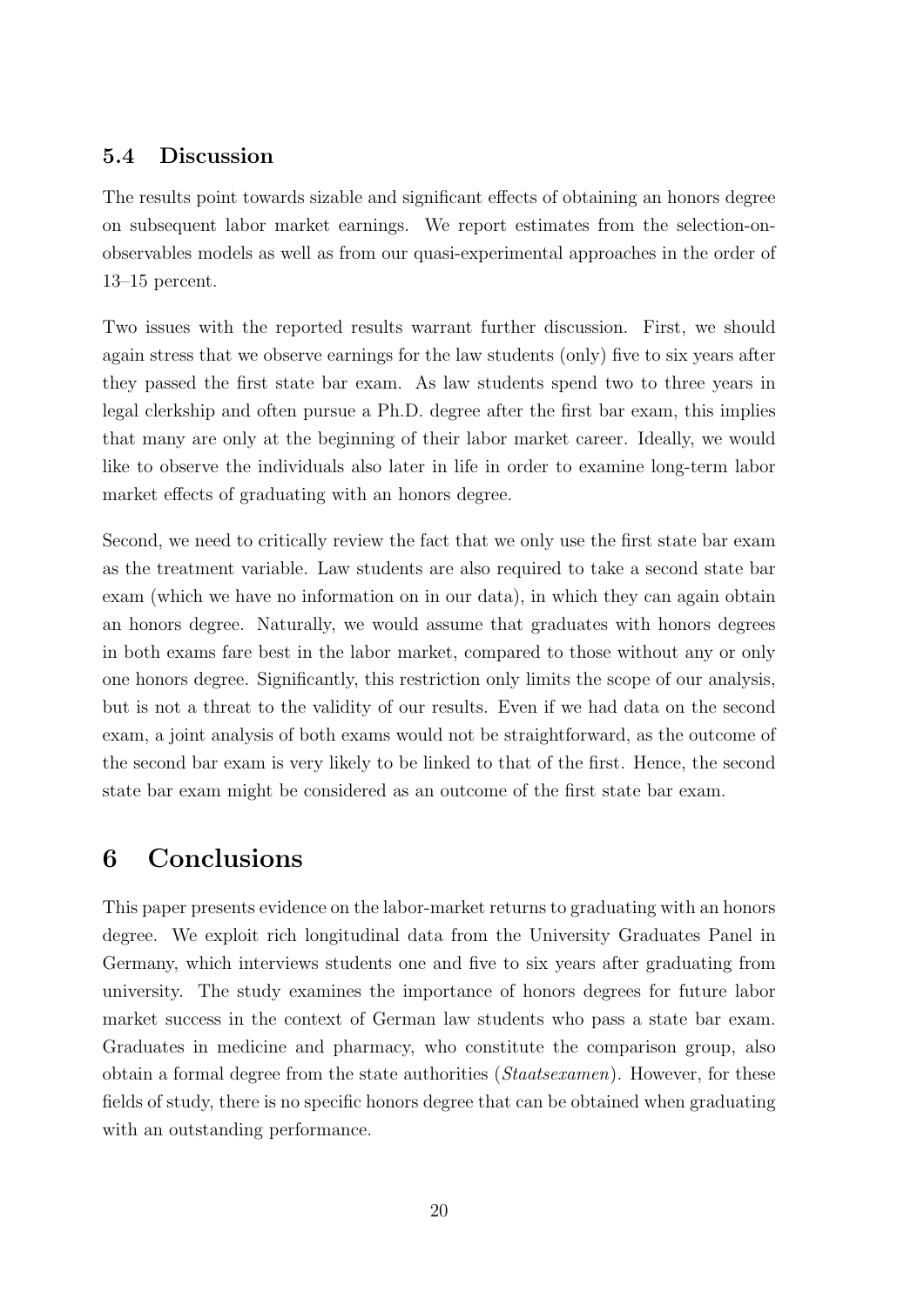In the preferred specifications, we estimate the effects of an honors degree by applying a difference-in-differences estimation strategy combined with entropy balancing. By combining both methods, we argue that it is very likely that our findings are not driven by unobserved ability, family background, or different trends between treatment and comparison groups. The estimates suggest that graduating with an honors degree has substantial effects on individuals' labor market earnings. We find that students with an honors degree have around 14 percent higher earnings than those who do not graduate with honors. The result is robust to various sensitivity analyses, such as potential selected attrition, different comparison groups (e.g., economics and education graduates), alternative definitions of graduating with an excellent grade among the comparison groups (e.g., being in the top 18 to 32 percent of the grade distribution), as well as omitting the very best law graduates. Importantly, the DiD estimates are unlikely to be driven by omitted variable bias (Oster, 2014).

The present findings complement the large body of literature on the returns to schooling exploiting changes in compulsory schooling laws over time and across regions as exogenous variation. These studies mainly identify local average treatment effects at the lower end, whereas the present study estimates the returns at the upper end of the education distribution. Thus, we contribute to and complement the relatively small body of literature on economic returns to certificates and college degrees (Kane and Rouse, 1995; Jacobson et al., 2005; Jepsen et al., 2014). Overall, this is one of the first studies documenting that graduating from university with an outstanding performance has considerable causal effects on labor market earnings.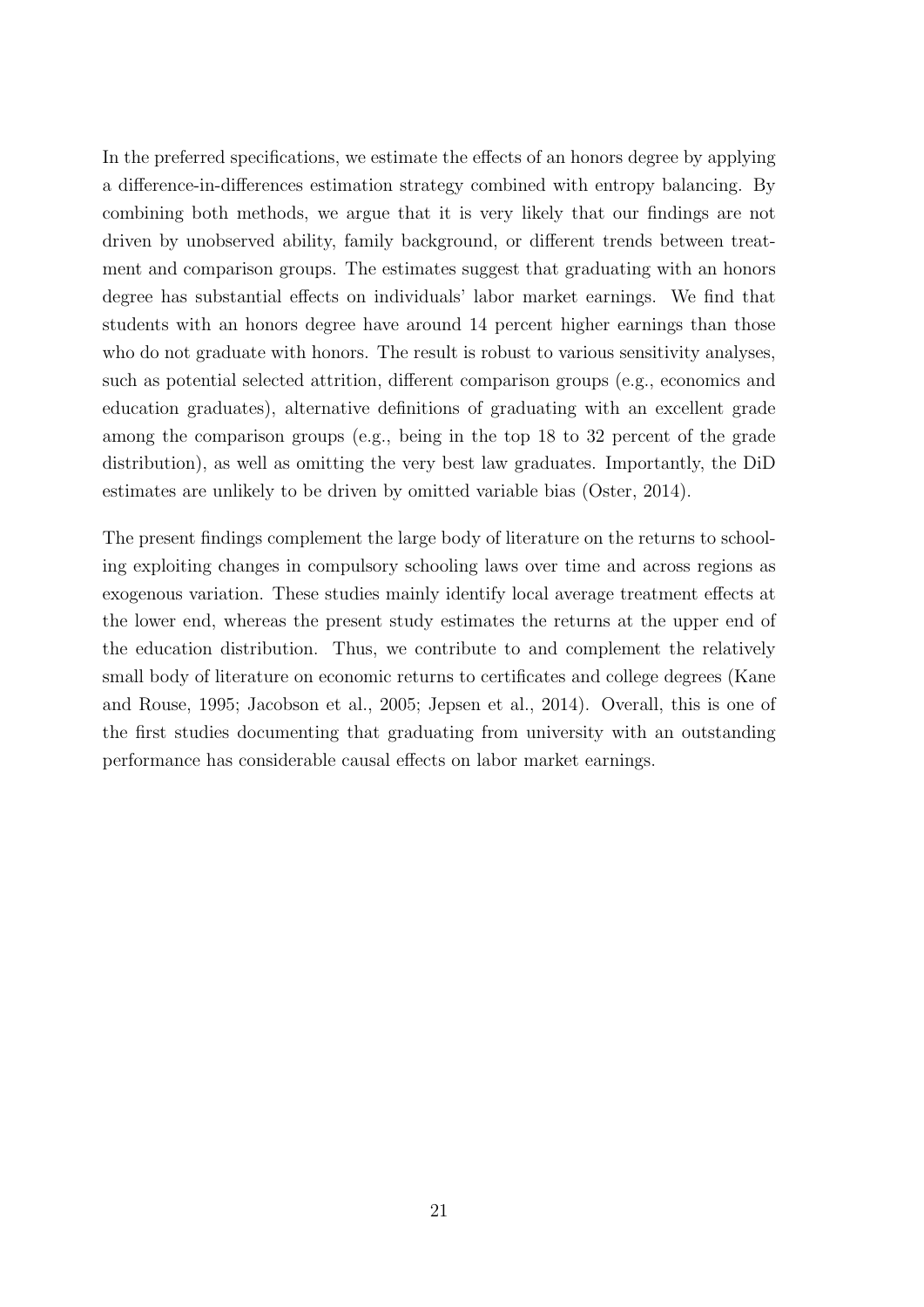# References

- Abadie, A. (2005): "Semiparametric Difference-in-Differences Estimators," Review of Economic Studies, 72, 1–19.
- ALTONJI, J., T. ELDER, AND C. TABER (2005a): "An Evaluation of Instrumental Variable Strategies for Estimating the Effects of Catholic Schooling," Journal of Human Resources, 40, 791–821.
	- (2005b): "Selection on Observed and Unobserved Variables: Assessing the Effectiveness of Catholic Schools," Journal of Political Economy, 113, 151–184.
- $-(2008)$ : "Using Selection on Observed Variables to Assess Bias from Unobservables When Evaluating Swan-Ganz Catheterization," The American Economic Review, 98, 345–350.
- Angrist, J. D. and A. B. Krueger (1991): "Does Compulsory School Attendance Affect Schooling and Earnings?" Quarterly Journal of Economics, 106, 979–1014.
- BATTISTIN, E., M. DE NADAI, AND B. SIANESI (2012): "Misreported Schooling, Multiple Measures and Returns to Educational Qualifications," IZA Discussion Paper 6337, IZA, Bonn.
- Blundell, R., L. Dearden, A. Goodman, and H. Reed (2000): "The Returns to Higher Education in Britain: Evidence From a British Cohort," The Economic Journal, 110, 82–99.
- Blundell, R., C. Meghir, M. C. Dias, and J. V. Reenen (2004): "Evaluating the Employment Impact of a Mandatory Job Search Program," Journal of the European Economic Association, 2, 569–606.
- BRIEDIS, K. (2007): "Übergänge und Erfahrungen nach dem Hochschulabschluss: Ergebnisse der HIS-Absolventenbefragung des Jahrgangs 2005," Dokumentation HIS, Hannover.
- BRUNELLO, G., M. FORT, AND G. WEBER (2009): "Changes in Compulsory Schooling, Education and the Distribution of Wages in Europe," Economic Journal, 119, 516–539.
- BUNDESAMT FÜR JUSTIZ (2006): "Ausbildungsstatistik 2006," https://www. bundesjustizamt.de/justizstatistik, accessed: 2013-12-18.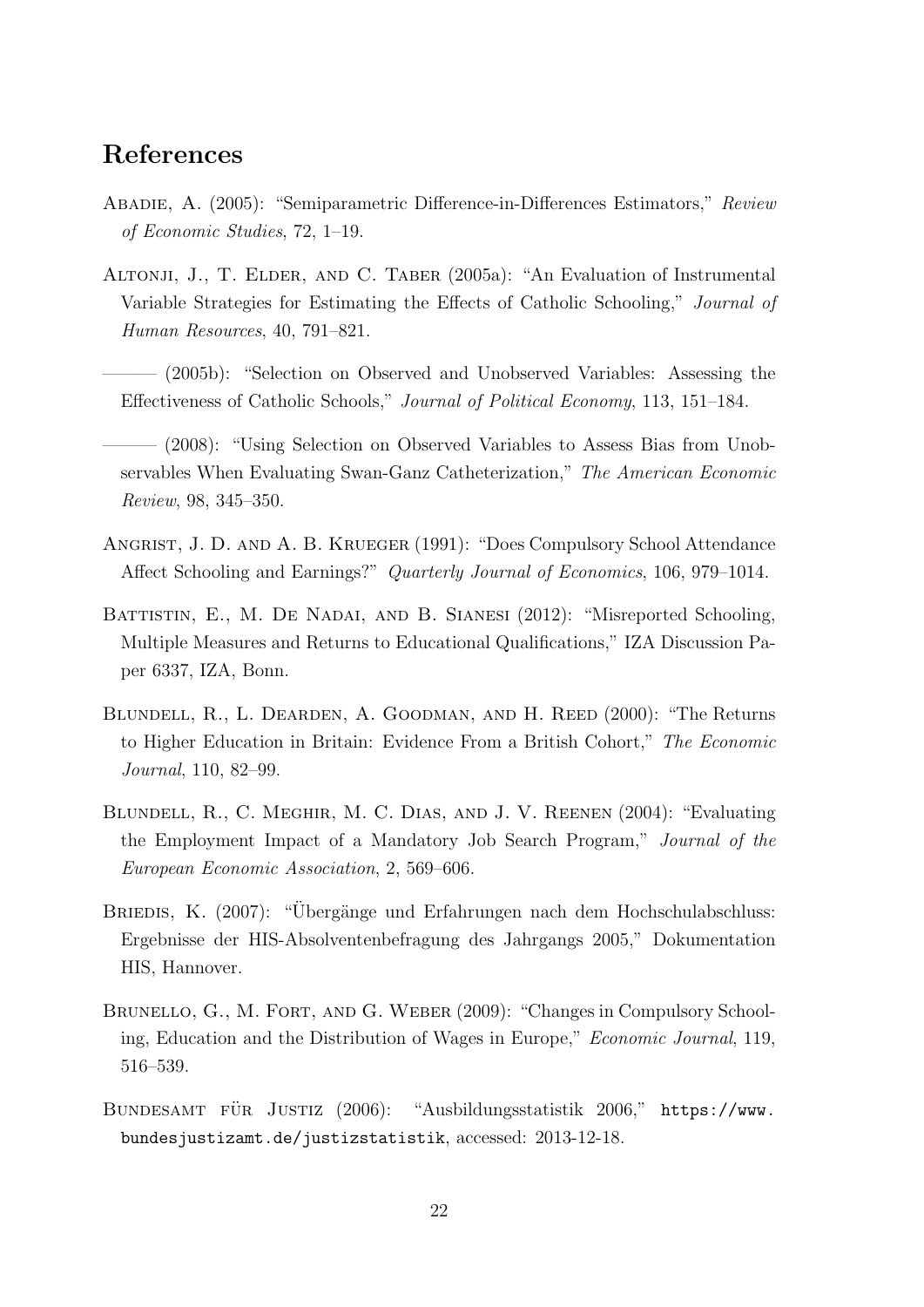- Caliendo, M. and S. Kopeinig (2008): "Some Practical Guidance for the Implementation of Propensity Score Matching," Journal of Economic Surveys, 22, 31–72.
- CARD, D. (1993): "Using Geographic Variation in College Proximity to Estimate the Return to Schooling," Working Paper 4483, National Bureau of Economic Research.
- $(1999)$ : "The Causal Effect of Education on Earnings," in Handbook of Labor Economics, ed. by Orley C. Ashenfelter and David Card, Elsevier, vol. Volume 3, Part A, 1801–1863.
- DI PIETRO, G. (2010): "The Impact of Degree Class on the First Destinations of Graduates: A Regression Discontinuity Approach," IZA Discussion Paper 4836, IZA, Bonn.
- FREIER, R. AND J. STORCK (2012): "The Treatment Effect of Attending a High-Quality School and the Influence of Unobservables," SOEPpapers on Multidisciplinary Panel Data Research 530, DIW Berlin, The German Socio-Economic Panel (SOEP).
- GOLDIN, C. D. AND L. F. KATZ (2010): The Race between Education and Technology, Cambridge: Harvard University Press.
- GRAVE, B. S. AND K. GOERLITZ (2012): "Wage Differentials by Field of Study The Case of German University Graduates," Education Economics, 20, 284–302.
- HAINMUELLER, J. (2012): "Entropy Balancing for Causal Effects: A Multivariate Reweighting Method to Produce Balanced Samples in Observational Studies," Political Analysis, 20, 25–46.
- Hainmueller, J. and Y. Xu (2013): "ebalance: A Stata Package for Entropy Balancing," Journal of Statistical Software, 54, 1–18.
- Harmon, C. and I. Walker (1995): "Estimates of the Economic Return to Schooling for the United Kingdom," American Economic Review, 85, 1278–1286.
- HECKMAN, J. J., H. ICHIMURA, AND P. E. TODD (1997): "Matching As An Econometric Evaluation Estimator: Evidence from Evaluating a Job Training Programme," Review of Economic Studies, 64, 605–654.
- HOEKSTRA, M. (2009): "The Effect of Attending the Flagship State University on Earnings: A Discontinuity-Based Approach," Review of Economics and Statistics, 91, 717–724.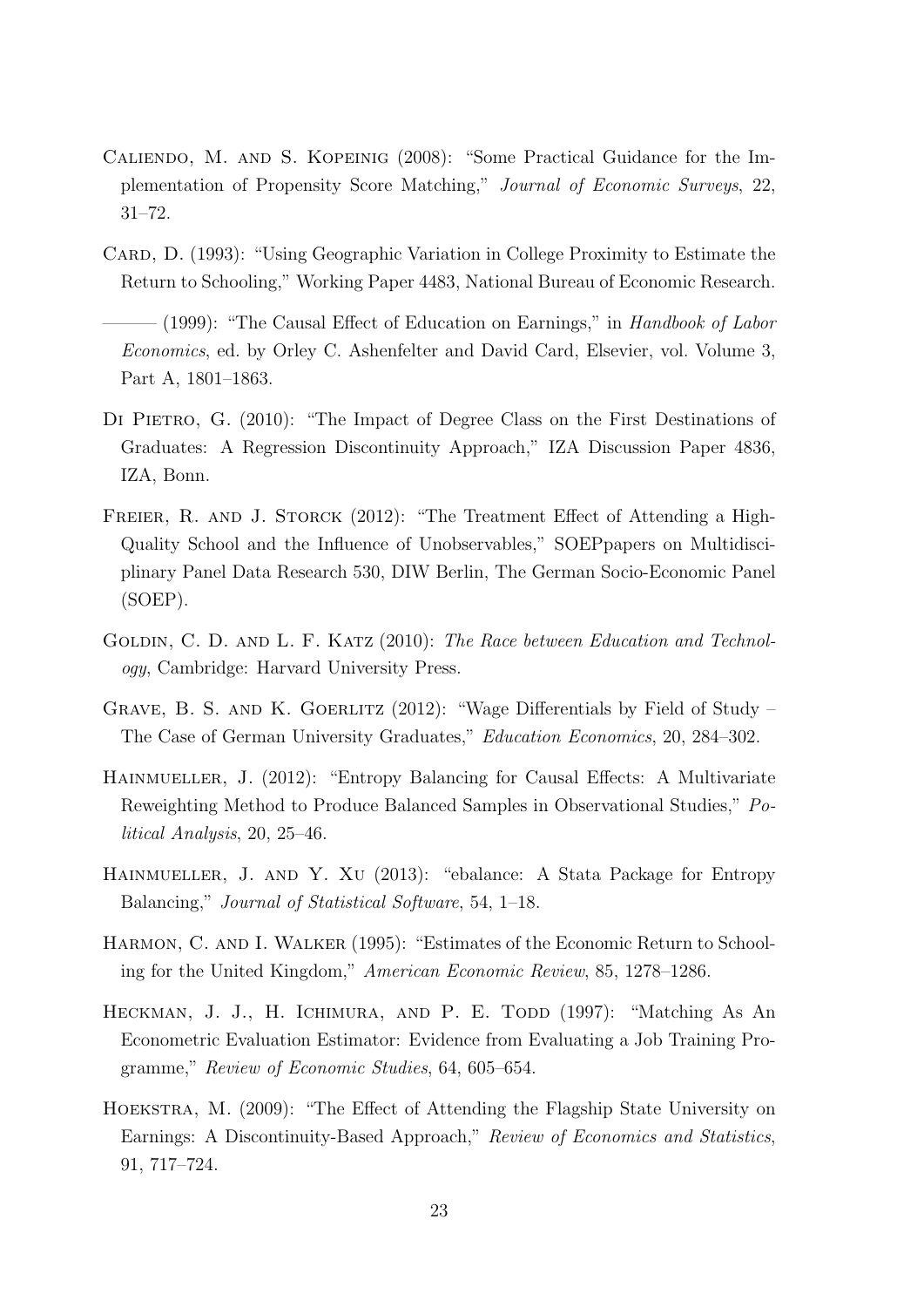- JACOBSON, L., R. LALONDE, AND D. G. SULLIVAN (2005): "Estimating the Returns to Community College Schooling for Displaced Workers," Journal of Econometrics, 125, 271–304.
- Jepsen, C., K. Troske, and P. Coomes (2014): "The Labor-Market Returns to Community College Degrees, Diplomas, and Certificates," Journal of Labor Economics, 32, 95–121.
- Kane, T. J. and C. E. Rouse (1995): "Labor-Market Returns to Two- and Four-Year College," American Economic Review, 85, 600–614.
- KULLBACK, S. (1959): *Information theory and statistics*, Wiley publications in statistics, New York, NY: Wiley [u.a.].
- Leuven, E. and B. Sianesi (2012): "PSMATCH2: Stata Module to Perform Full Mahalanobis and Propensity Score Matching, Common Support Graphing, and Covariate Imbalance Testing," Software, http://ideas.repec.org/c/boc/bocode/ s432001.html, accessed: 2013-12-18.
- Lochner, L. (2011): "Nonproduction Benefits of Education: Crime, Health, and Good Citizenship," in *Handbook of the Economics of Education*, ed. by S. M. Eric A. Hanushek and L. Woessmann, Elsevier, vol. Volume 4, 183–282.
- OECD (2013): Education at a Glance 2013: OECD Indicators, OECD Publishing.
- Oreopoulos, P. (2006): "Estimating Average and Local Average Treatment Effects of Education When Compulsory Schooling Laws Really Matter," American Economic Review, 96, 152–175.
- Oreopoulos, P. and K. G. Salvanes (2011): "Priceless: The Nonpecuniary Benefits of Schooling," Journal of Economic Perspectives, 25, 159–184.
- Oster, E. (2014): "Unobservable Selection and Coeffcient Stability: Theory and Evidence," Working Paper.
- Oyer, P. and S. Schaefer (2010): "American BigLaw Lawyers and the Schools that Produce Them: A Profile and Rankings," Working Paper.
- ——— (2012a): "Firm/Employee Matching: An Industry Study of American Lawyers," NBER Working Paper 18620.
- $(2012b)$ : "Welcome to the Club: The Returns to An Elite Degree for American Lawyers," Working Paper.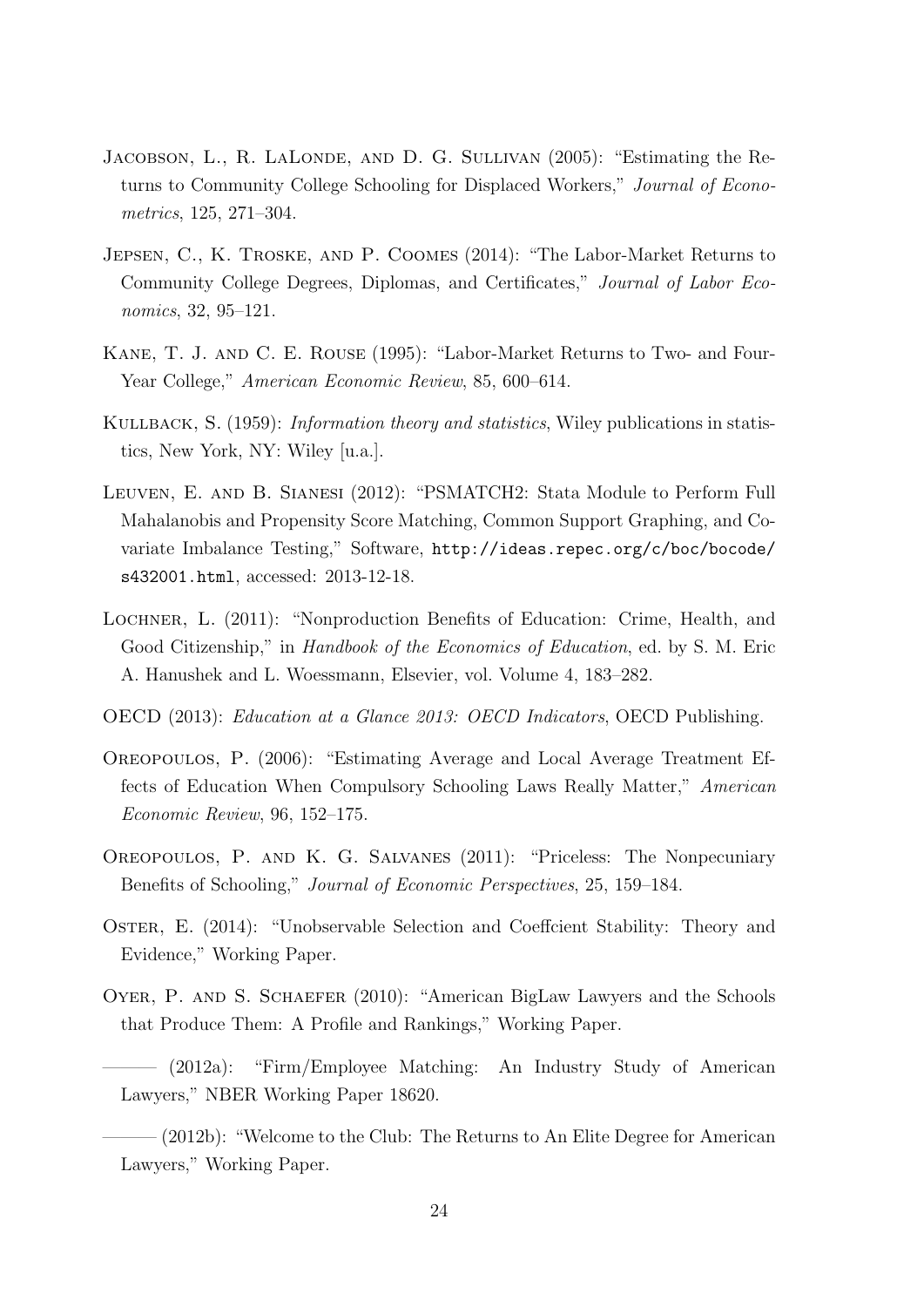- PAREY, M. AND F. WALDINGER (2011): "Studying Abroad and the Effect on International Labour Market Mobility: Evidence from the Introduction of ERASMUS," Economic Journal, 121, 194–222.
- PISCHKE, J.-S. AND T. V. WACHTER (2008): "Zero Returns to Compulsory Schooling in Germany: Evidence and Interpretation," Review of Economics and Statistics, 90, 592–598.
- SAAVEDRA, J. E. (2009): "The Learning and Early Labor Market Effects of College Quality: A Regression Discontinuity Analysis," Working Paper.
- SPIEGEL (2011): "Jura-Absolventen: Sklaven der Noten," http://www. spiegel.de/karriere/berufsstart/jura-absolventen-sklaven-der-notena-753598.html, accessed: 2013-12-18.
- (2013): "Berufsstart junger Juristen: Prädikat besonders wertvoll," http://www.spiegel.de/karriere/berufsstart/chancen-junger-juristenberufsstart-ohne-praedikatsexamen-a-913430.html, accessed: 2013-12-18.
- Stephens, Melvin, J. and D.-Y. Yang (2013): "Compulsory Education and the Benefits of Schooling," American Economic Review, forthcoming.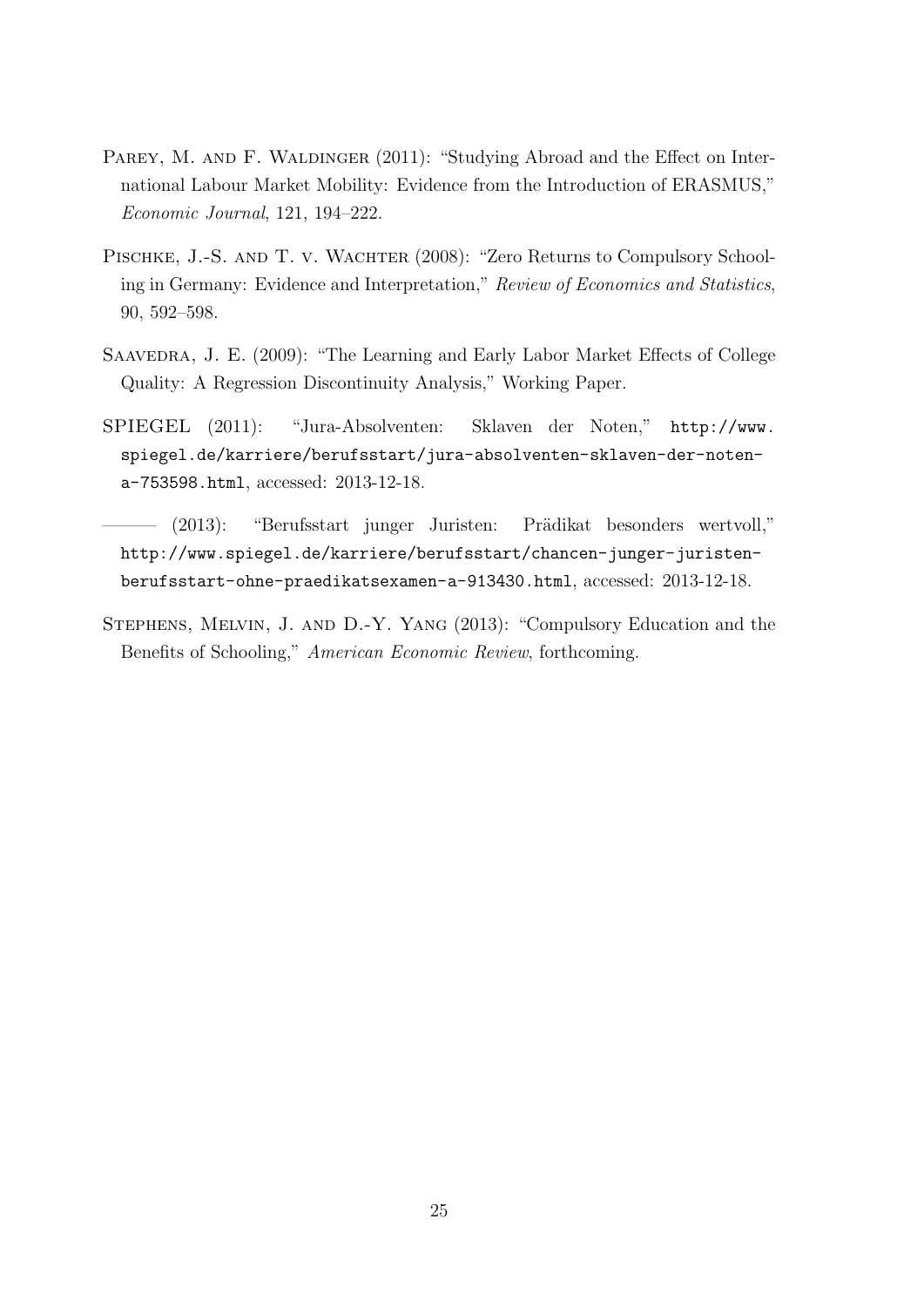



Notes: The upper (lower) panel displays the distribution of the average score (grade) of the first state bar exam of law (medicine and pharmacy) for students from the cohorts 1993, 1997, 2001 and 2005. The grading scale for lawyers is between 0-18 points. More points indicate a better performance. The grading scale for medical and pharmacy graduates is between 4.0 and 1.0. The lower the grade, the better the performance.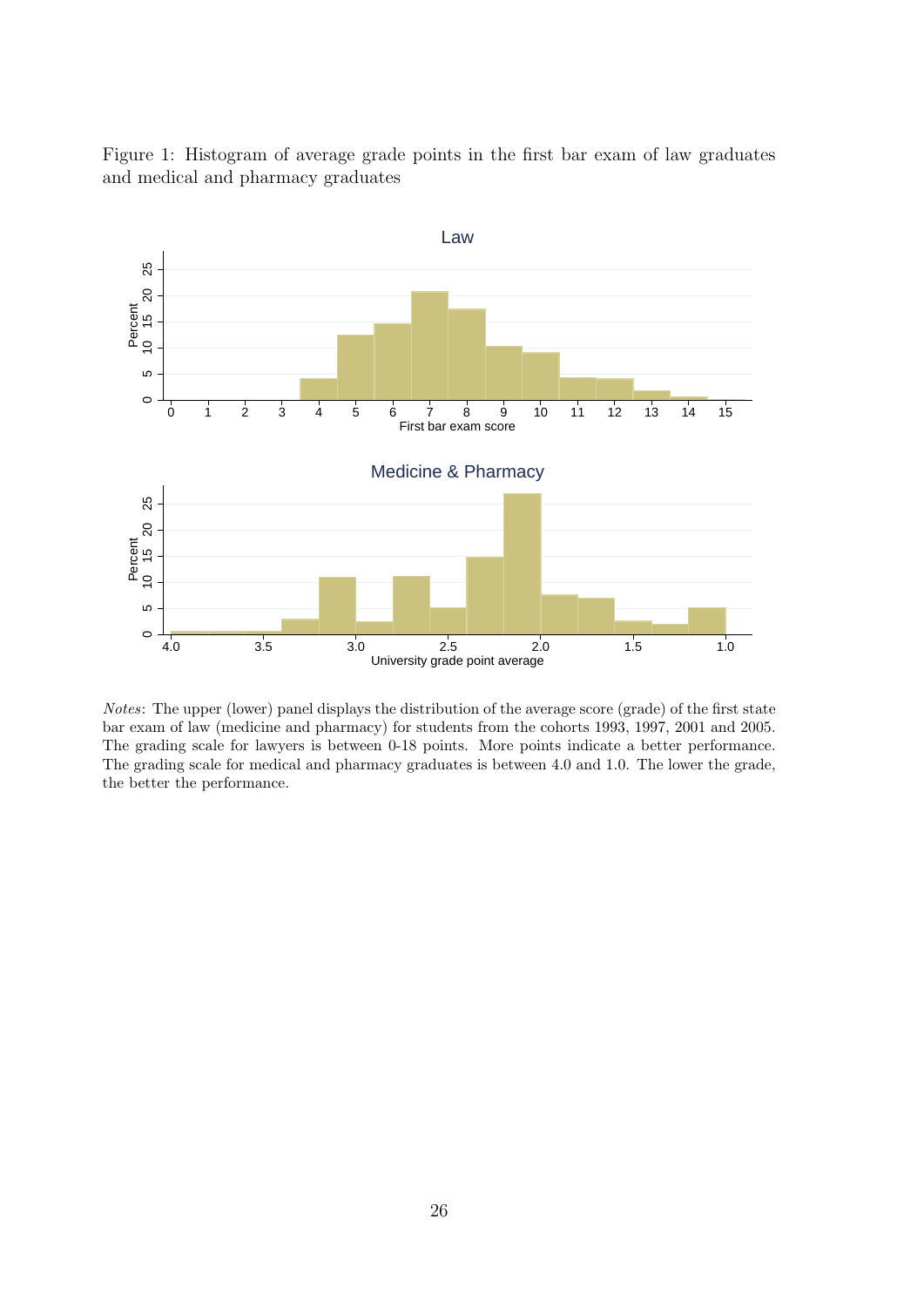



Notes: The upper (lower) panel in the figure shows kernel density functions of the log of monthly gross earnings separately for law graduates with an honors degree (medical and pharmacy graduates with a top study performance, i.e. among the best 23 percent) (dashed line) and law graduates without an honors degree (medical and pharmacy graduates without a top study performance) (solid line) using an Epanechnikov kernel.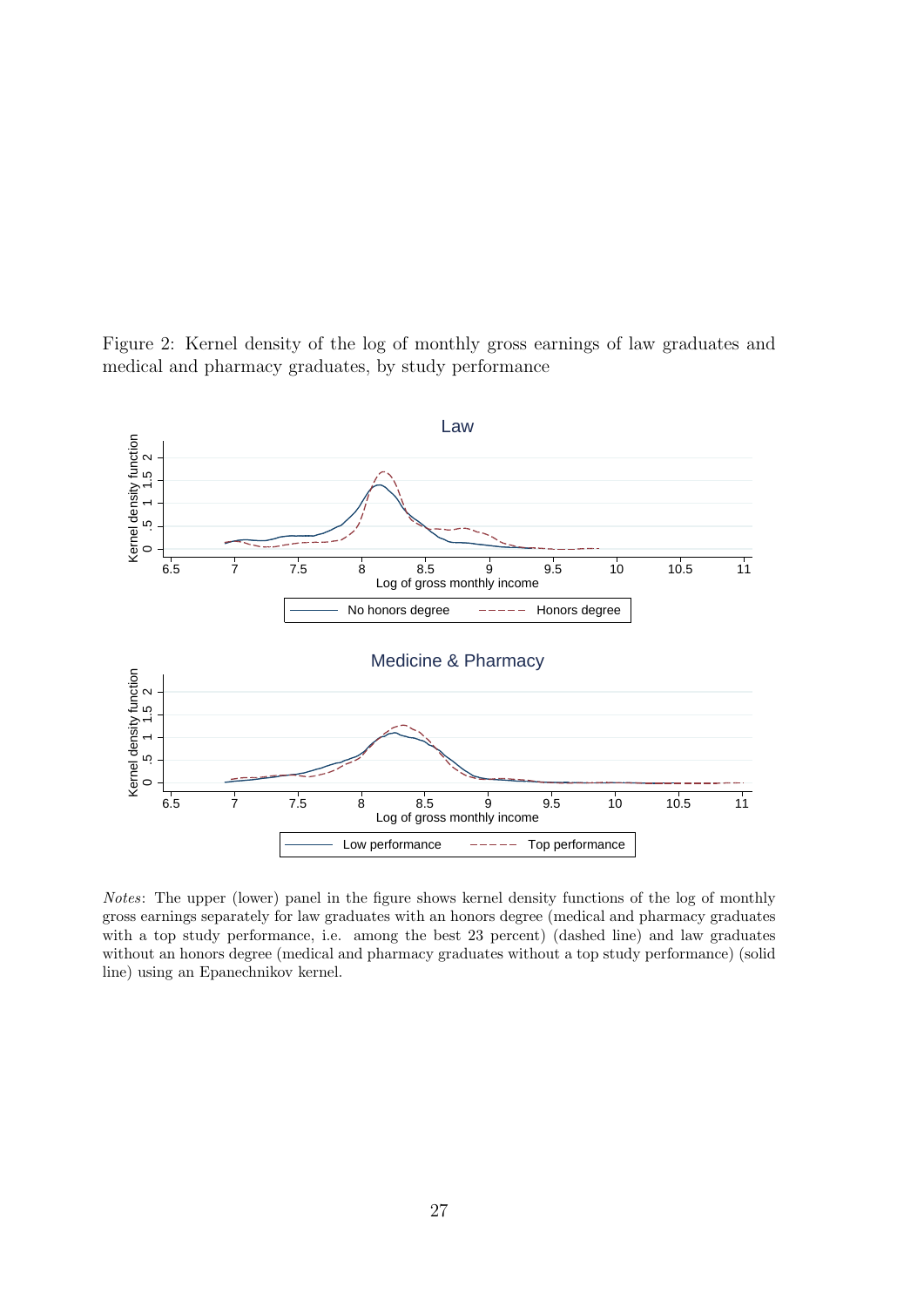

Figure 3: Difference-in-differences - Common trend

Notes: The figure shows the average value of the log of monthly gross earnings for each performance percentile for law graduates (blue solid line), and medical and pharmacy graduates (black dashed line). The log earnings are demeaned by the subject's overall mean. The category "91-100" comprises the best ten percent of graduates. The vertical black dashed line indicates the honors degree threshold; 30 percent of law graduates received an honors degree in the sample.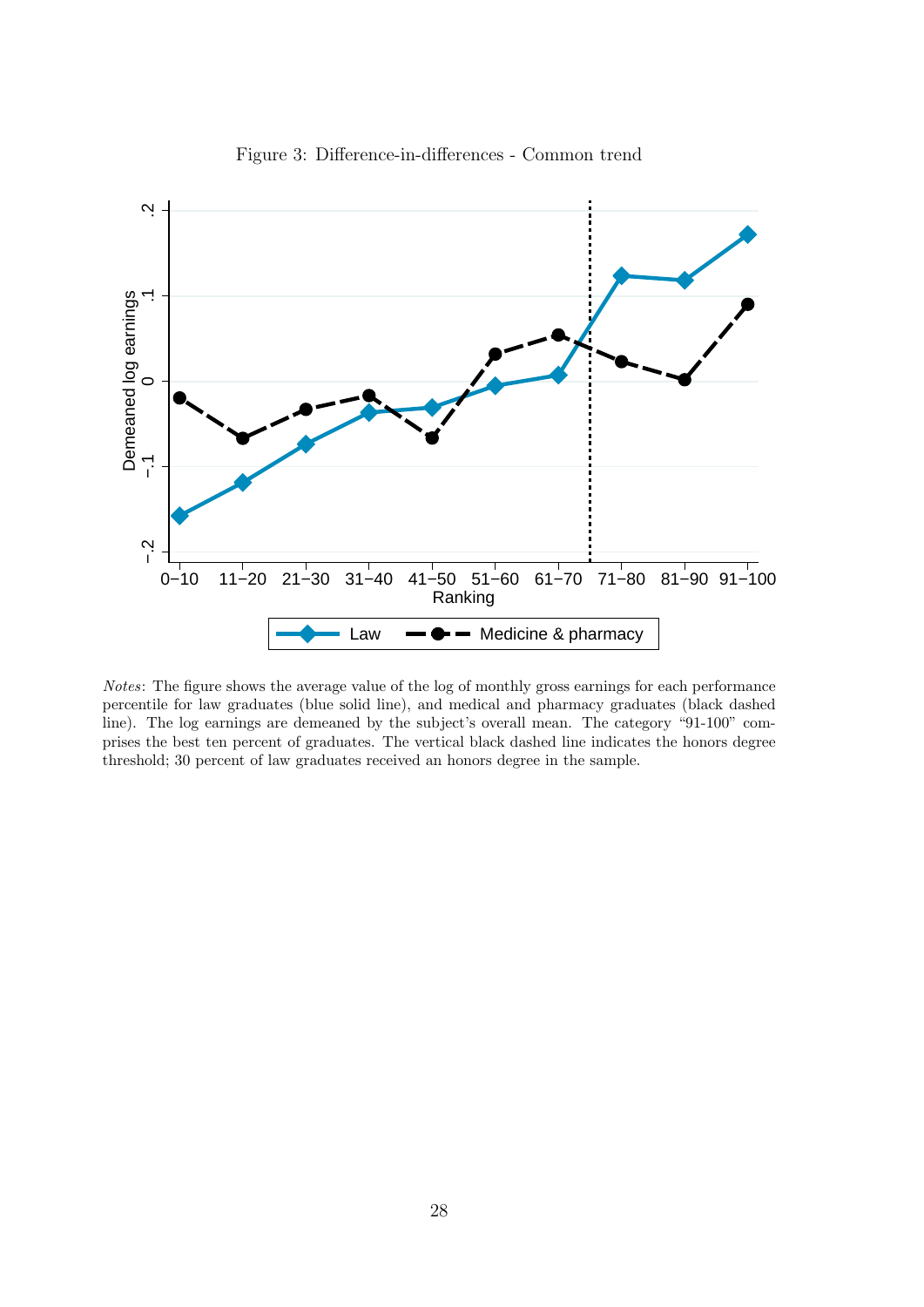|                                                       |          | Law        |          | Medicine & pharmacy |               |
|-------------------------------------------------------|----------|------------|----------|---------------------|---------------|
|                                                       | Mean     | Sd         | Mean     | Sd                  | Difference    |
|                                                       | (1)      | (2)        | (3)      | (4)                 | (5)           |
| <i><u>Outcomes</u></i>                                |          |            |          |                     |               |
| Monthly gross earnings <sup><math>a</math></sup>      | 3663.72  | 1698.83    | 4257.00  | 2779.50             | $-593.279***$ |
| Treatment                                             |          |            |          |                     |               |
| Honors degree/top performance <sup>b</sup>            | 0.30     | 0.46       | 0.23     | 0.42                | $0.076***$    |
| First bar exam score                                  | 7.70     | 2.22       |          |                     |               |
| University grade point average                        |          |            | 2.24     | 0.57                |               |
| Demographics                                          |          |            |          |                     |               |
| Female                                                | 0.46     | 0.50       | 0.64     | 0.48                | $-0.185***$   |
| Age at graduation                                     | 25.82    | 2.28       | 27.36    | 2.51                | $-1.535***$   |
| Children at graduation                                | 0.04     | 0.20       | 0.11     | 0.32                | $-0.072***$   |
| Apprenticeship completed                              | 0.18     | 0.38       | 0.20     | 0.40                | $-0.023$      |
| University: western Germany                           | $0.87\,$ | 0.34       | 0.76     | 0.43                | $0.109***$    |
| University: eastern Germany                           | 0.12     | $\rm 0.32$ | 0.24     | 0.43                | $-0.120***$   |
| University: abroad                                    | 0.01     | 0.10       | 0.00     | 0.00                | $0.011***$    |
| Duration of studies (in semesters)                    | 10.40    | 1.95       | 12.74    | 2.22                | $-2.345***$   |
| Motivation study choice $^c$                          | $3.31\,$ | 1.21       | $3.94\,$ | 1.18                | $-0.628***$   |
| High school grade                                     | 2.06     | 0.61       | 1.97     | 0.61                | $0.092***$    |
| High school: West Germany                             | 0.86     | $0.35\,$   | 0.84     | 0.37                | 0.019         |
| High school: East Germany                             | 0.14     | 0.34       | $0.15\,$ | 0.36                | $-0.014$      |
| High school: abroad                                   | $0.00\,$ | $0.07\,$   | $0.01\,$ | 0.10                | $-0.005$      |
| Father's school education                             |          |            |          |                     |               |
| University entrance degree                            | 0.49     | 0.50       | 0.53     | 0.50                | $-0.038*$     |
| College entrance degree                               | 0.10     | $0.30\,$   | 0.12     | 0.32                | $-0.021$      |
| Intermediate-track school degree                      | 0.18     | 0.38       | 0.14     | 0.34                | $0.041**$     |
| Low-track school degree                               | 0.22     | 0.41       | 0.20     | 0.40                | $0.017\,$     |
| No school degree                                      | 0.01     | 0.10       | 0.01     | 0.08                | 0.003         |
| Mother's school education                             |          |            |          |                     |               |
| University entrance degree                            | $0.31\,$ | 0.46       | 0.37     | 0.48                | $-0.061***$   |
| College entrance degree                               | $0.05\,$ | $\rm 0.21$ | 0.06     | $0.24\,$            | $-0.011$      |
| Intermediate-track school degree                      | $0.36\,$ | 0.48       | $0.31\,$ | $0.46\,$            | $0.050**$     |
| Low-track school degree                               | $0.26\,$ | $0.44\,$   | $0.24\,$ | 0.43                | 0.018         |
| No school degree                                      | 0.01     | $0.11\,$   | $0.01\,$ | 0.10                | $0.002\,$     |
| Father's job qualification/highest educational degree |          |            |          |                     |               |
| University                                            | 0.43     | $0.50\,$   | 0.48     | 0.50                | $-0.055**$    |
| College                                               | 0.16     | 0.37       | 0.16     | $0.37\,$            | $0.001\,$     |
| Fachschule (GDR)                                      | 0.00     | 0.06       | $0.01\,$ | 0.09                | $-0.004$      |
| Trade and technical school                            | 0.12     | $\rm 0.32$ | $0.12\,$ | $0.32\,$            | $-0.000$      |

Table 1: Descriptive statistics

 $continued$   $on$   $next$   $page$   $\ldots$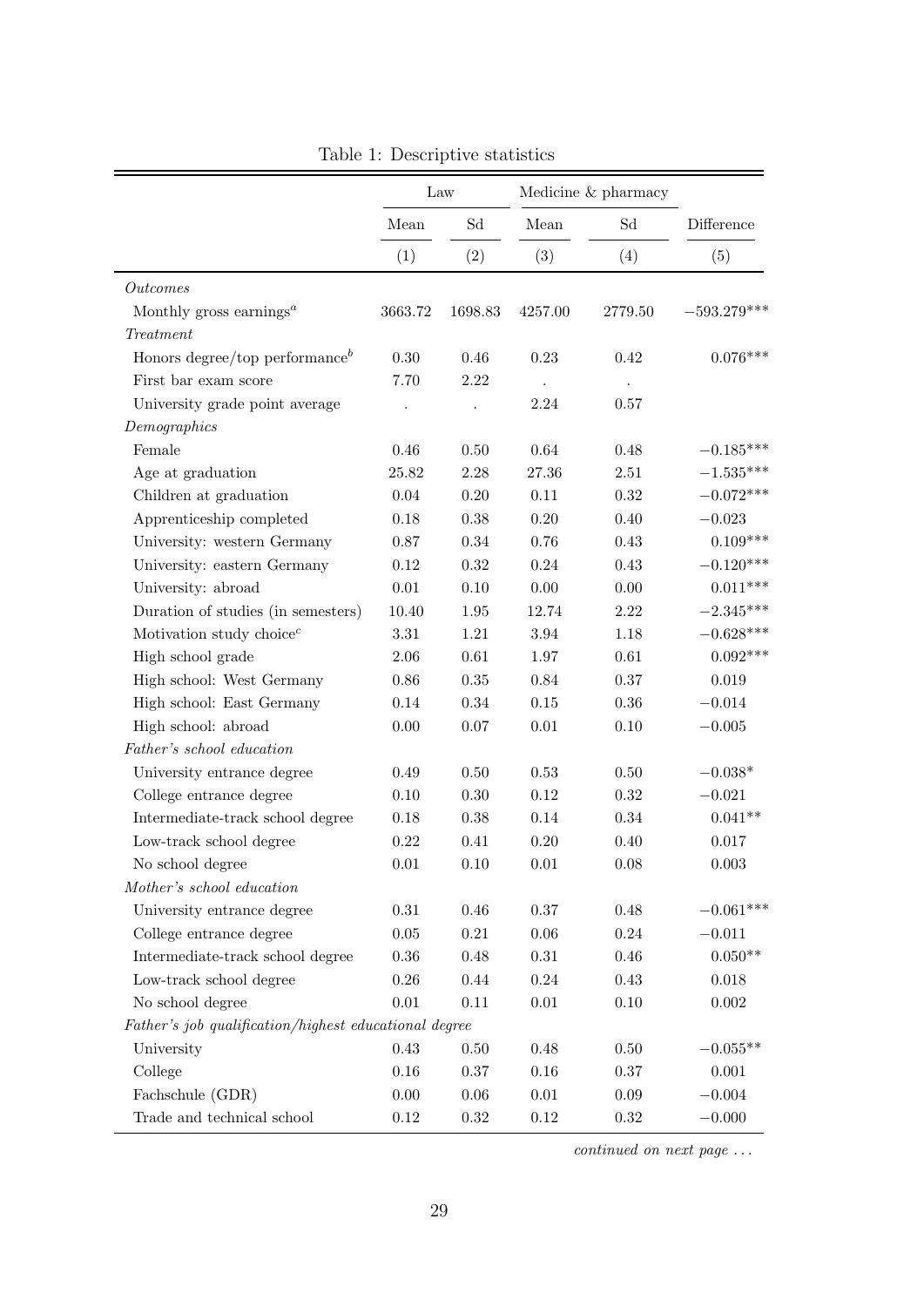| Apprenticeship                                        | 0.25     | 0.43     | 0.20     | 0.40     | $0.051***$  |
|-------------------------------------------------------|----------|----------|----------|----------|-------------|
| No further degree                                     | 0.02     | 0.15     | 0.02     | 0.14     | 0.003       |
| Mother's job qualification/highest educational degree |          |          |          |          |             |
| University                                            | 0.24     | 0.43     | 0.30     | 0.46     | $-0.055***$ |
| College                                               | 0.06     | 0.24     | 0.07     | 0.25     | $-0.006$    |
| Fachschule (GDR)                                      | 0.02     | 0.14     | 0.03     | 0.16     | $-0.006$    |
| Trade and technical school                            | 0.05     | 0.21     | $0.05\,$ | 0.22     | $-0.005$    |
| Apprenticeship                                        | 0.49     | 0.50     | 0.43     | 0.49     | $0.062***$  |
| No further degree                                     | 0.12     | 0.32     | 0.11     | $0.31\,$ | 0.007       |
| Father's job situation                                |          |          |          |          |             |
| Self-employed                                         | 0.23     | 0.42     | 0.28     | 0.45     | $-0.054***$ |
| Employee                                              | 0.38     | 0.49     | 0.37     | 0.48     | 0.007       |
| Civil servant                                         | 0.29     | 0.45     | 0.25     | 0.43     | $0.044**$   |
| Worker                                                | 0.08     | $0.27\,$ | 0.07     | 0.26     | 0.006       |
| Economically inactive                                 | $0.02\,$ | $0.15\,$ | $0.02\,$ | 0.14     | $0.003\,$   |
| Mother's job situation                                |          |          |          |          |             |
| Self-employed                                         | 0.10     | 0.29     | 0.14     | 0.34     | $-0.042***$ |
| Employee                                              | 0.57     | 0.50     | 0.57     | $0.50\,$ | $-0.000$    |
| Civil servant                                         | 0.14     | 0.34     | 0.12     | 0.33     | $0.015\,$   |
| Worker                                                | 0.07     | 0.26     | $0.07\,$ | 0.25     | 0.005       |
| Economically inactive                                 | 0.13     | 0.33     | 0.10     | $0.30\,$ | $0.030**$   |
| Cohort indicators                                     |          |          |          |          |             |
| Cohort 2005                                           | 0.15     | $0.35\,$ | $0.30\,$ | 0.46     | $-0.156***$ |
| Cohort 2001                                           | 0.18     | 0.39     | 0.22     | 0.42     | $-0.040**$  |
| Cohort 1997                                           | 0.29     | 0.45     | $0.25\,$ | 0.43     | $0.041**$   |
| Cohort 1993                                           | 0.38     | 0.49     | $0.23\,$ | 0.42     | $0.154***$  |
| Number of individuals                                 | 828      |          | 1,371    |          |             |

. . . continued from previous page

Notes: The table reports means and standard deviations (Sd) by field of study. Column 5 reports the results from two-sample mean comparison tests.  $a$  The sample is restricted to observations with monthly gross earnings larger than 1000 euros. Monthly gross earnings are adjusted for prices in 2010.  $<sup>b</sup>$  The treatment</sup> status (honors degree/top performance) is determined by the score of the first bar exam for law graduates and by the university grade point average for medicine and pharmacy graduates. Note that different grading scales are used in law and medicine and pharmacy. An honors degree is formally awarded in law only. We synthetically define an honors degree status for the very best of medicine and pharmacy graduates by comparing the distribution of the university grade point average with the distribution of the first bar exam score. <sup>c</sup> The variable "motivation study choice" measures how important labor market aspects were with respect to study choice, measured on a five-point scale with 1 indicating "very important" and 5 "unimportant". Significance levels: \*  $p < 0.10$ , \*\*  $p < 0.05$ , \*\*\*  $p < 0.01$ .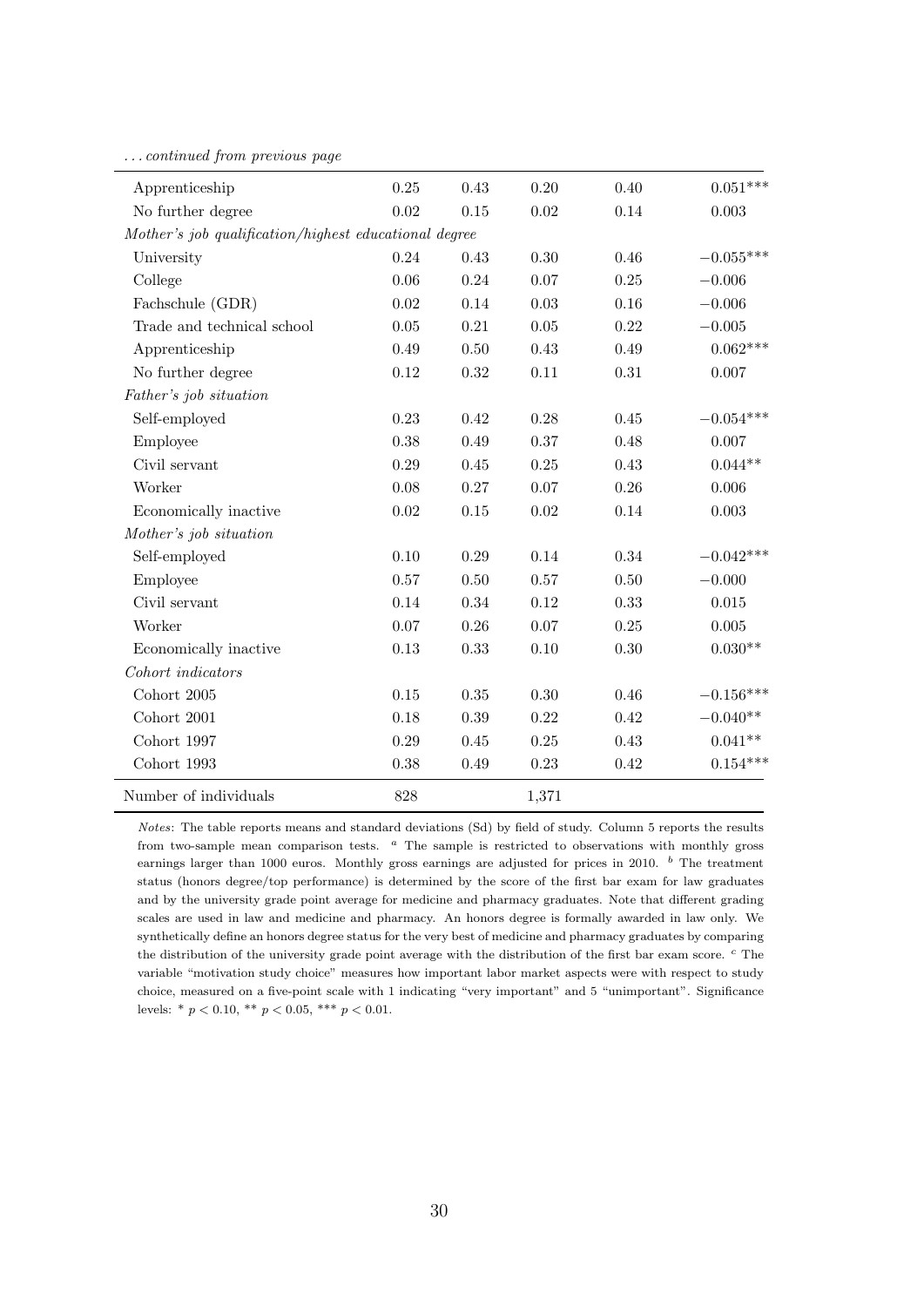|                                         |                   | Log of monthly gross earnings |                   |                      |                   |  |  |  |  |  |  |
|-----------------------------------------|-------------------|-------------------------------|-------------------|----------------------|-------------------|--|--|--|--|--|--|
|                                         | <b>OLS</b>        |                               | FILM              | <b>PSMATCH</b>       | <b>ENTROPY</b>    |  |  |  |  |  |  |
|                                         | $\left( 1\right)$ | $\left( 2\right)$             | $\left( 3\right)$ | $\left( 4\right)$    | $\left( 5\right)$ |  |  |  |  |  |  |
| Honors                                  | $0.218***$        | $0.125***$                    | $0.132***$        | $0.144***$           | $0.134***$        |  |  |  |  |  |  |
|                                         | (0.035)           | (0.036)                       | (0.040)           | (0.050)              | (0.041)           |  |  |  |  |  |  |
| $\mathbf{R}^2$<br>Number of individuals | 0.049<br>828      | 0.194<br>828                  | 0.237<br>828      | 0.017<br>819         | 0.192<br>828      |  |  |  |  |  |  |
| High school grade                       | No                | Yes                           | Yes               | Yes                  | <b>Yes</b>        |  |  |  |  |  |  |
| Duration of studies                     | No                | Yes                           | Yes               | Yes                  | Yes               |  |  |  |  |  |  |
| Motivation study choice                 | No                | Yes                           | Yes               | Yes                  | <b>Yes</b>        |  |  |  |  |  |  |
| Parental Background                     | No                | Yes                           | Yes               | Yes                  | Yes               |  |  |  |  |  |  |
| Further controls                        | No                | Yes                           | Yes               | Yes                  | Yes               |  |  |  |  |  |  |
| Cohort indicators                       | No                | Yes                           | Yes               | $\operatorname{Yes}$ | Yes               |  |  |  |  |  |  |

Table 2: Baseline results - models using the selection on observables assumption

Notes: Each estimated coefficient (standard error) comes from a different regression. Robust standard errors in parentheses. Columns 1-2 display the results from simple OLS regressions with different sets of control variables. Column 3 presents estimates of the fully interacted linear model and column 4 displays the propensity score matching results. Entropy balancing results are reported in column 5. For matching, radius matching with a caliper of 0.01 is used discarding observations without common support. Standard errors in column 4 are bootstrapped with 1,000 replications. The Pseudo- $R<sup>2</sup>$  after matching is reported in column 4. For entropy balancing, law graduates without an honors degree are reweighted such that the means, variances and skewness of the control variables resemble those of law graduates with an honors degree; medicine and pharmacy graduates are reweighted accordingly. Monthly gross earnings are measured five to six years after graduation. High school grade and duration of studies (in semesters) are included linearly and quadratically. Motivation of study choice with respect to labor market aspects is included linearly. The control variables are measured one year after graduation and include the respondent's gender, location of high school (eastern Germany, western Germany, abroad), completion of an apprenticeship before studying, location of university (eastern Germany, western Germany, abroad), age at graduation, child at graduation, and the highest general school degree, job qualifications and employment status of both parents. Significance levels: \*  $p < 0.10$ , \*\*  $p < 0.05$ , \*\*\*  $p < 0.01$ .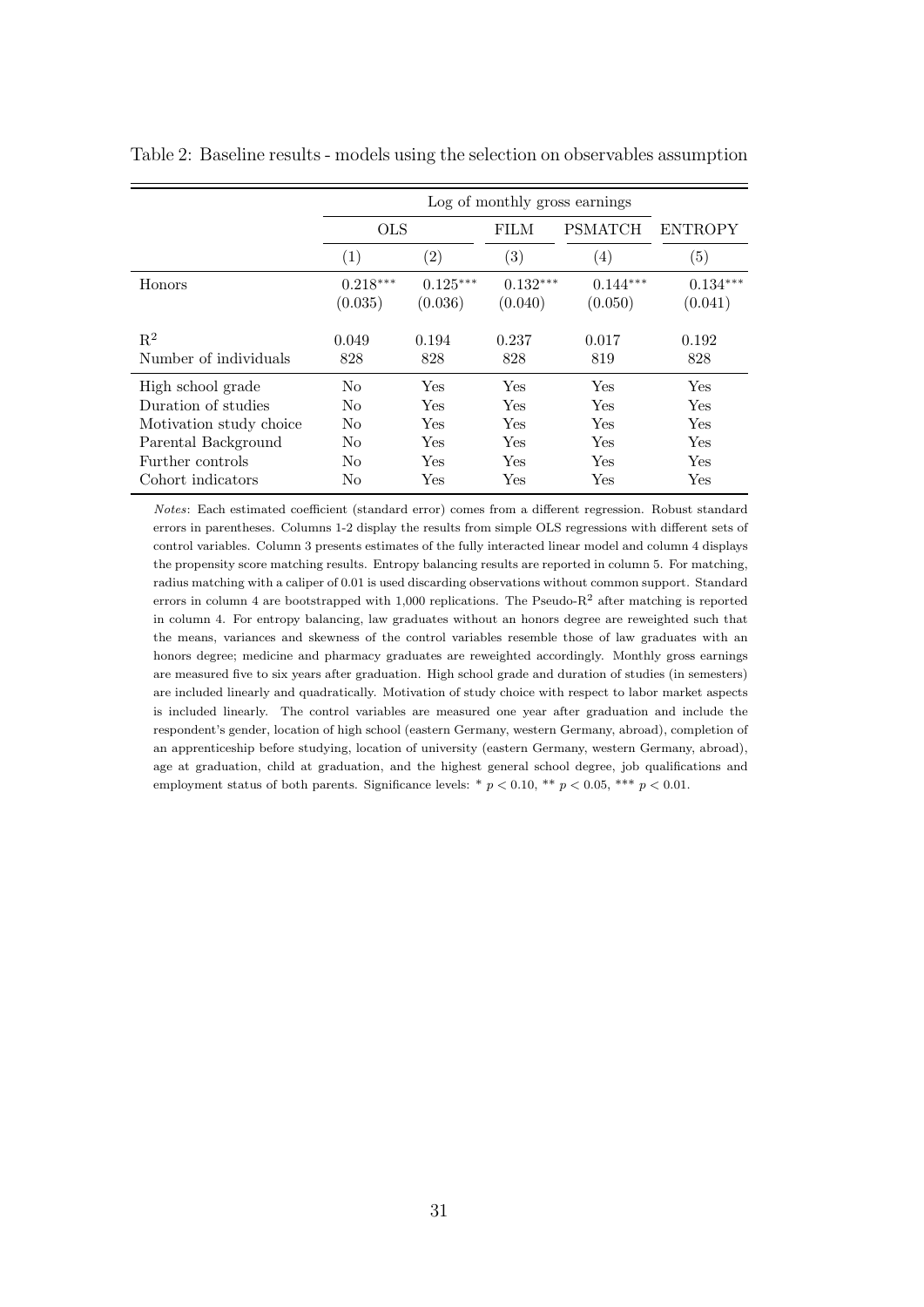Table 3: Main results

|                         | Log of monthly gross earnings |                   |                            |             |  |  |  |  |
|-------------------------|-------------------------------|-------------------|----------------------------|-------------|--|--|--|--|
|                         | Difference-in-differences     |                   | $DiD \&$ entropy balancing |             |  |  |  |  |
|                         | (1)                           | $\left( 2\right)$ | (3)                        | (4)         |  |  |  |  |
| Honors                  | 0.013                         | $-0.010$          | 0.004                      | 0.004       |  |  |  |  |
|                         | (0.030)                       | (0.029)           | (0.034)                    | (0.030)     |  |  |  |  |
| Law                     | $-0.202***$                   | $-0.233***$       | $-0.127***$                | $-0.189***$ |  |  |  |  |
|                         | (0.022)                       | (0.028)           | (0.042)                    | (0.045)     |  |  |  |  |
| Honors*Law              | $0.205***$                    | $0.174***$        | $0.130**$                  | $0.130**$   |  |  |  |  |
|                         | (0.046)                       | (0.045)           | (0.058)                    | (0.054)     |  |  |  |  |
| $\mathbf{R}^2$          | 0.040                         | 0.162             | 0.014                      | 0.154       |  |  |  |  |
| Number of individuals   | 2,199                         | 2,199             | 2,199                      | 2,199       |  |  |  |  |
| High school grade       | $\rm No$                      | Yes               | $\rm No$                   | Yes         |  |  |  |  |
| Duration of studies     | N <sub>o</sub>                | Yes               | $\rm No$                   | Yes         |  |  |  |  |
| Motivation study choice | $\rm No$                      | Yes               | $\rm No$                   | Yes         |  |  |  |  |
| Parental background     | $\rm No$                      | Yes               | N <sub>o</sub>             | Yes         |  |  |  |  |
| Further controls        | No                            | Yes               | N <sub>0</sub>             | Yes         |  |  |  |  |
| Cohort indicators       | $\rm No$                      | Yes               | No                         | Yes         |  |  |  |  |

Notes: The table presents the results from 4 separate difference-in-differences specifications comparing law graduates to medicine and pharmacy graduates. Columns 1 and 2 display the results from simple difference-in-differences specifications, and columns 3 and 4 show the results from the difference-in-differences combined with entropy balancing specifications. For each regression, the estimates of obtaining an honors degree in law or being among the best graduates in medicine or pharmacy, respectively (Honors), being a law graduate (Law) and the interaction term of both variables (Honors\*Law) are reported. In columns 3 and 4, law graduates without an honors degree are reweighted by using entropy balancing such that the means, variances and skewness of the control variables resemble those of law graduates with an honors degree, and medicine and pharmacy graduates are reweighted accordingly. Standard errors are reported in parentheses. Robust standard errors are reported in columns 1 and 2, and linearized standard errors are reported in columns 3 and 4. Monthly gross earnings are measured five to six years after graduation. High school grade and duration of studies (in semesters) are included linearly and quadratically. Motivation of study choice with respect to labor market aspects is included linearly. The control variables are measured one year after graduation and include the respondent's gender, location of high school (eastern Germany, western Germany, abroad), completion of an apprenticeship before studying, location of university (eastern Germany, western Germany, abroad), age at graduation, child at graduation, and the highest general school degree, job qualifications and employment status of both parents. Significance levels: \*  $p < 0.10$ , \*\*  $p < 0.05$ , \*\*\*  $p < 0.01$ .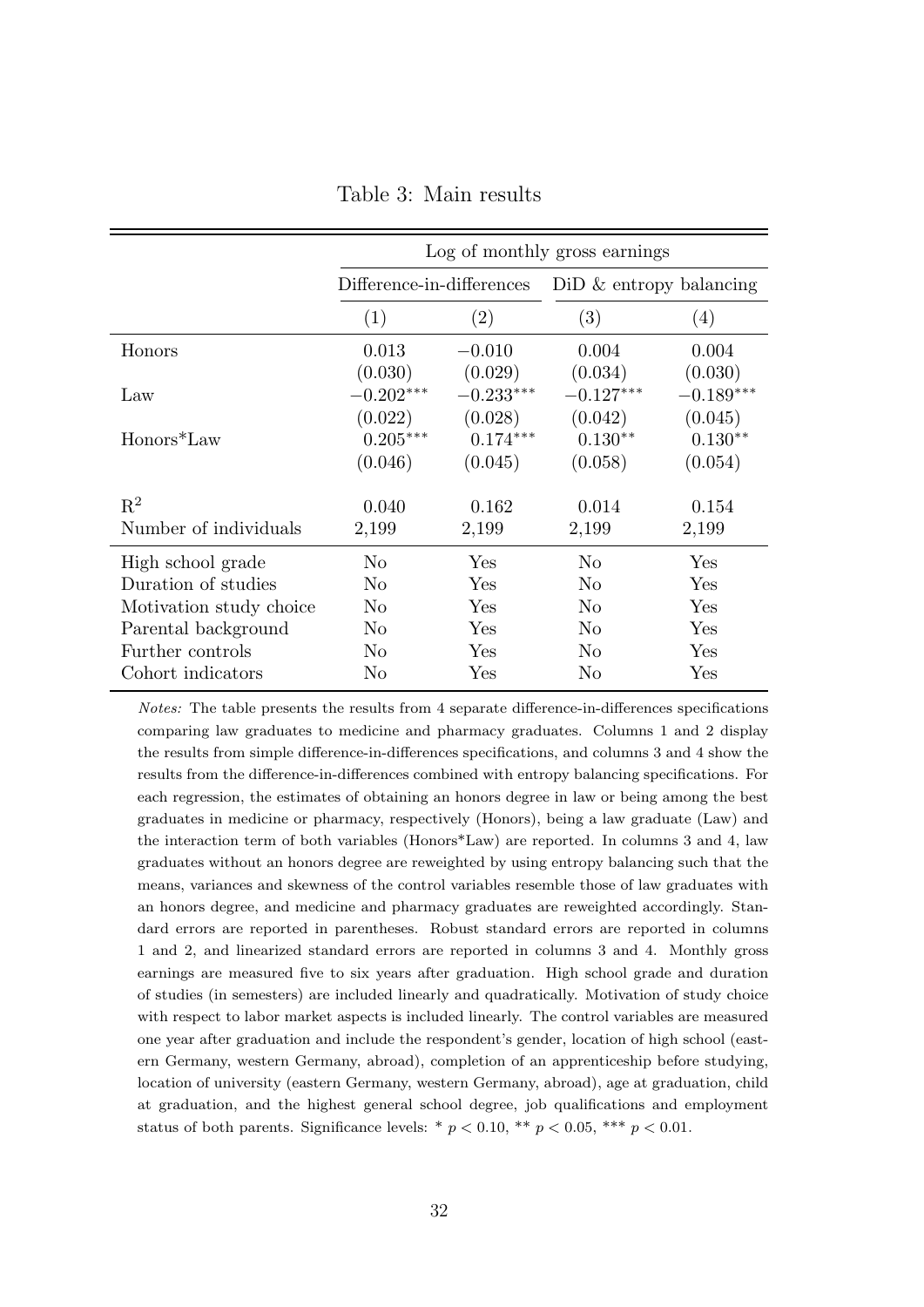# A Appendix. Supplementary Figures and Tables (intended as Online Appendix)

| Graduate |      |                                        |  |      |                        |         |      | Year                   |         |      |                                  |         |  |                                                                                              |  |
|----------|------|----------------------------------------|--|------|------------------------|---------|------|------------------------|---------|------|----------------------------------|---------|--|----------------------------------------------------------------------------------------------|--|
| cohort   |      |                                        |  |      |                        |         |      |                        |         |      |                                  |         |  | 93   94   95   96   97   98   99   00   01   02   03   04   05   06   07   08   09   10   11 |  |
| 1993     | Exam | wave<br>٠.<br>$\overline{\phantom{0}}$ |  |      |                        | 2. wave |      |                        |         |      |                                  |         |  |                                                                                              |  |
| 1997     |      |                                        |  | Exam | wave<br>$\overline{ }$ |         |      |                        | 2. wave |      |                                  |         |  |                                                                                              |  |
| 2001     |      |                                        |  |      |                        |         | Exam | wave<br>$\overline{ }$ |         |      |                                  | 2. wave |  |                                                                                              |  |
| 2005     |      |                                        |  |      |                        |         |      |                        |         | Exam | wave<br>$\overline{\phantom{0}}$ |         |  | 2. wave                                                                                      |  |

Figure A-1: DZHW panel survey of graduates

Notes: The figure highlights the data structure of the DZHW panel survey of graduates. Graduates are interviewed about their studies and other topics one year after graduation. They are interviewed again five to six years after graduation about their labor market experience and several other topics. In the analysis, the graduate cohorts of the years 1993, 1997, 2001 and 2005 are used. Own illustration based on Briedis (2007).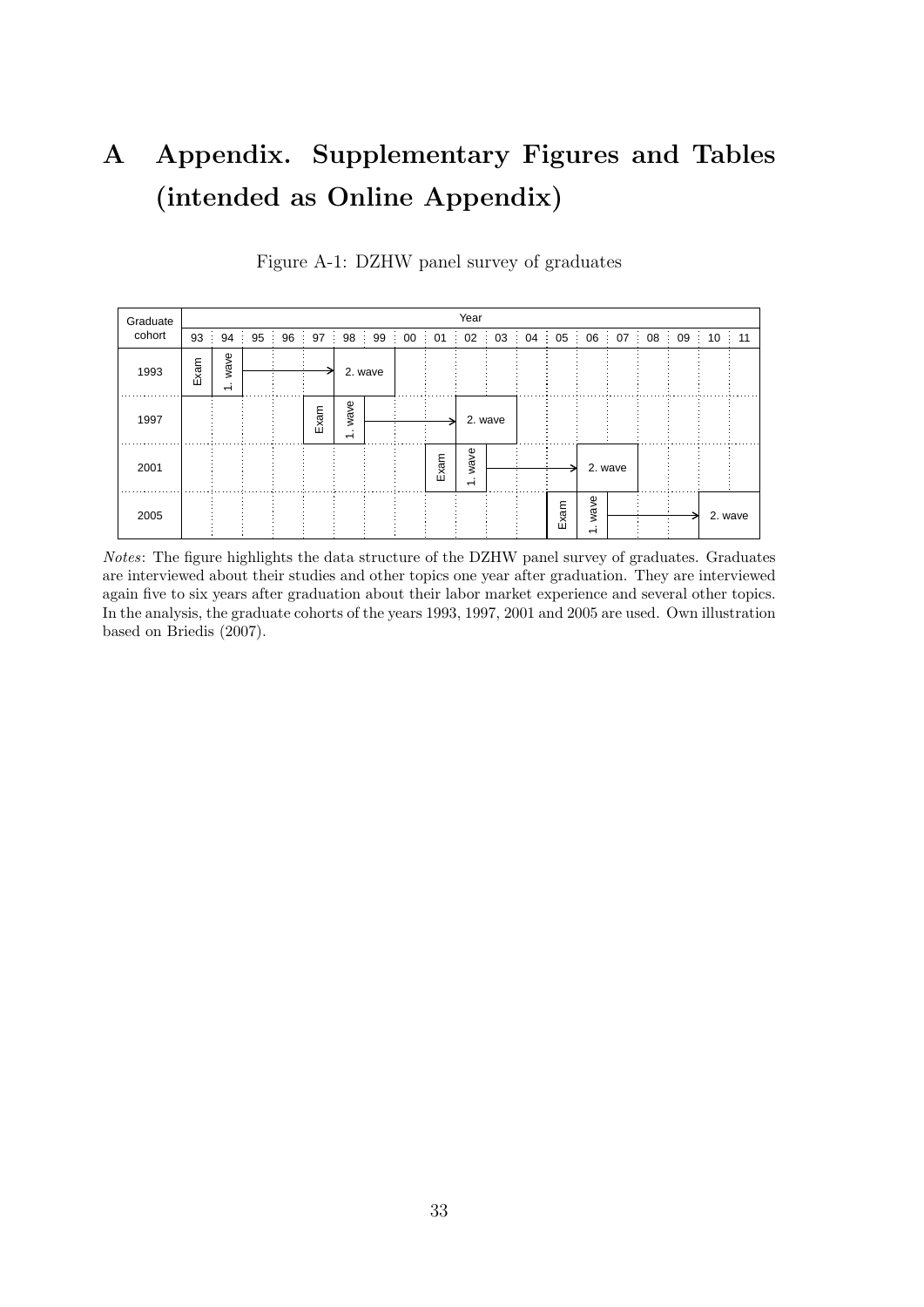

Figure A-2: Matching quality - Common support

Notes: The figure displays the propensity score histogram of the propensity score matching specification as reported in Table 2, column 5. The histogram shows how many individuals are on and off the common support based on the estimated propensity score. The blue and yellow bars indicate how many observations in the treated and untreated groups could be successfully matched with each other. The green bars indicate how many observations could not be matched, i.e. how many observations are off the common support.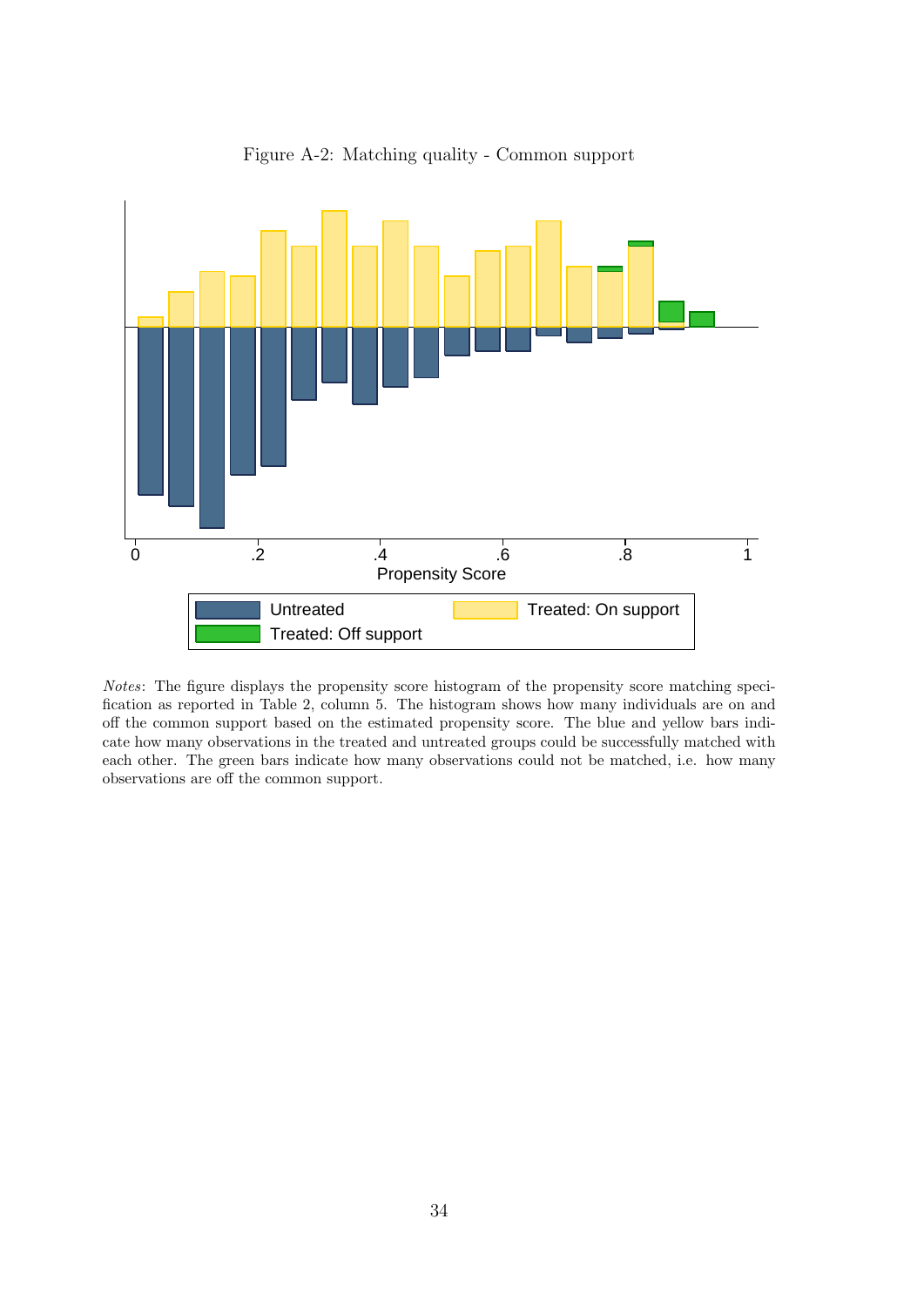|                                      | Log of monthly gross earnings |         |  |
|--------------------------------------|-------------------------------|---------|--|
|                                      | (1)                           | (2)     |  |
| Honors degree                        | $0.125***$                    | (0.036) |  |
| Female                               | $-0.128***$                   | (0.032) |  |
| School education                     |                               |         |  |
| High school grade                    | $-0.298*$                     | (0.164) |  |
| Squared high school grade            | 0.053                         | (0.036) |  |
| High school: East Germany            | $0.030\,$                     | (0.084) |  |
| High school: foreign                 | $0.572***$                    | (0.075) |  |
| <b>Studies</b>                       |                               |         |  |
| Apprenticeship completed             | $0.202***$                    | (0.047) |  |
| Age at graduation                    | $-0.062$                      | (0.042) |  |
| Age at graduation squared            | 0.001                         | (0.001) |  |
| Duration of studies                  | $-0.047$                      | (0.029) |  |
| Duration of studies squared          | $0.002*$                      | (0.001) |  |
| Study choice: labor market relevance | $-0.015$                      | (0.012) |  |
| University: eastern Germany          | $-0.295***$                   | (0.086) |  |
| Children at graduation               | $-0.080$                      | (0.062) |  |
| Father's school education            |                               |         |  |
| University entrance degree           | 0.009                         | (0.065) |  |
| College entrance degree              | $-0.082$                      | (0.066) |  |
| Intermediate-track school degree     | $-0.021$                      | (0.050) |  |
| Mother's school education            |                               |         |  |
| University entrance degree           | 0.083                         | (0.063) |  |
| College entrance degree              | 0.009                         | (0.100) |  |
| Intermediate-track school degree     | 0.061                         | (0.040) |  |
| Father's job qualification           |                               |         |  |
| University                           | 0.042                         | (0.066) |  |
| College                              | 0.014                         | (0.055) |  |
| Fachschule (GDR)                     | 0.096                         | (0.132) |  |
| Trade and technical school           | 0.034                         | (0.049) |  |
| Mother's job qualification           |                               |         |  |
| University                           | 0.072                         | (0.067) |  |
| College                              | $-0.069$                      | (0.081) |  |
| Fachschule (GDR)                     | $-0.095$                      | (0.133) |  |
| Trade and technical school           | 0.089                         | (0.076) |  |
| Father's job situation               |                               |         |  |
| Self-employed                        | 0.046                         | (0.061) |  |
| Employee                             | 0.072                         | (0.056) |  |
| Civil servant                        | 0.021                         | (0.059) |  |
| Mother's job situation               |                               |         |  |

Table A-1: Baseline results - OLS with covariates

Ĩ.

 $\equiv$ 

 $continued$   $on$   $next$   $page$   $\ldots$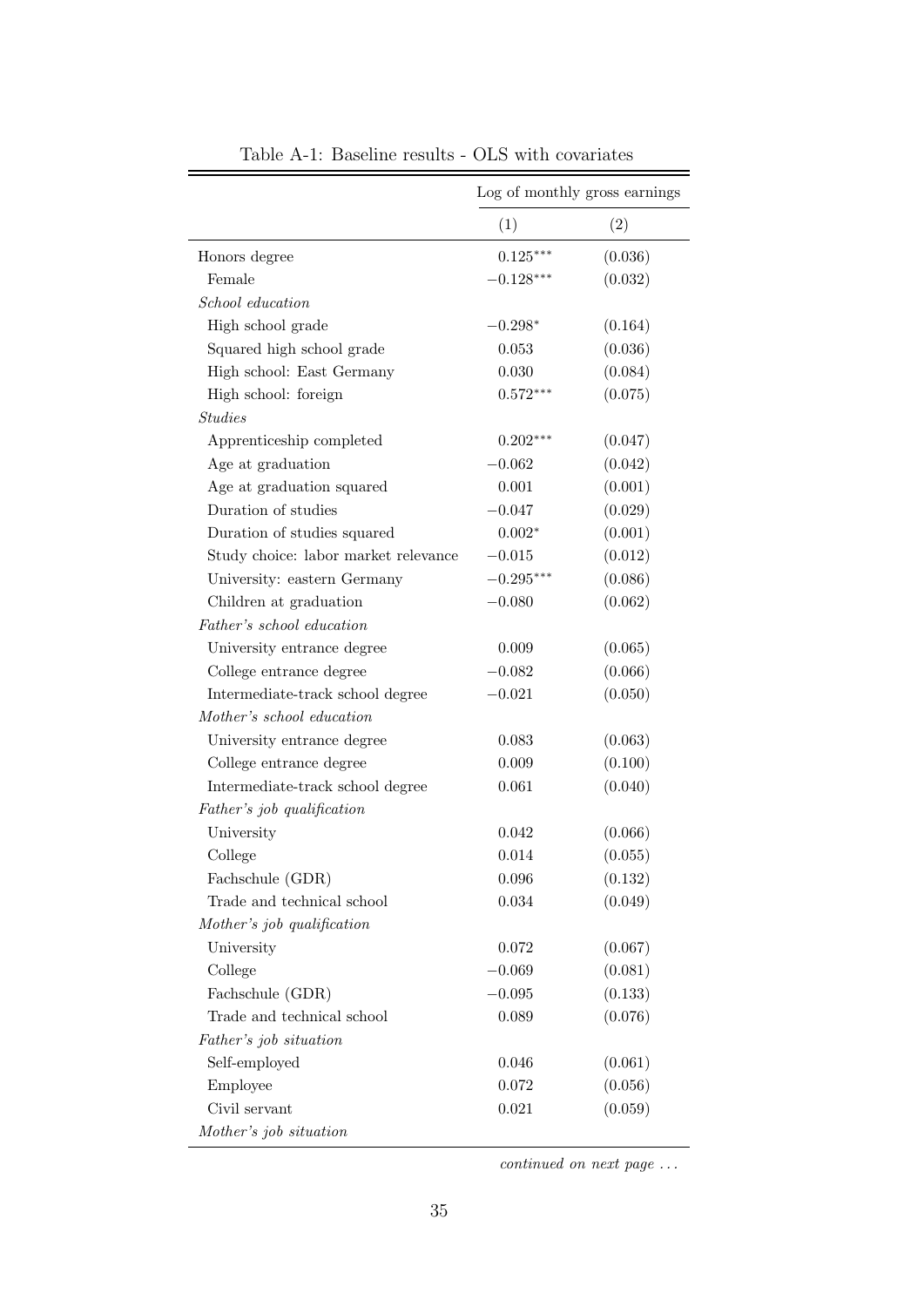|                   | Log of monthly gross earnings |         |  |
|-------------------|-------------------------------|---------|--|
|                   | (1)                           | (2)     |  |
| Self-employed     | $-0.054$                      | (0.063) |  |
| Employee          | 0.007                         | (0.038) |  |
| Civil servant     | $-0.035$                      | (0.061) |  |
| Cohort indicators |                               |         |  |
| Cohort 2005       | $-0.043$                      | (0.045) |  |
| Cohort 2001       | $-0.064$                      | (0.045) |  |
| Cohort 1997       | $-0.031$                      | (0.039) |  |
| Constant          | $9.835***$                    | (0.680) |  |
| Observations      | 828                           |         |  |
| $R^2$             | 0.19                          |         |  |

. . . continued from previous page

Notes: The table reports all estimated coefficients (column 1) and robust standard errors (column 2) from the OLS regressions Table 2, column 2. Significance levels: \*  $p < 0.10$ , \*\*  $p < 0.05$ , \*\*\*  $p < 0.01$ .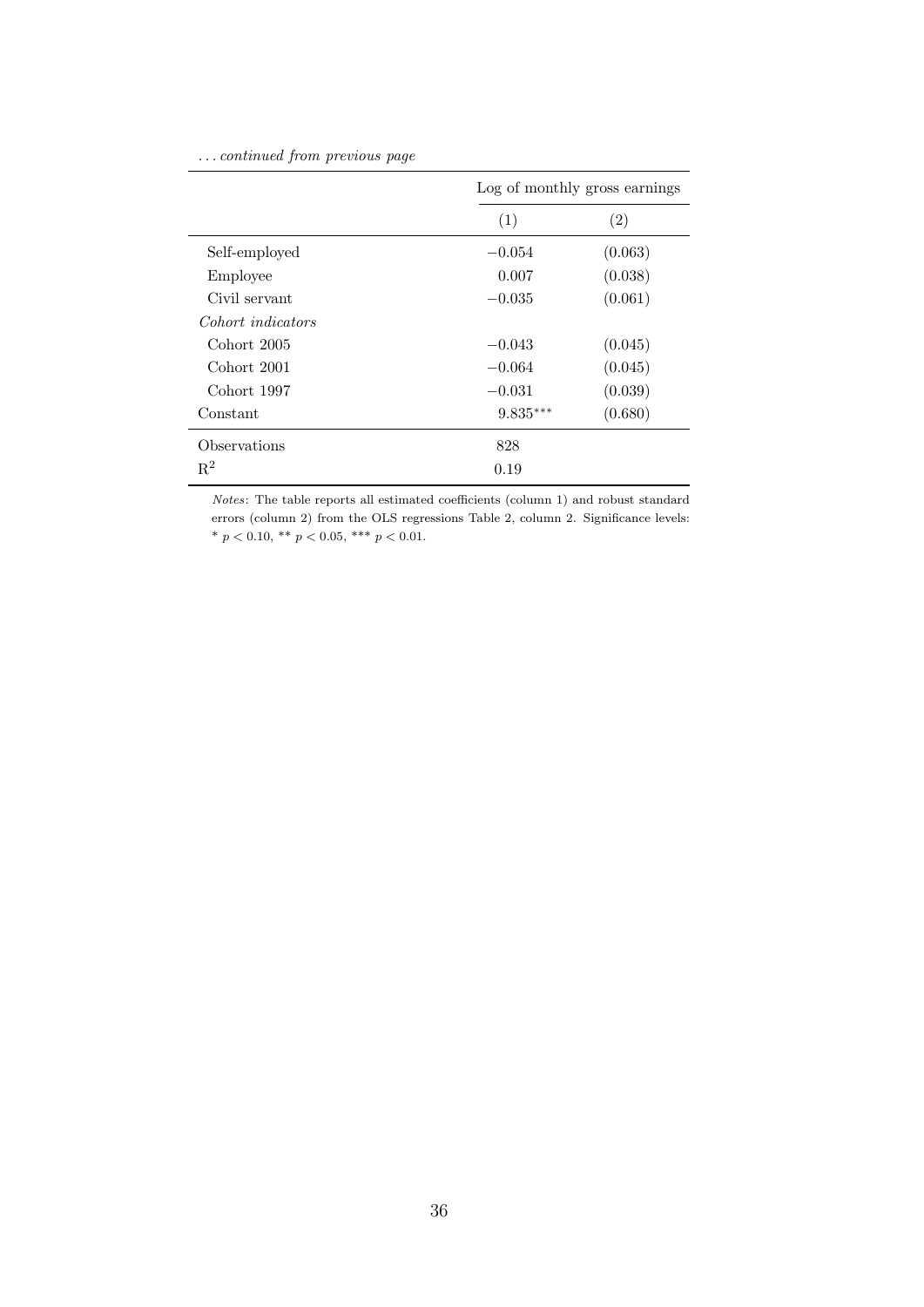|                                                       |            | Treatment group |          |                  | Control group |                 |  |  |
|-------------------------------------------------------|------------|-----------------|----------|------------------|---------------|-----------------|--|--|
|                                                       |            |                 |          | Before balancing |               | After balancing |  |  |
|                                                       | Mean       | Variance        | Mean     | Variance         | Mean          | Variance        |  |  |
|                                                       | (1)        | (2)             | (3)      | (4)              | (5)           | (6)             |  |  |
| Demographics                                          |            |                 |          |                  |               |                 |  |  |
| Female                                                | 0.39       | 0.24            | 0.49     | $0.25\,$         | 0.39          | 0.24            |  |  |
| Age at graduation                                     | 25.42      | 2.52            | 26.00    | 6.27             | 25.42         | 2.52            |  |  |
| Children at graduation                                | $\,0.03\,$ | 0.03            | 0.05     | $0.05\,$         | 0.03          | $\,0.03\,$      |  |  |
| Apprenticeship completed                              | 0.18       | 0.15            | 0.18     | $0.15\,$         | 0.18          | $0.15\,$        |  |  |
| University: western Germany                           | 0.89       | 0.10            | 0.86     | $0.12\,$         | 0.89          | 0.10            |  |  |
| University: eastern Germany                           | $0.09\,$   | 0.08            | 0.13     | 0.12             | 0.09          | 0.08            |  |  |
| Duration of studies (in semesters)                    | 9.86       | 1.81            | 10.64    | 4.50             | 9.86          | 1.81            |  |  |
| Motivation study choice                               | 3.36       | 1.41            | 3.29     | 1.49             | 3.36          | 1.41            |  |  |
| High school grade                                     | 1.69       | 0.27            | 2.23     | 0.33             | 1.69          | 0.27            |  |  |
| High school: western Germany                          | 0.89       | 0.10            | 0.84     | 0.13             | 0.89          | 0.10            |  |  |
| High school: eastern Germany                          | $0.10\,$   | $0.09\,$        | 0.16     | 0.13             | 0.10          | 0.09            |  |  |
| Father's highest general school degree                |            |                 |          |                  |               |                 |  |  |
| University entrance degree                            | 0.53       | 0.25            | 0.47     | 0.25             | 0.53          | 0.25            |  |  |
| College entrance degree                               | 0.07       | 0.07            | 0.11     | 0.10             | 0.07          | 0.07            |  |  |
| Intermediate-track school degree                      | 0.17       | 0.14            | 0.18     | 0.15             | 0.17          | 0.14            |  |  |
| Low-track school degree                               | 0.22       | 0.17            | 0.21     | 0.17             | 0.22          | 0.17            |  |  |
| No school degree                                      | 0.00       | 0.00            | $0.01\,$ | $0.01\,$         | 0.00          | $0.00\,$        |  |  |
| Mother's highest general school degree                |            |                 |          |                  |               |                 |  |  |
| University entrance degree                            | $0.37\,$   | 0.23            | 0.29     | 0.20             | 0.37          | 0.23            |  |  |
| College entrance degree                               | 0.04       | 0.04            | 0.05     | $0.05\,$         | 0.04          | 0.04            |  |  |
| Intermediate-track school degree                      | 0.34       | $0.22\,$        | $0.37\,$ | 0.23             | 0.34          | 0.22            |  |  |
| Low-track school degree                               | $0.25\,$   | 0.19            | 0.27     | 0.20             | 0.25          | 0.19            |  |  |
| No school degree                                      | 0.01       | $0.01\,$        | 0.01     | 0.01             | $0.01\,$      | 0.01            |  |  |
| Father's job qualification/highest educational degree |            |                 |          |                  |               |                 |  |  |
| University                                            | $0.50\,$   | $0.25\,$        | $0.40\,$ | $0.24\,$         | $0.50\,$      | $0.25\,$        |  |  |
| College                                               | $0.13\,$   | $0.11\,$        | $0.18\,$ | $0.15\,$         | $0.13\,$      | $0.11\,$        |  |  |
| Fachschule (GDR)                                      | 0.00       | 0.00            | 0.00     | $0.00\,$         | 0.00          | 0.00            |  |  |
| Trade and technical school                            | $0.09\,$   | $0.08\,$        | $0.13\,$ | $0.11\,$         | $0.09\,$      | $0.08\,$        |  |  |
| Apprenticeship                                        | 0.25       | 0.19            | 0.25     | $0.19\,$         | $0.25\,$      | $0.19\,$        |  |  |
| No further degree                                     | $0.01\,$   | $0.01\,$        | $0.03\,$ | $0.03\,$         | $0.01\,$      | $0.01\,$        |  |  |
| Mother's job qualification/highest educational degree |            |                 |          |                  |               |                 |  |  |
| University                                            | $0.28\,$   | $0.20\,$        | 0.23     | 0.18             | $0.28\,$      | $0.20\,$        |  |  |
| College                                               | $0.07\,$   | $0.06\,$        | $0.06\,$ | 0.06             | 0.07          | $0.06\,$        |  |  |
| Fachschule (GDR)                                      | $\rm 0.02$ | $\rm 0.02$      | $0.02\,$ | $0.02\,$         | 0.02          | 0.02            |  |  |
| Trade and technical school                            | $0.04\,$   | $0.04\,$        | $0.05\,$ | $0.05\,$         | $0.04\,$      | 0.04            |  |  |

Table A-2: Entropy balancing moments - law graduates

 $continued$   $on$   $next$   $page$   $\ldots$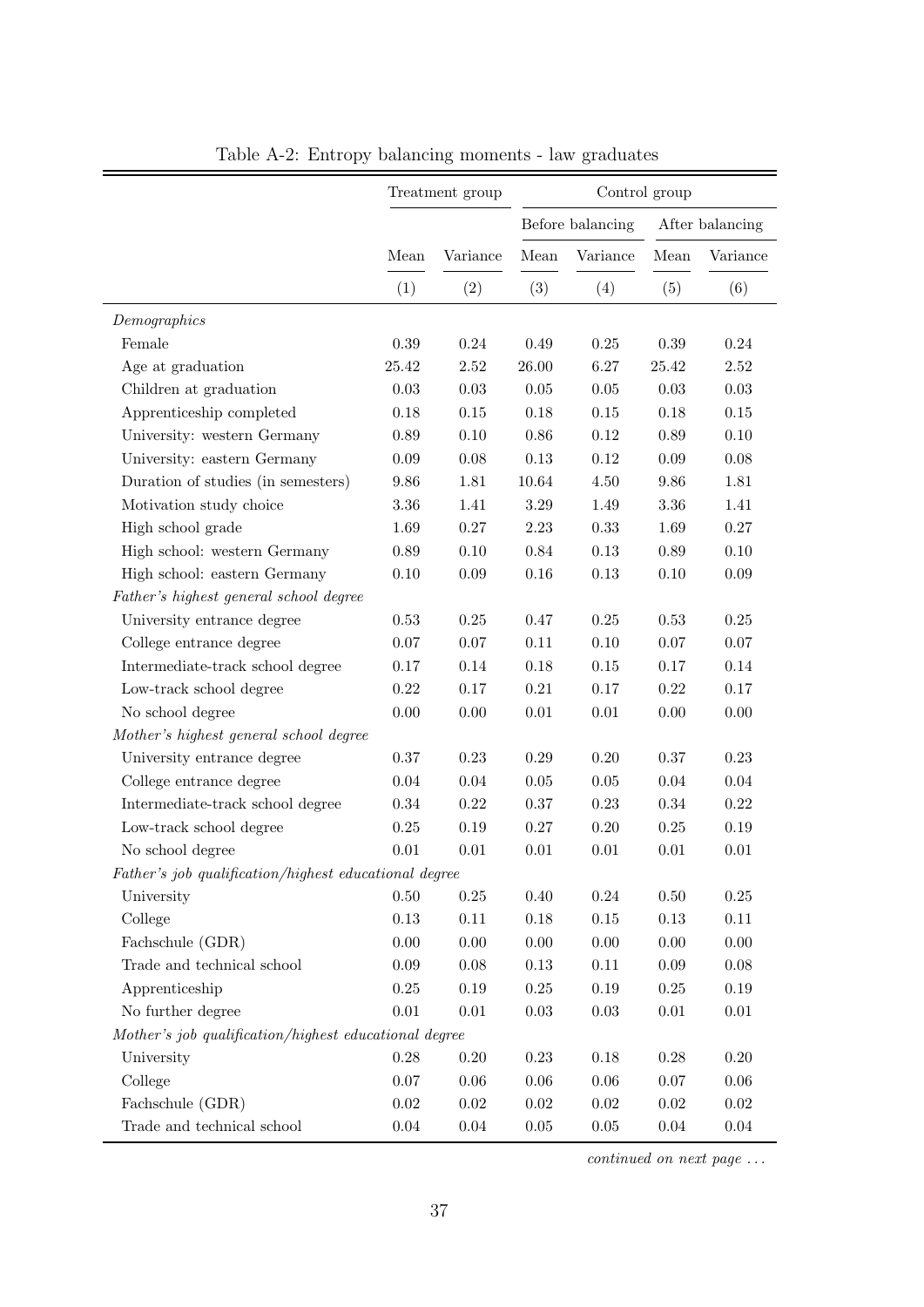|  | $\ldots$ continued from previous page |  |  |
|--|---------------------------------------|--|--|

|                            |          | Treatment group | Control group |                  |          |                 |  |
|----------------------------|----------|-----------------|---------------|------------------|----------|-----------------|--|
|                            |          |                 |               | Before balancing |          | After balancing |  |
|                            | Mean     | Variance        | Mean          | Variance         | Mean     | Variance        |  |
|                            | (1)      | (2)             | (3)           | (4)              | (5)      | (6)             |  |
| Apprenticeship             | 0.47     | 0.25            | 0.50          | 0.25             | 0.47     | 0.25            |  |
| No further degree          | $0.12\,$ | 0.11            | 0.12          | 0.10             | 0.12     | 0.11            |  |
| Father's employment status |          |                 |               |                  |          |                 |  |
| Self-employed              | 0.20     | 0.16            | 0.24          | 0.18             | 0.20     | 0.16            |  |
| Employee                   | 0.34     | 0.23            | 0.40          | 0.24             | 0.34     | 0.23            |  |
| Civil servant              | 0.36     | 0.23            | 0.26          | 0.19             | $0.36\,$ | 0.23            |  |
| Worker                     | $0.08\,$ | 0.07            | 0.08          | 0.07             | 0.08     | 0.07            |  |
| Mother's employment status |          |                 |               |                  |          |                 |  |
| Self-employed              | 0.09     | 0.08            | 0.10          | 0.09             | 0.09     | 0.08            |  |
| Employee                   | 0.55     | 0.25            | 0.58          | 0.24             | 0.55     | 0.25            |  |
| Civil servant              | 0.07     | 0.06            | 0.08          | 0.07             | 0.07     | 0.06            |  |
| Worker                     | $0.12\,$ | 0.11            | 0.13          | 0.11             | 0.12     | 0.11            |  |
| Cohort indicators          |          |                 |               |                  |          |                 |  |
| Cohort 2005                | $0.15\,$ | 0.13            | 0.15          | 0.13             | $0.15\,$ | 0.13            |  |
| Cohort 2001                | 0.21     | 0.16            | 0.17          | 0.14             | 0.21     | 0.16            |  |
| Cohort 1997                | 0.31     | 0.22            | 0.28          | 0.20             | 0.31     | 0.21            |  |

Notes: The table shows the control variables' means and variances for law graduates. The means and variances of the control variables are reported for graduates with an honors degree, for graduates without an honors degree before balancing, and for graduates without an honors degree after balancing. Law graduates without an honors degree are reweighted such that their group means, variances and skewness resemble the means, variances and skewness of the group of law graduates with an honors degree. The skewness of the control variable is not reported. The variables "University: abroad", "High school: abroad", "Father's employment status: economically inactive" and "Mother's employment status: economically inactive" are excluded from balancing because of collinearity.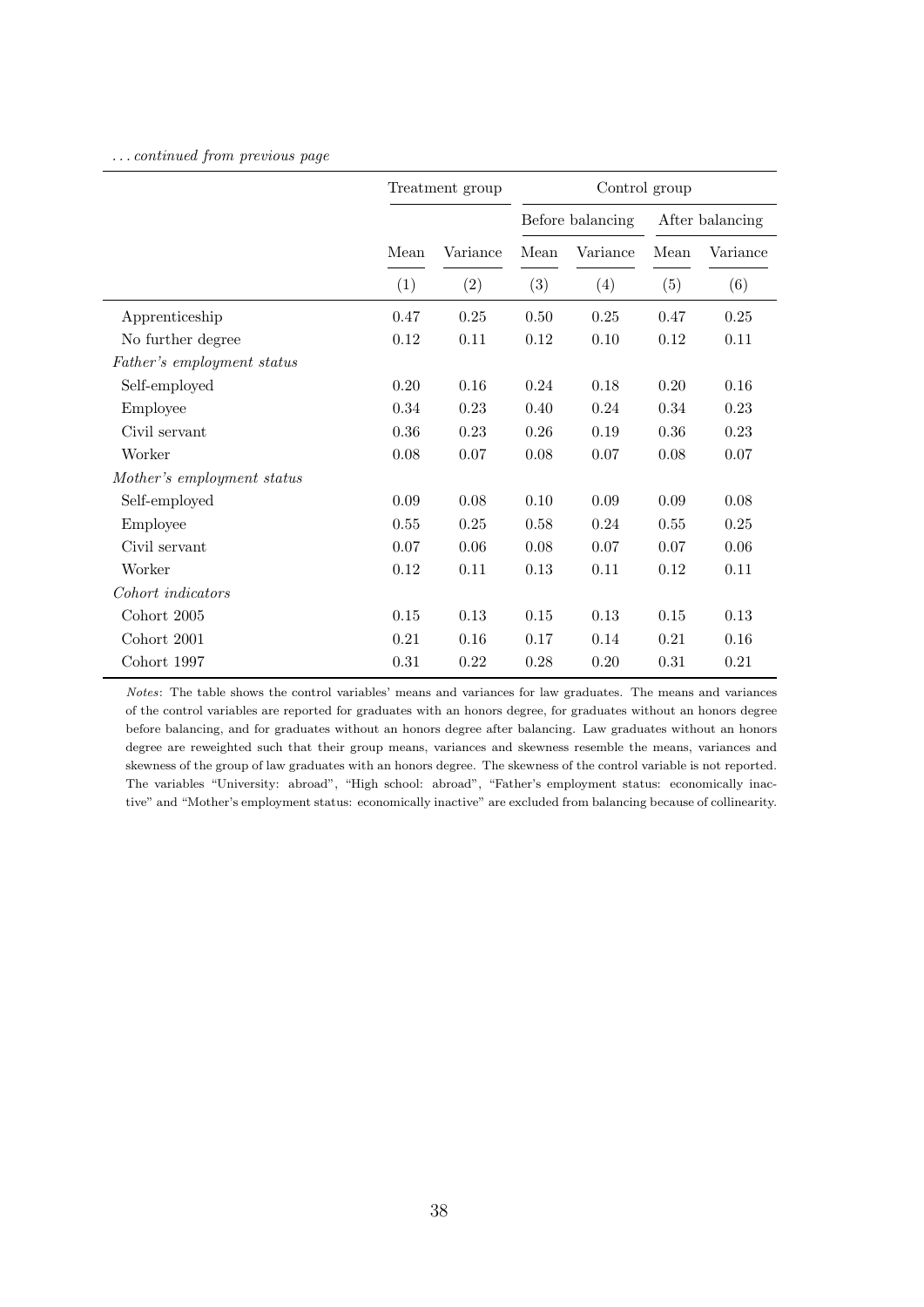|                                                       |            | Treatment group | Control group |                  |          |                 |
|-------------------------------------------------------|------------|-----------------|---------------|------------------|----------|-----------------|
|                                                       |            |                 |               | Before balancing |          | After balancing |
|                                                       | Mean       | Variance        | Mean          | Variance         | Mean     | Variance        |
|                                                       | (1)        | (2)             | (3)           | (4)              | (5)      | (6)             |
| Demographics                                          |            |                 |               |                  |          |                 |
| Female                                                | 0.69       | 0.22            | 0.63          | 0.23             | 0.69     | 0.22            |
| Age at graduation                                     | 26.58      | 3.75            | 27.59         | 6.82             | 26.58    | 3.75            |
| Children at graduation                                | $0.07\,$   | 0.07            | 0.13          | 0.11             | 0.07     | 0.07            |
| Apprenticeship completed                              | 0.15       | 0.13            | 0.22          | 0.17             | 0.15     | 0.13            |
| University: western Germany                           | 0.76       | 0.18            | 0.76          | $0.18\,$         | 0.76     | 0.18            |
| Duration of studies (in semesters)                    | 12.35      | 4.27            | 12.86         | 5.09             | 12.35    | 4.27            |
| Motivation study choice                               | 3.89       | $1.31\,$        | 3.96          | 1.42             | 3.89     | 1.31            |
| High school grade                                     | 1.68       | 0.27            | 2.06          | 0.37             | 1.68     | $0.27\,$        |
| High school: western Germany                          | 0.84       | $0.14\,$        | 0.84          | 0.14             | 0.84     | $0.13\,$        |
| High school: eastern Germany                          | 0.15       | 0.13            | 0.15          | 0.13             | 0.15     | 0.13            |
| Father's highest general school degree                |            |                 |               |                  |          |                 |
| University entrance degree                            | 0.59       | 0.24            | 0.51          | $0.25\,$         | 0.59     | 0.24            |
| College entrance degree                               | 0.13       | 0.11            | 0.12          | $0.10\,$         | 0.13     | 0.11            |
| Intermediate-track school degree                      | 0.12       | $0.11\,$        | 0.14          | 0.12             | 0.12     | 0.11            |
| Low-track school degree                               | $0.16\,$   | 0.14            | $\rm 0.21$    | $0.17\,$         | 0.16     | 0.13            |
| No school degree                                      | $0.00\,$   | 0.00            | $0.01\,$      | $0.01\,$         | $0.00\,$ | $0.00\,$        |
| Mother's highest general school degree                |            |                 |               |                  |          |                 |
| University entrance degree                            | 0.45       | 0.25            | $0.35\,$      | 0.23             | 0.45     | 0.25            |
| College entrance degree                               | 0.05       | 0.04            | 0.06          | 0.06             | $0.05\,$ | 0.04            |
| Intermediate-track school degree                      | 0.32       | $0.22\,$        | 0.31          | 0.21             | 0.32     | 0.22            |
| Low-track school degree                               | 0.19       | 0.15            | 0.26          | 0.19             | 0.19     | $0.15\,$        |
| No school degree                                      | 0.00       | 0.00            | $0.01\,$      | $0.01\,$         | $0.00\,$ | $0.00\,$        |
| Father's job qualification/highest educational degree |            |                 |               |                  |          |                 |
| University                                            | $\rm 0.54$ | $0.25\,$        | $0.47\,$      | $0.25\,$         | $0.54\,$ | $0.25\,$        |
| College                                               | $0.15\,$   | $0.13\,$        | $0.16\,$      | $0.14\,$         | $0.15\,$ | $0.13\,$        |
| Fachschule (GDR)                                      | $0.01\,$   | $0.01\,$        | $0.01\,$      | $0.01\,$         | $0.01\,$ | $0.01\,$        |
| Trade and technical school                            | 0.08       | $0.07\,$        | 0.13          | 0.11             | $0.08\,$ | 0.07            |
| Apprenticeship                                        | $0.20\,$   | $0.16\,$        | $0.20\,$      | $0.16\,$         | $0.20\,$ | $0.16\,$        |
| No degree                                             | $0.01\,$   | $0.01\,$        | 0.02          | 0.02             | $0.01\,$ | 0.01            |
| Mother's job qualification/highest educational degree |            |                 |               |                  |          |                 |
| University                                            | $0.38\,$   | $0.24\,$        | $0.28\,$      | $0.20\,$         | $0.38\,$ | 0.24            |
| College                                               | $0.07\,$   | $0.07\,$        | 0.07          | $0.06\,$         | $0.07\,$ | 0.07            |
| Fachschule (GDR)                                      | $0.03\,$   | $0.03\,$        | $0.03\,$      | $0.03\,$         | $0.03\,$ | 0.03            |
| Trade and technical school                            | $0.04\,$   | $0.03\,$        | $0.06\,$      | $0.05\,$         | $0.04\,$ | 0.03            |
| Apprenticeship                                        | $0.38\,$   | $0.24\,$        | 0.44          | $0.25\,$         | $0.38\,$ | $0.24\,$        |

Table A-3: Entropy balancing moments - medicine & pharmacy graduates

 $continued$   $on$   $next$   $page$   $\ldots$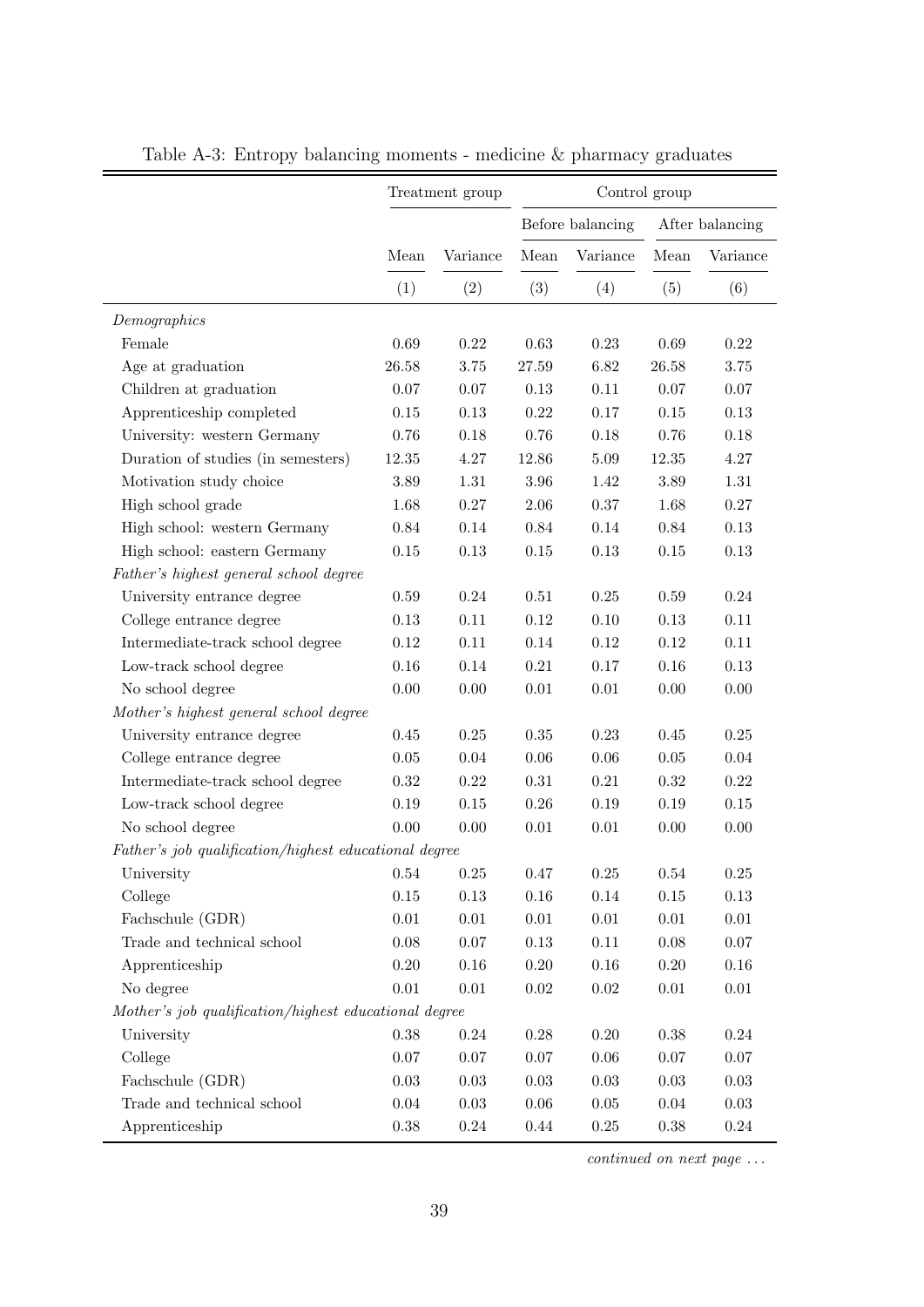|  | $\ldots$ continued from previous page |  |  |
|--|---------------------------------------|--|--|

|                            | Treatment group |          |      | Control group    |                 |          |  |
|----------------------------|-----------------|----------|------|------------------|-----------------|----------|--|
|                            |                 |          |      | Before balancing | After balancing |          |  |
|                            | Mean            | Variance | Mean | Variance         | Mean            | Variance |  |
|                            | (1)             | (2)      | (3)  | (4)              | (5)             | (6)      |  |
| No degree                  | 0.09            | 0.08     | 0.12 | 0.11             | 0.09            | 0.08     |  |
| Father's employment status |                 |          |      |                  |                 |          |  |
| Self-employed              | 0.25            | 0.19     | 0.29 | 0.21             | 0.25            | 0.19     |  |
| Employee                   | 0.40            | 0.24     | 0.37 | 0.23             | 0.40            | 0.24     |  |
| Civil servant              | 0.28            | 0.20     | 0.24 | 0.18             | 0.28            | 0.20     |  |
| Worker                     | 0.06            | 0.06     | 0.08 | 0.07             | 0.06            | 0.06     |  |
| Economically inactive      | 0.01            | 0.01     | 0.02 | 0.02             | 0.01            | 0.01     |  |
| Mother's employment status |                 |          |      |                  |                 |          |  |
| Self-employed              | 0.12            | 0.10     | 0.14 | 0.12             | 0.12            | 0.10     |  |
| Employee                   | 0.61            | 0.24     | 0.56 | 0.25             | 0.61            | 0.24     |  |
| Civil servant              | 0.15            | 0.13     | 0.11 | 0.10             | 0.15            | 0.13     |  |
| Worker                     | 0.05            | 0.05     | 0.07 | 0.07             | 0.05            | $0.05\,$ |  |
| Economically inactive      | $0.06\,$        | $0.05\,$ | 0.11 | 0.10             | $0.06\,$        | $0.05\,$ |  |
| Cohort indicators          |                 |          |      |                  |                 |          |  |
| Cohort 2005                | 0.35            | 0.23     | 0.29 | 0.21             | 0.35            | 0.23     |  |
| Cohort 2001                | 0.24            | 0.18     | 0.22 | 0.17             | 0.24            | 0.18     |  |
| Cohort 1997                | 0.27            | 0.20     | 0.24 | 0.18             | 0.27            | 0.20     |  |

Notes: The table shows the control variables' means and variances for medicine and pharmacy graduates. The means and variances of the control variables are reported for graduates with a pseudo honors degree (top performance), for graduates without a pseudo honors degree before balancing, and for graduates without a pseudo honors degree after balancing. Medicine and pharmacy graduates without a pseudo honors degree are reweighted such that their group means, variances and skewness resemble the means, variances and skewness of the group of medicine and pharmacy graduates with a pseudo honors degree. The skewness of the control variable is not reported. The variables "University: eastern Germany", "University: abroad" and "High school: abroad" are excluded from balancing because of collinearity.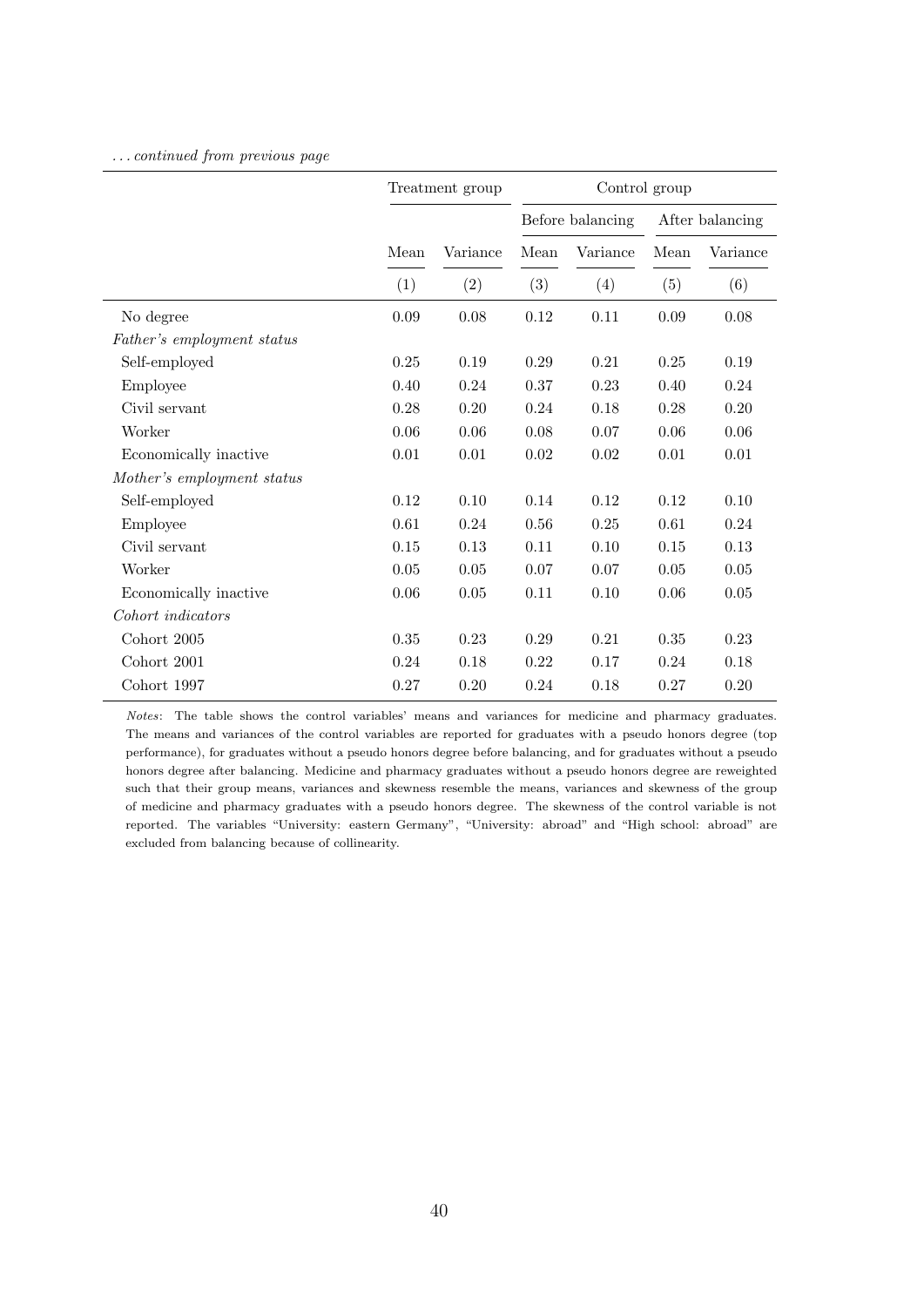|        | Rad 0.05              | Rad 0.15              | $NN-5$                | Kernel                        | Mahal                 | Entropy-I             | Entropy-II            |
|--------|-----------------------|-----------------------|-----------------------|-------------------------------|-----------------------|-----------------------|-----------------------|
|        | $\left[1\right]$      | (2)                   | $\left( 3\right)$     | (4)                           | (5)                   | (6)                   | $\left( 7\right)$     |
|        |                       |                       |                       | Log of monthly gross earnings |                       |                       |                       |
| Honors | $0.144***$<br>(0.051) | $0.150***$<br>(0.049) | $0.145***$<br>(0.052) | $0.150***$<br>(0.049)         | $0.146***$<br>(0.049) | $0.138***$<br>(0.042) | $0.146***$<br>(0.040) |
| N      | 791                   | 822                   | 819                   | 823                           | 828                   | 828                   | 828                   |

Table A-4: Robustness of matching and entropy balancing results

Notes: Columns 1 and 2 show results for radius matching in which we have subtracted and added 0.005 to our baseline caliper of 0.01. In column 3, nearest-neighbor matching using up to 5 neighbors within a caliper of 0.01 is deployed. Results in column 4 use a kernel matching procedure with a bandwidth of 0.02 and a Epanechnikov kernel. In column 5 Mahalanobis distance matching is used. In columns 6 and 7, the results for entropy balancing are shown using the mean and variance only, and the mean only, respectively, when balancing covariate moments between the treatment and the control group. Standard errors for the matching estimators in columns 1 to 5 are bootstrapped with 1,000 replications; standard errors in columns 6 and 7 are linearized. Note that the number of observations varies because each specification differs in the common support. The control variables are measured one year after graduation and include the respondent's gender, high school grade, location of high school (eastern Germany, western Germany, abroad), completion of an apprenticeship before studying, location of university (eastern Germany, western Germany, abroad), age at graduation, child at graduation, duration of studies (in semesters), study choice with respect to labor market aspects, and the highest general school degree, job qualifications and employment status of both parents. Significance levels: \*  $p < 0.10$ , \*\*  $p < 0.05$ , \*\*\*  $p < 0.01$ .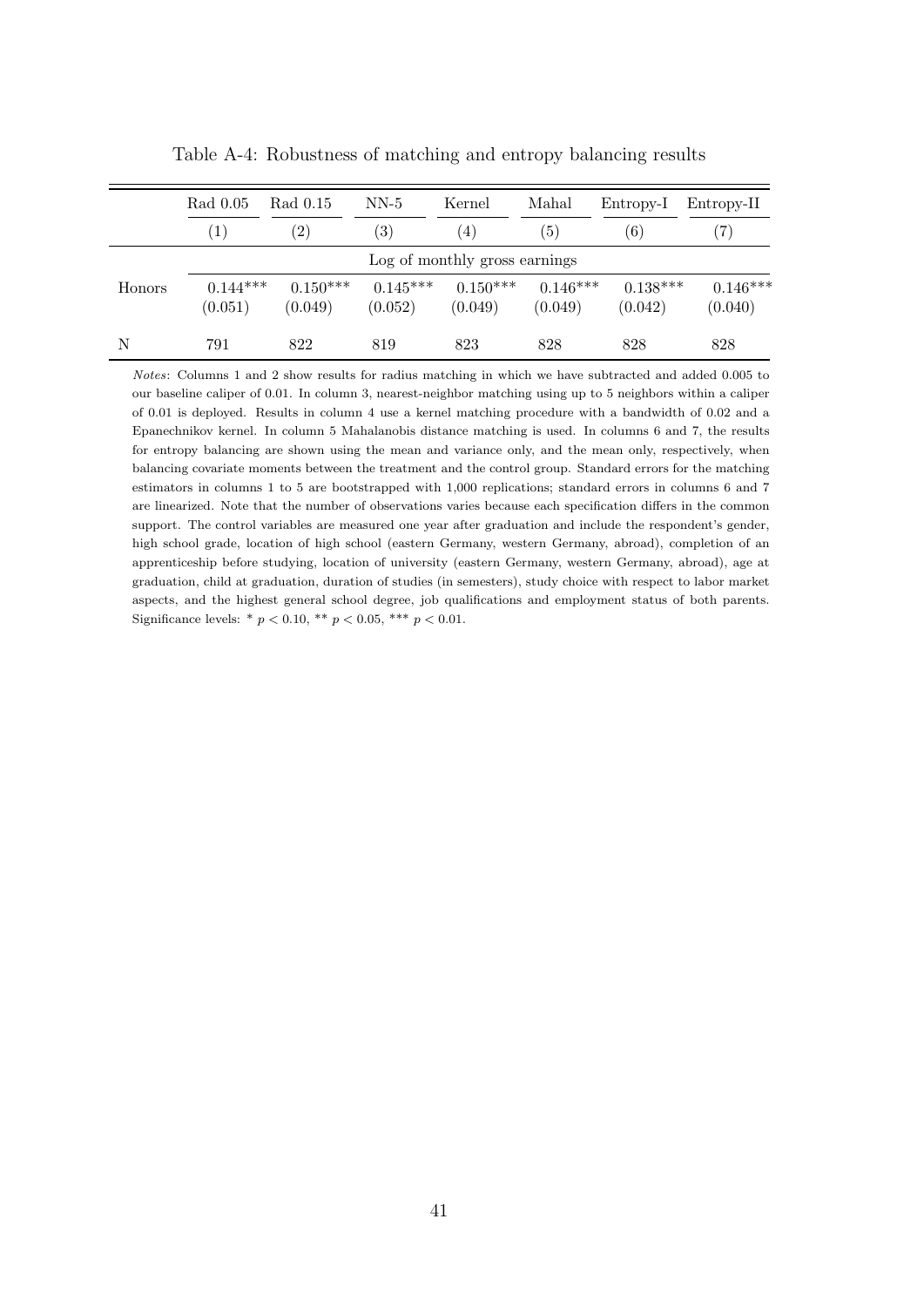|                         | Reference   | Random                              | Cut         |
|-------------------------|-------------|-------------------------------------|-------------|
|                         | (1)         | (2)                                 | (3)         |
|                         |             | Panel 1: Difference-in-differences  |             |
| Honors                  | $-0.010$    | $-0.021$                            | $-0.004$    |
|                         | (0.029)     | (0.030)                             | (0.031)     |
| Law                     | $-0.233***$ | $-0.242***$                         | $-0.241***$ |
|                         | (0.028)     | (0.030)                             | (0.034)     |
| Honors*Law              | $0.174***$  | $0.181***$                          | $0.180***$  |
|                         | (0.045)     | (0.046)                             | (0.048)     |
|                         |             | Panel 2: $DiD \&$ entropy balancing |             |
| Honors                  | 0.004       | $-0.002$                            | 0.026       |
|                         | (0.030)     | (0.031)                             | (0.033)     |
| Law                     | $-0.189***$ | $-0.178***$                         | $-0.156***$ |
|                         | (0.045)     | (0.049)                             | (0.055)     |
| Honors*Law              | $0.130**$   | $0.116***$                          | 0.094       |
|                         | (0.054)     | (0.056)                             | (0.060)     |
| N                       | 2,199       | 1,988                               | 1,697       |
| High school grade       | Yes         | Yes                                 | Yes         |
| Duration of studies     | Yes         | Yes                                 | Yes         |
| Motivation study choice | Yes         | Yes                                 | Yes         |
| Parental background     | Yes         | Yes                                 | Yes         |
| Further controls        | Yes         | Yes                                 | Yes         |
| Cohort fixed effects    | Yes         | Yes                                 | Yes         |

Table A-5: Difference-in-differences - omitting graduates ranked in the 41-50 percentiles

Notes: Standard errors in parentheses. Robust standard errors in panel 1. Linearized standard errors in panel 2. The table presents results from difference-in-differences specifications and difference-in-differences combined with entropy balancing specifications. Column 1 presents the same result as in table 3, columns 2 an 4. Columns 2 and 3 omit law graduates, and medicine and pharmacy graduates who ranked among the best 41 to 50 percentile respectively to check the robustness with respect to the kink in the common trend diagram in figure 3. In column 2, around 50 percent of law graduates with a first bar exam score of 7 points and roughly 50 percent of medicine and pharmacy graduates with a graduation grade of 2.0 and 2.1 are randomly omitted from the sample. In column 3, all law graduates with a first bar exam score of 7 points and all medicine and pharmacy graduates with a graduation grade of 2.0 and 2.1 are omitted from the sample. Significance levels: \*  $p < 0.10,$  \*\*  $p < 0.05,$  \*\*\*  $p < 0.01$ .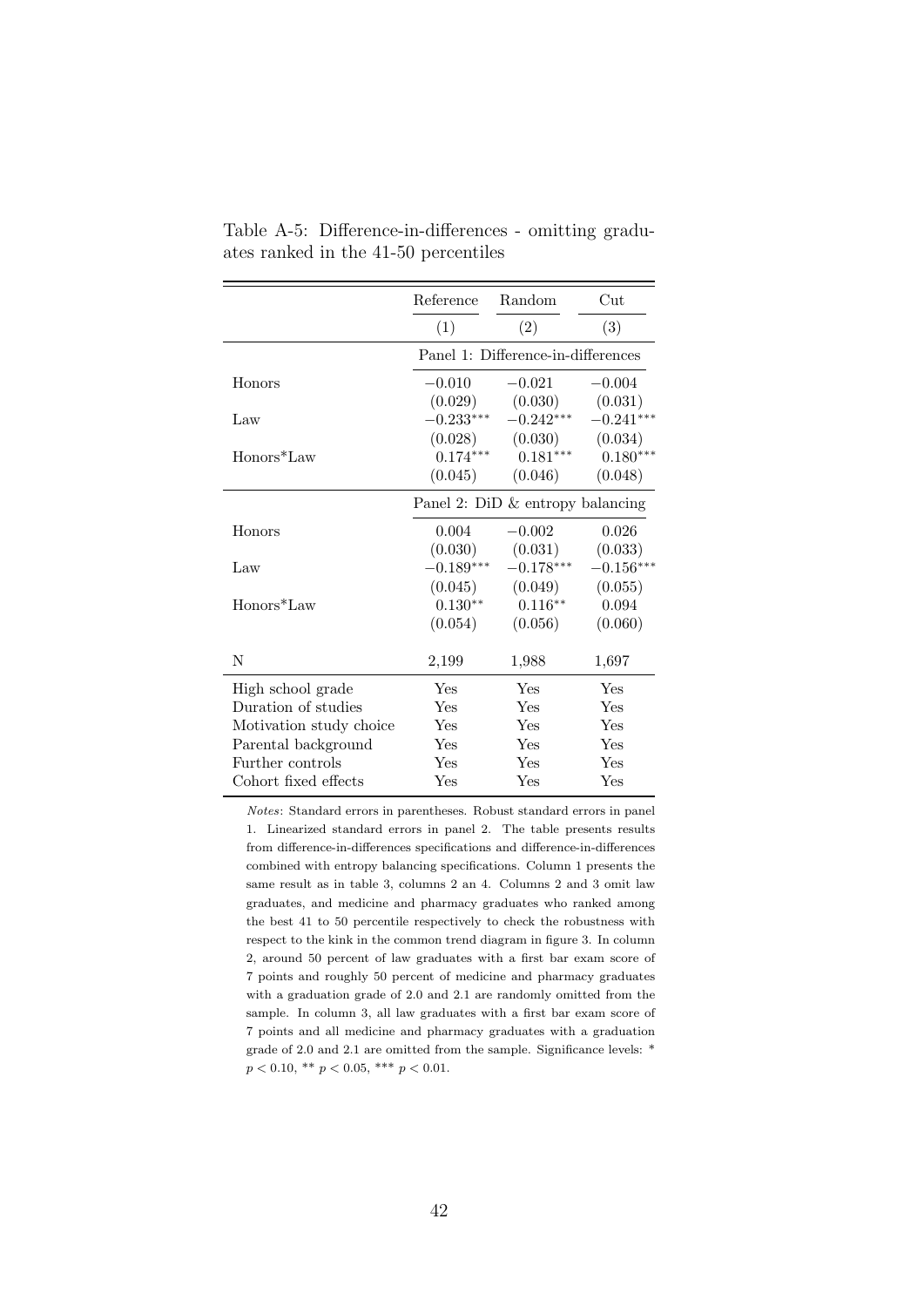|                         | Share of treated persons in control group |                      |                      |                      |             |                      |
|-------------------------|-------------------------------------------|----------------------|----------------------|----------------------|-------------|----------------------|
|                         | 0.18                                      | 0.23                 | 0.25                 | 0.27                 | 0.30        | 0.32                 |
|                         | (1)                                       | (2)                  | $\left( 3\right)$    | (4)                  | (5)         | (6)                  |
|                         | Log of monthly gross earnings             |                      |                      |                      |             |                      |
| Honors                  | 0.020                                     | 0.004                | $-0.002$             | 0.005                | $-0.016$    | $-0.012$             |
|                         | (0.032)                                   | (0.030)              | (0.029)              | (0.028)              | (0.027)     | (0.027)              |
| Law                     | $-0.178^{\ast\ast\ast}$                   | $-0.189***$          | $-0.191***$          | $-0.189***$          | $-0.196***$ | $-0.196***$          |
|                         | (0.044)                                   | (0.045)              | (0.045)              | (0.045)              | (0.045)     | (0.045)              |
| Honors*Law              | $0.114**$                                 | $0.130**$            | $0.136**$            | $0.129**$            | $0.150***$  | $0.146***$           |
|                         | (0.055)                                   | (0.054)              | (0.053)              | (0.053)              | (0.052)     | (0.052)              |
| High school grade       | $\operatorname{Yes}$                      | Yes                  | $\operatorname{Yes}$ | Yes                  | Yes         | $\operatorname{Yes}$ |
| Duration of studies     | $\operatorname{Yes}$                      | $\operatorname{Yes}$ | Yes                  | $_{\rm Yes}$         | Yes         | Yes                  |
| Motivation study choice | $\operatorname{Yes}$                      | $\operatorname{Yes}$ | Yes                  | $\operatorname{Yes}$ | Yes         | Yes                  |
| Parental background     | Yes                                       | $\operatorname{Yes}$ | Yes                  | Yes                  | Yes         | Yes                  |
| Further controls        | Yes                                       | $\operatorname{Yes}$ | Yes                  | $_{\rm Yes}$         | Yes         | $\operatorname{Yes}$ |
| Cohort fixed effects    | Yes                                       | Yes                  | Yes                  | $\operatorname{Yes}$ | Yes         | Yes                  |

Table A-6: Difference-in-differences - alternative treatment coding in control group

Notes: Robust standard errors are reported in parentheses. The table presents the diffence-in-differences results comparing law graduates to medicine and pharmacy graduates as control group using alternative treatment codings for the control group. In each column a different cutoff based the relative distribution of the university graduation grade is used. Column 2 repeats the result presented in table 3, column 4. Each column shows the estimate of obtaining an honors degree in law or being among the best graduates in medicine or pharmacy respectively (Honors), being a law graduate (Law) and the interaction term of both (Honors\*Law). Significance levels: \*  $p < 0.10$ , \*\*  $p < 0.05$ , \*\*\*  $p < 0.01$ .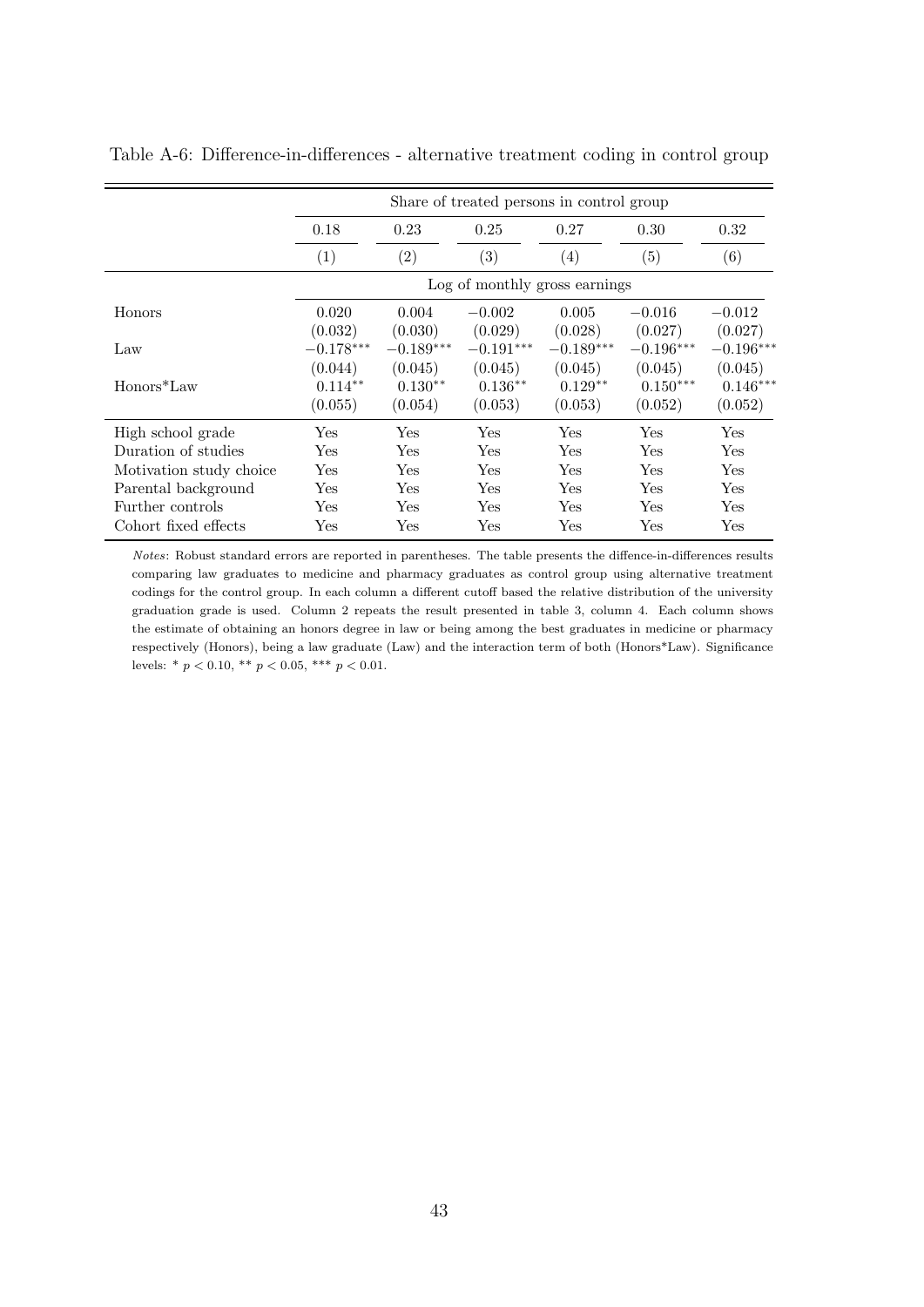|                         | The sample includes law graduates with scores of |             |             |             |                                                        |             |
|-------------------------|--------------------------------------------------|-------------|-------------|-------------|--------------------------------------------------------|-------------|
|                         | All                                              | < 15        | $<14\,$     | $<13\,$     | < 12                                                   | < 11        |
|                         | (1)                                              | (2)         | (3)         | (4)         | (5)                                                    | (6)         |
|                         | Panel 1: Difference-in-differences               |             |             |             |                                                        |             |
| Honors                  | $-0.010$                                         | $-0.011$    | $-0.011$    | $-0.010$    | $-0.011$                                               | $-0.011$    |
|                         | (0.029)                                          | (0.029)     | (0.029)     | (0.029)     | (0.029)                                                | (0.029)     |
| Law                     | $-0.233***$                                      | $-0.234***$ | $-0.234***$ | $-0.232***$ | $-0.232***$                                            | $-0.230***$ |
|                         | (0.028)                                          | (0.028)     | (0.028)     | (0.028)     | (0.028)                                                | (0.028)     |
| Honors*Law              | $0.174***$                                       | $0.178***$  | $0.176***$  | $0.173***$  | $0.182***$                                             | $0.173***$  |
|                         | (0.045)                                          | (0.045)     | (0.045)     | (0.045)     | (0.047)                                                | (0.051)     |
|                         |                                                  |             |             |             | Panel 2: Difference-in-differences & entropy balancing |             |
| Honors degree           | 0.004                                            | 0.004       | 0.004       | 0.004       | 0.004                                                  | 0.004       |
|                         | (0.030)                                          | (0.030)     | (0.030)     | (0.030)     | (0.030)                                                | (0.030)     |
| Law                     | $-0.189***$                                      | $-0.191***$ | $-0.193***$ | $-0.190***$ | $-0.193***$                                            | $-0.172***$ |
|                         | (0.045)                                          | (0.044)     | (0.043)     | (0.043)     | (0.041)                                                | (0.043)     |
| Honors degree*Law       | $0.130**$                                        | $0.135***$  | $0.137**$   | $0.130**$   | $0.135***$                                             | $0.105*$    |
|                         | (0.054)                                          | (0.053)     | (0.054)     | (0.053)     | (0.053)                                                | (0.057)     |
| $\mathbf N$             | 2,199                                            | 2,197       | 2,190       | 2,174       | 2,141                                                  | 2,102       |
| High school grade       | Yes                                              | Yes         | Yes         | Yes         | Yes                                                    | Yes         |
| Duration of studies     | Yes                                              | Yes         | Yes         | Yes         | Yes                                                    | Yes         |
| Motivation study choice | Yes                                              | Yes         | Yes         | Yes         | Yes                                                    | Yes         |
| Parental background     | Yes                                              | Yes         | Yes         | Yes         | Yes                                                    | Yes         |
| Further controls        | Yes                                              | Yes         | Yes         | Yes         | Yes                                                    | Yes         |
| Cohort fixed effects    | Yes                                              | Yes         | Yes         | Yes         | Yes                                                    | Yes         |

Table A-7: Difference-in-differences - omitting best law graduates

Notes: Robust standard errors are reported in parentheses. The table presents results from difference-indifferences specifications and difference-in-differences combined with entropy balancing specifications comparing law graduates to medicine and pharmacy graduates as control group omitting the best law graduates respectively. Column 1 gives the result presented in table 3, panel 1. The best law graduates are omitted from the sample based on their first bar exam score. For instance, law graduates with a score of 15 points or above are excluded from the sample in column 2. Significance levels: \*  $p < 0.10$ , \*\*  $p < 0.05$ , \*\*\*  $p < 0.01$ .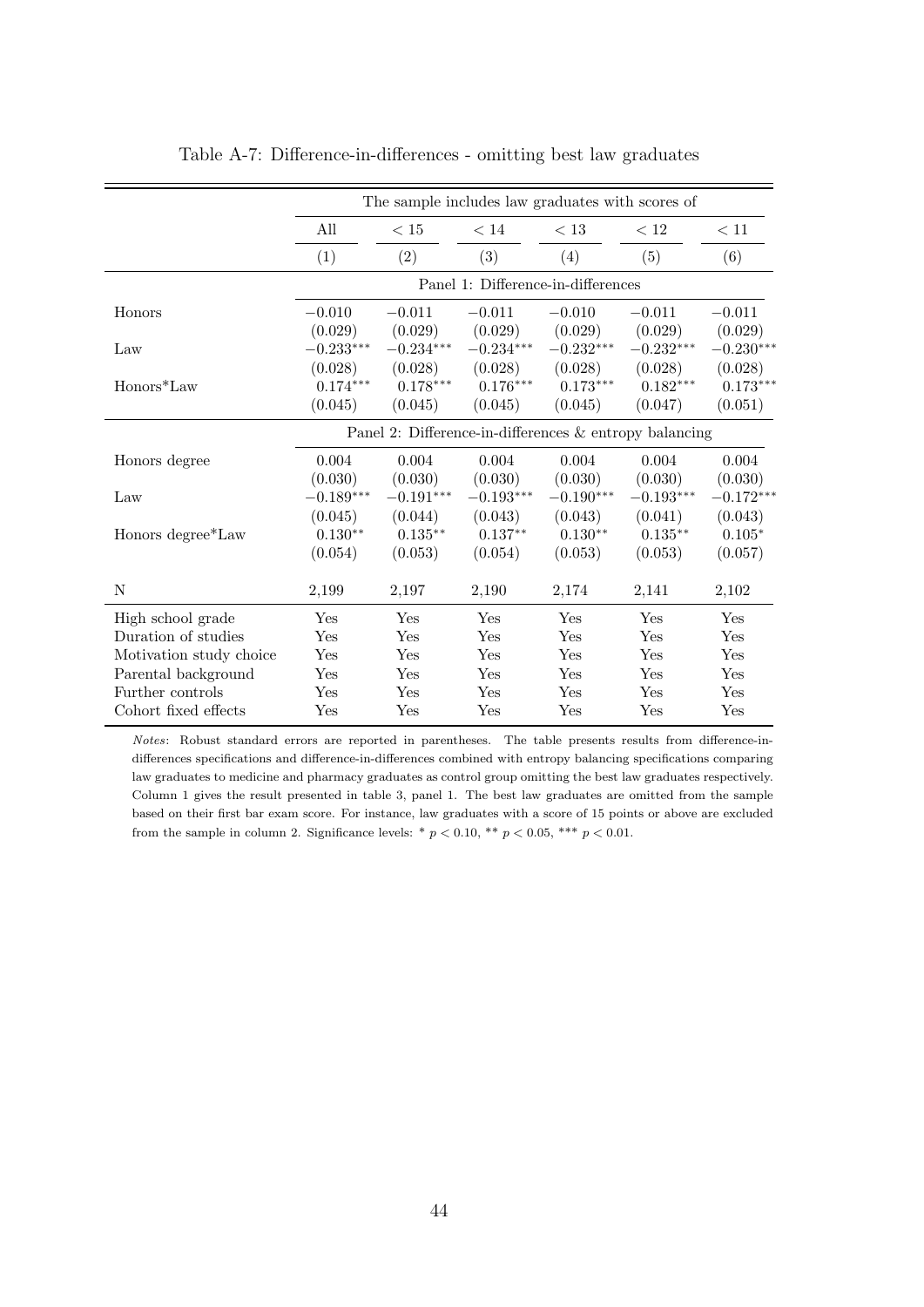|                         |                      |                               | Difference-in-differences $&$ entropy balancing |  |  |  |  |
|-------------------------|----------------------|-------------------------------|-------------------------------------------------|--|--|--|--|
|                         | Med-Pharm            | Teaching                      | Economics                                       |  |  |  |  |
|                         | (1)                  | (2)                           | (3)                                             |  |  |  |  |
|                         |                      | Log of monthly gross earnings |                                                 |  |  |  |  |
| Honors                  | 0.004                | $-0.040**$                    | $0.046**$                                       |  |  |  |  |
|                         | (0.030)              | (0.019)                       | (0.022)                                         |  |  |  |  |
| Law                     | $-0.189***$          | $0.101***$                    | $-0.251***$                                     |  |  |  |  |
|                         | (0.045)              | (0.036)                       | (0.038)                                         |  |  |  |  |
| Honors*Law              | $0.130**$            | $0.174***$                    | $0.088*$                                        |  |  |  |  |
|                         | (0.054)              | (0.048)                       | (0.050)                                         |  |  |  |  |
| N                       | 2,199                | 2,648                         | 2,997                                           |  |  |  |  |
| $\mathbf{R}^2$          | 0.150                | 0.160                         | 0.150                                           |  |  |  |  |
| High school grade       | Yes                  | Yes                           | Yes                                             |  |  |  |  |
| Duration of studies     | Yes                  | Yes                           | Yes                                             |  |  |  |  |
| Motivation study choice | Yes                  | Yes                           | Yes                                             |  |  |  |  |
| Parental background     | Yes                  | Yes                           | Yes                                             |  |  |  |  |
| Further controls        | Yes                  | Yes                           | Yes                                             |  |  |  |  |
| Cohort fixed effects    | $\operatorname{Yes}$ | $\operatorname{Yes}$          | $_{\rm Yes}$                                    |  |  |  |  |

Table A-8: Difference-in-differences & entropy balancing - other control groups

 $Notes:$  The table presents the results from difference-in-differences combined with entropy balancing estimators, comparing law graduates to economic graduates, and education graduates. Linearized standard errors are reported in parentheses. Each column displays the estimates of obtaining an honors degree in law or being among the best graduates in the respective field (Honors), being a law graduate (Law) and from the interaction term of both variables (Honors\*Law). Monthly gross earnings are measured five to six years after graduation. The control variables are measured one year after graduation and include the respondent's gender, high school grade, location of high school (eastern Germany, western Germany, abroad), completion of an apprenticeship before studying, location of university (eastern Germany, western Germany, abroad), age at graduation, child at graduation, duration of studies (in semesters), study choice with respect to labor market aspects, and the highest general school degree, job qualifications and employment status of both parents. Significance levels: \* $p < 0.10,$  \*\* $p < 0.05,$  \*\*\*  $p < 0.01.$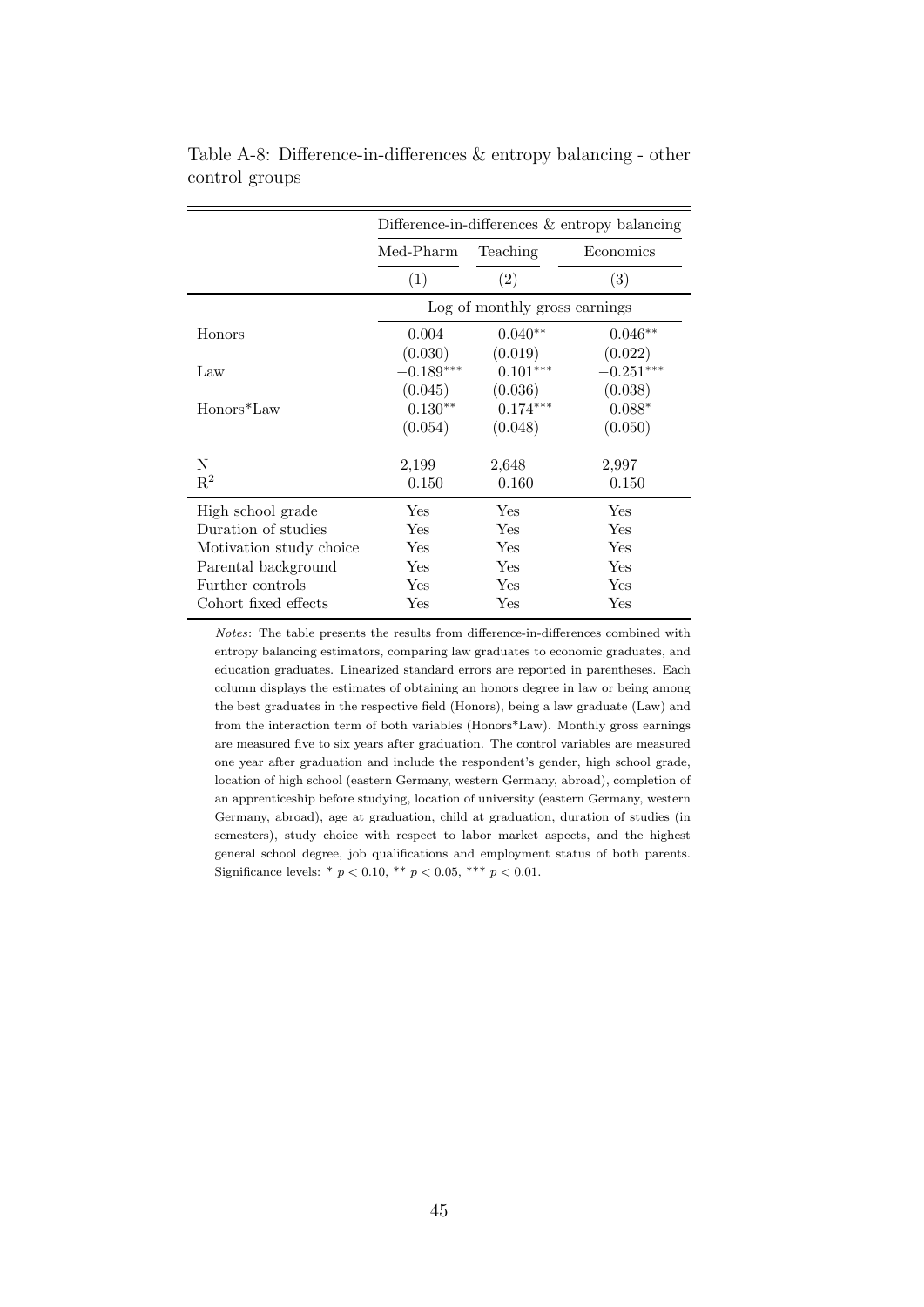| Field of study            | Honors degree                                  | Wave 1                |                      | Wave 2 Attrition in $%$ |
|---------------------------|------------------------------------------------|-----------------------|----------------------|-------------------------|
| (1)                       | $\left( 2\right)$                              | $\left( 3\right)$     | (4)                  | (5)                     |
| Law                       | No honors degree<br>Honors degree<br>Total     | 1,238<br>462<br>1,700 | 605<br>261<br>866    | 51.13<br>43.51<br>49.06 |
| Medicine<br>&<br>pharmacy | No top performance<br>Top performance<br>Total | 1,919<br>512<br>2431  | 1,086<br>316<br>1402 | 43.41<br>38.28<br>42.33 |

Table A-9: Sample attrition

Notes: The table shows how many individuals participated in the first survey waves after graduation, and the number of individuals who also participated in the second wave.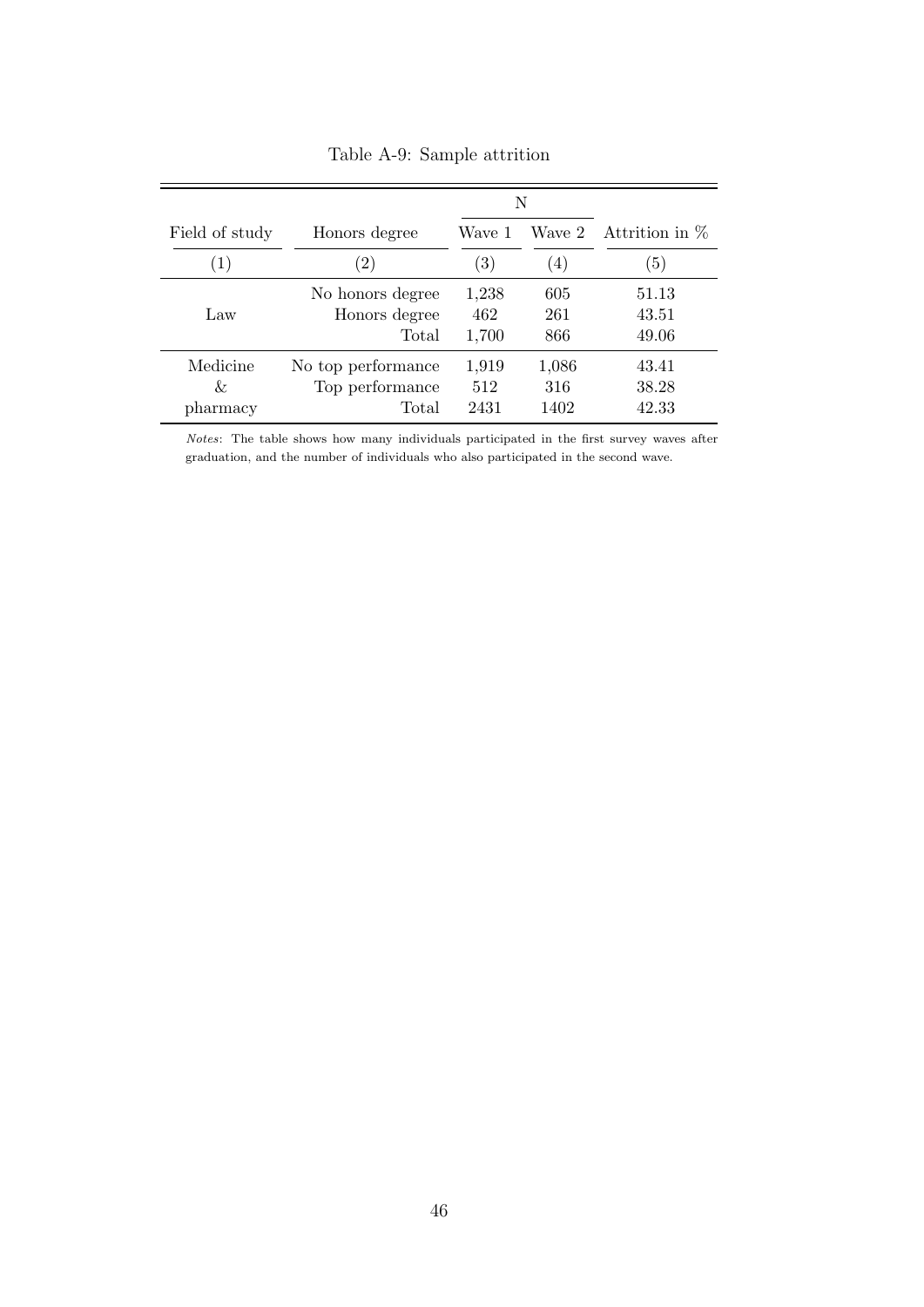|                                                           | Dependent variable: likelihood to participate |                          |                         |                          |                             |  |
|-----------------------------------------------------------|-----------------------------------------------|--------------------------|-------------------------|--------------------------|-----------------------------|--|
|                                                           | Panel 1: Law                                  |                          |                         | Panel 2: Med-Pharm       |                             |  |
|                                                           | LPM                                           | Probit                   | LPM                     | Probit                   | <b>LPM</b>                  |  |
|                                                           | (1)                                           | (2)                      | (3)                     | (4)                      | (5)                         |  |
| Honors                                                    | 0.035<br>(0.031)                              | 0.035<br>(0.030)         | 0.031<br>(0.026)        | 0.031<br>(0.026)         | 0.024<br>(0.025)            |  |
| Law                                                       |                                               |                          |                         |                          | $-0.070***$                 |  |
| Honors*law                                                |                                               |                          |                         |                          | (0.022)<br>0.015<br>(0.037) |  |
| Control variables                                         | Yes                                           | Yes                      | Yes                     | Yes                      | Yes                         |  |
| Cohort indicators                                         | No                                            | No                       | No                      | No                       | No                          |  |
| Observations<br>$\mathbf{R}^2$<br>$F$ (Chi <sub>2</sub> ) | 1,700<br>0.028<br>1.670                       | 1,700<br>0.021<br>48.690 | 2,431<br>0.015<br>1.130 | 2,431<br>0.011<br>37.470 | 4,131<br>0.025<br>2.900     |  |
| Prob > F (Chi2)                                           | 0.009                                         | 0.049                    | 0.281                   | 0.313                    | 0.000                       |  |

Table A-10: Sample attrition - likelihood to participate in the second survey wave

Notes: The dependent variable is an indicator variable equal to one if respondents of the first wave participate in the second wave, and zero otherwise. For the probit models, average partial effects are reported. Standard errors are in parentheses. Robust standard errors are used in columns 1, 3 and 5. Column 5 includes law, medicine and pharmacy graduates. Significance levels: \* $p < 0.10,$ \*\* $p < 0.05,$ \*\*\* $p < 0.01.$